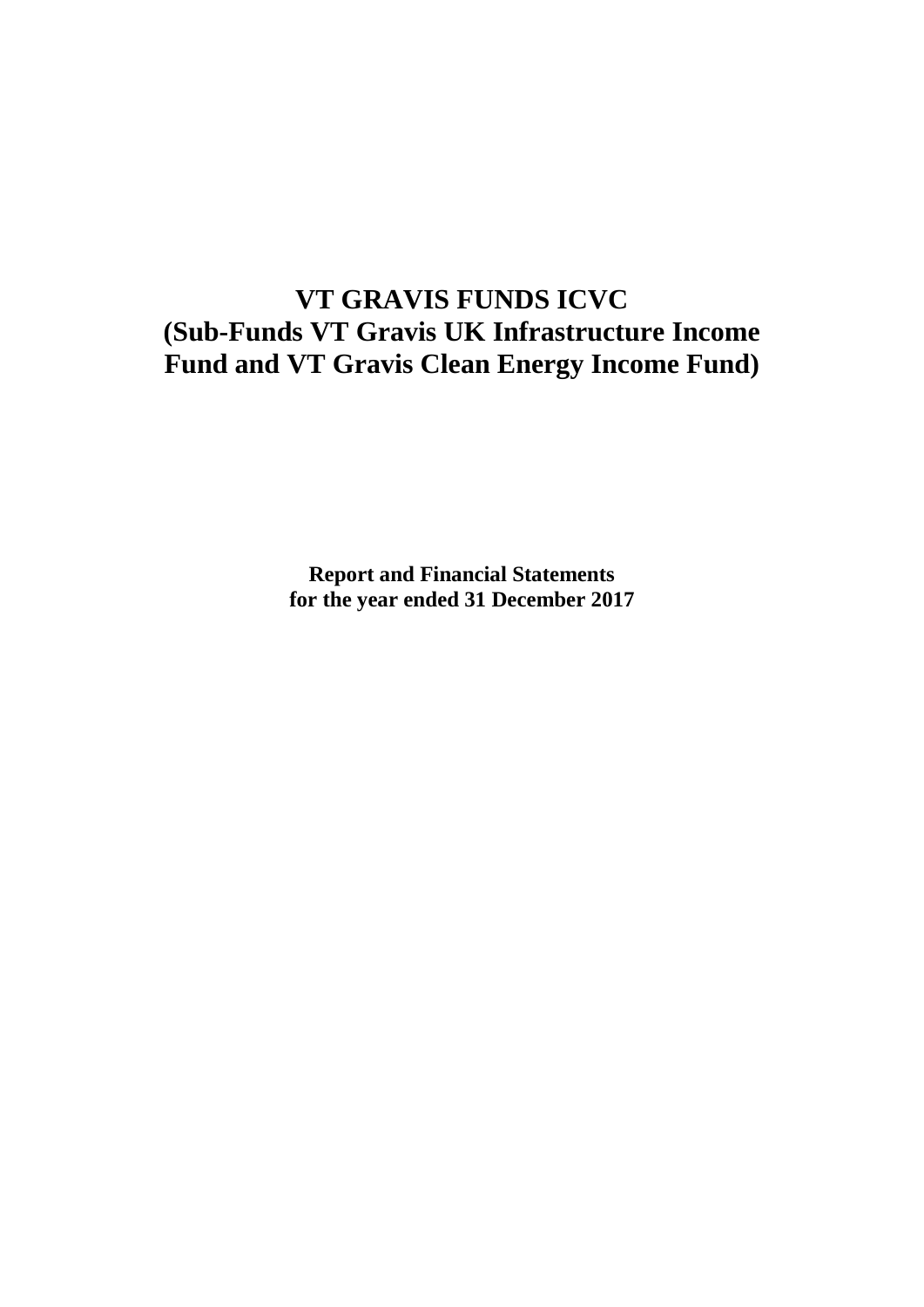## **Contents Page**

| Company Overview<br>Statement of the Authorised Corporate Director's (ACD's) Responsibilities<br>Statement of the Depositary's Responsibilities and Report of the Depositary<br>Independent Auditor's Report to the Shareholders of | 1<br>$\overline{c}$<br>3 |
|-------------------------------------------------------------------------------------------------------------------------------------------------------------------------------------------------------------------------------------|--------------------------|
| VT Gravis Funds ICVC (Sub-funds VT Gravis UK Infrastructure Income Fund<br>and VT Gravis Clean Energy Income Fund)                                                                                                                  | 4                        |
| VT Gravis UK Infrastructure Income Fund                                                                                                                                                                                             |                          |
| Sub-Fund Overview                                                                                                                                                                                                                   | 6                        |
| <b>Investment Manager's Review</b>                                                                                                                                                                                                  | $\tau$                   |
| Performance Record                                                                                                                                                                                                                  | 8                        |
| Portfolio Statement                                                                                                                                                                                                                 | 12                       |
| Summary of Material Portfolio Changes<br><b>Statement of Total Return</b>                                                                                                                                                           | 13<br>14                 |
| Statement of Changes in Net Assets Attributable to Shareholders                                                                                                                                                                     | 14                       |
| <b>Balance Sheet</b>                                                                                                                                                                                                                | 15                       |
| Notes to the Financial Statements                                                                                                                                                                                                   | 16                       |
| <b>Distribution Tables</b>                                                                                                                                                                                                          | 25                       |
| VT Gravis Clean Energy Income Fund                                                                                                                                                                                                  |                          |
| Sub-Fund Overview                                                                                                                                                                                                                   | 28                       |
| <b>Investment Manager's Review</b>                                                                                                                                                                                                  | 29                       |
| Performance Record                                                                                                                                                                                                                  | 30                       |
| Portfolio Statement                                                                                                                                                                                                                 | 32                       |
| Summary of Material Portfolio Changes                                                                                                                                                                                               | 33                       |
| <b>Statement of Total Return</b>                                                                                                                                                                                                    | 34                       |
| Statement of Changes in Net Assets Attributable to Shareholders                                                                                                                                                                     | 34                       |
| <b>Balance Sheet</b>                                                                                                                                                                                                                | 35                       |
| Notes to the Financial Statements                                                                                                                                                                                                   | 36                       |
| <b>Distribution Tables</b>                                                                                                                                                                                                          | 43                       |
| <b>Information for Investors</b>                                                                                                                                                                                                    | 44                       |
| Corporate Directory                                                                                                                                                                                                                 | 45                       |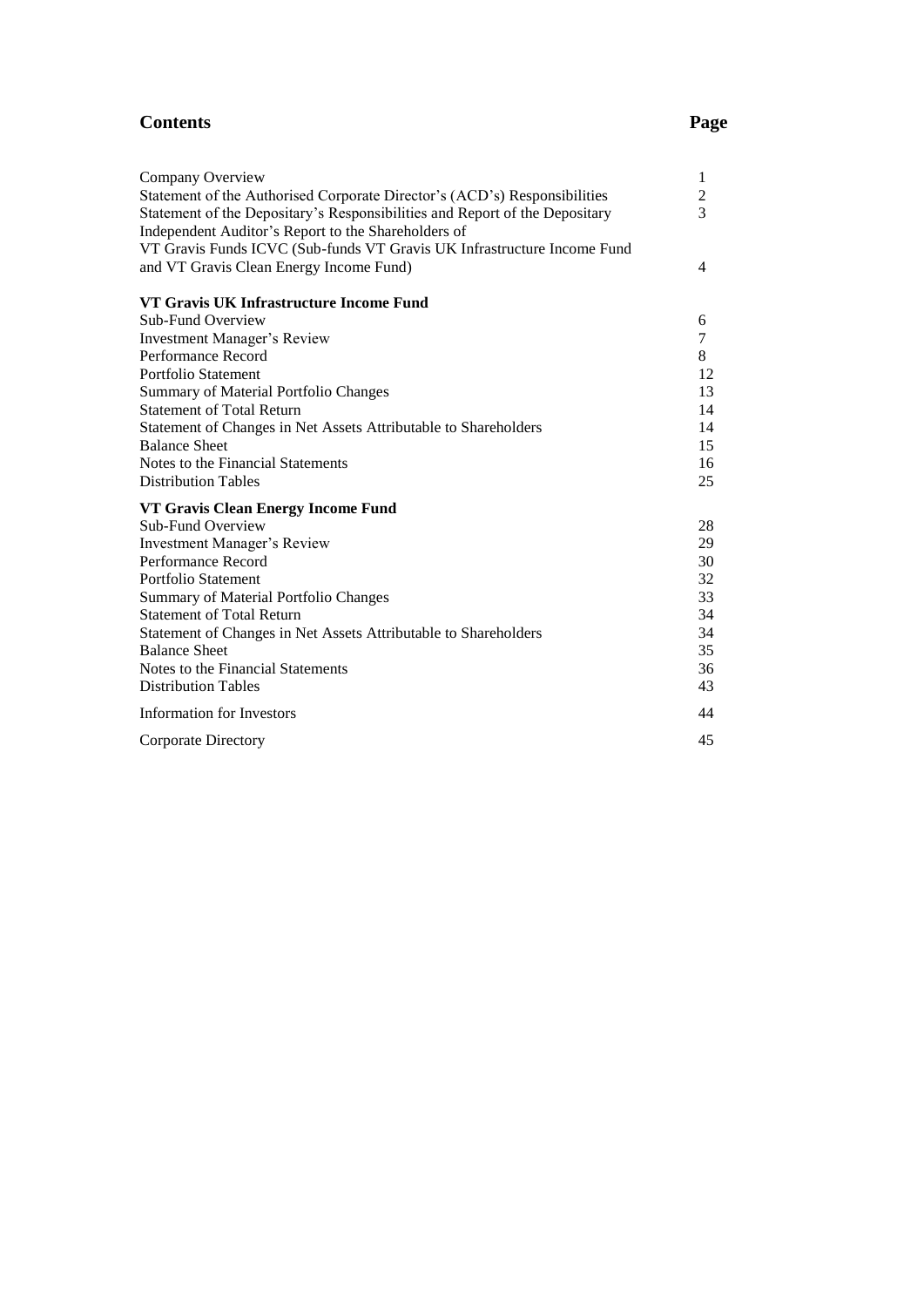| <b>Type of Company</b>        | VT Gravis Funds ICVC (the Company) is an open-ended investment company with<br>variable capital incorporated in England and Wales under regulation 12<br>(Authorisation) of the Open Ended Investment Companies (OEIC) Regulations 2001<br>further to a Financial Conduct Authority ("FCA") authorisation order dated 21<br>December 2015. The Company is incorporated under registration number IC001055.<br>It is a UCITS scheme complying with the investment and borrowing powers rules in<br>the Collective Investment Schemes sourcebook ("COLL") issued by the FCA. Each<br>sub-fund would be a UCITS scheme if they had separate authorisation orders. |
|-------------------------------|----------------------------------------------------------------------------------------------------------------------------------------------------------------------------------------------------------------------------------------------------------------------------------------------------------------------------------------------------------------------------------------------------------------------------------------------------------------------------------------------------------------------------------------------------------------------------------------------------------------------------------------------------------------|
|                               | The Company has been set up as an umbrella company. The Company has currently<br>two sub-funds available for investment, the VT Gravis UK Infrastructure Income Fund<br>and the VT Gravis Clean Energy Income Fund.                                                                                                                                                                                                                                                                                                                                                                                                                                            |
|                               | Shareholders are not liable for the debts of the Fund.                                                                                                                                                                                                                                                                                                                                                                                                                                                                                                                                                                                                         |
|                               | A shareholder is not liable to make any further payment to the company after they<br>have paid the price on the purchase of the shares.                                                                                                                                                                                                                                                                                                                                                                                                                                                                                                                        |
| <b>Changes to the Company</b> | On 04 September 2017 the Company name changed to VT Gravis Funds ICVC from<br>VT GCP Funds ICVC.                                                                                                                                                                                                                                                                                                                                                                                                                                                                                                                                                               |
|                               | On 04 September 2017 the following sub-fund changed their name:<br>VT UK Infrastructure Income Fund became VT Gravis UK Infrastructure Income<br>Fund.                                                                                                                                                                                                                                                                                                                                                                                                                                                                                                         |
|                               | On 18 December 2017, a new sub-fund, VT Gravis Clean Energy Income Fund was<br>launched.                                                                                                                                                                                                                                                                                                                                                                                                                                                                                                                                                                       |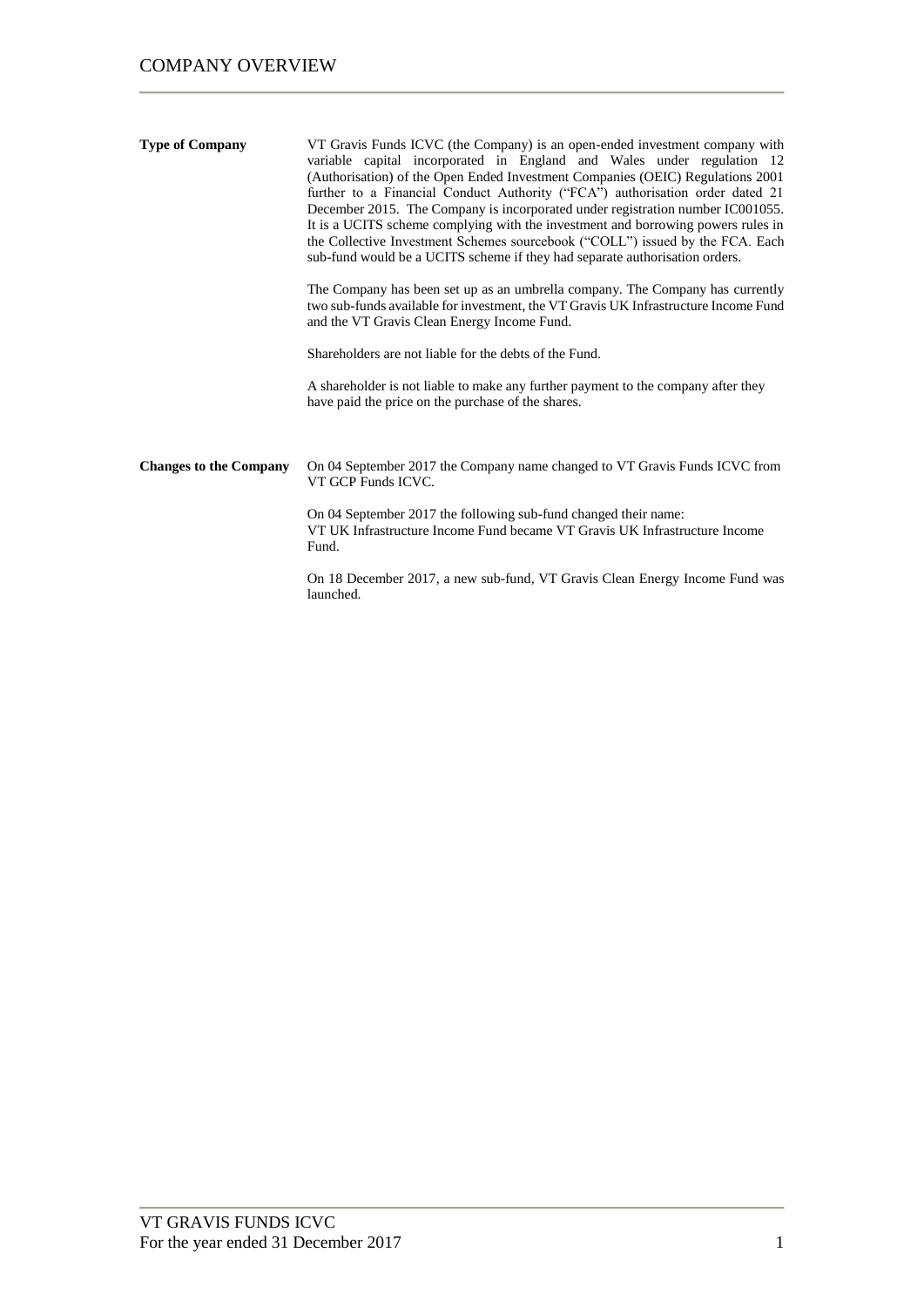The rules of the Financial Conduct Authority's Collective Investment Schemes Sourcebook require the Authorised Corporate Director to prepare financial statements for each accounting period which give a true and fair view of the financial position of the Company at the end of the financial period and its net revenues and net capital losses for the period. In preparing these financial statements the Authorised Corporate Director is required to:

- comply with the Prospectus, the Statement of Recommended Practice for Authorised Funds issued by the Investment Association in May 2014, the Instrument of Incorporation, generally accepted accounting principles and applicable accounting standards, subject to any material departures which are required to be disclosed and explained in the financial statements.
- select suitable accounting policies and then apply them consistently.
- make judgements and estimates that are reasonable and prudent.
- prepare the financial statements on a going concern basis unless it is inappropriate to presume that the Company will continue in operation for the foreseeable future.

The Authorised Corporate Director is required to keep proper accounting records and to manage the Company in accordance with the COLL regulations, the Instrument of Incorporation, and the Prospectus. The Authorised Corporate Director is responsible for taking reasonable steps for the prevention and detection of fraud and other irregularities.

### DIRECTOR'S STATEMENT

In accordance with the requirements of the Financial Conduct Authority's Collective Investment Scheme's Sourcebook, we hereby certify the annual report.

Anne A. Laing CA

Anne A. Crity<br>Noil Joures Sill

Neil J. Smith MA BA CA

Valu-Trac Investment Management Limited Authorised Corporate Director

 $27$  April 2018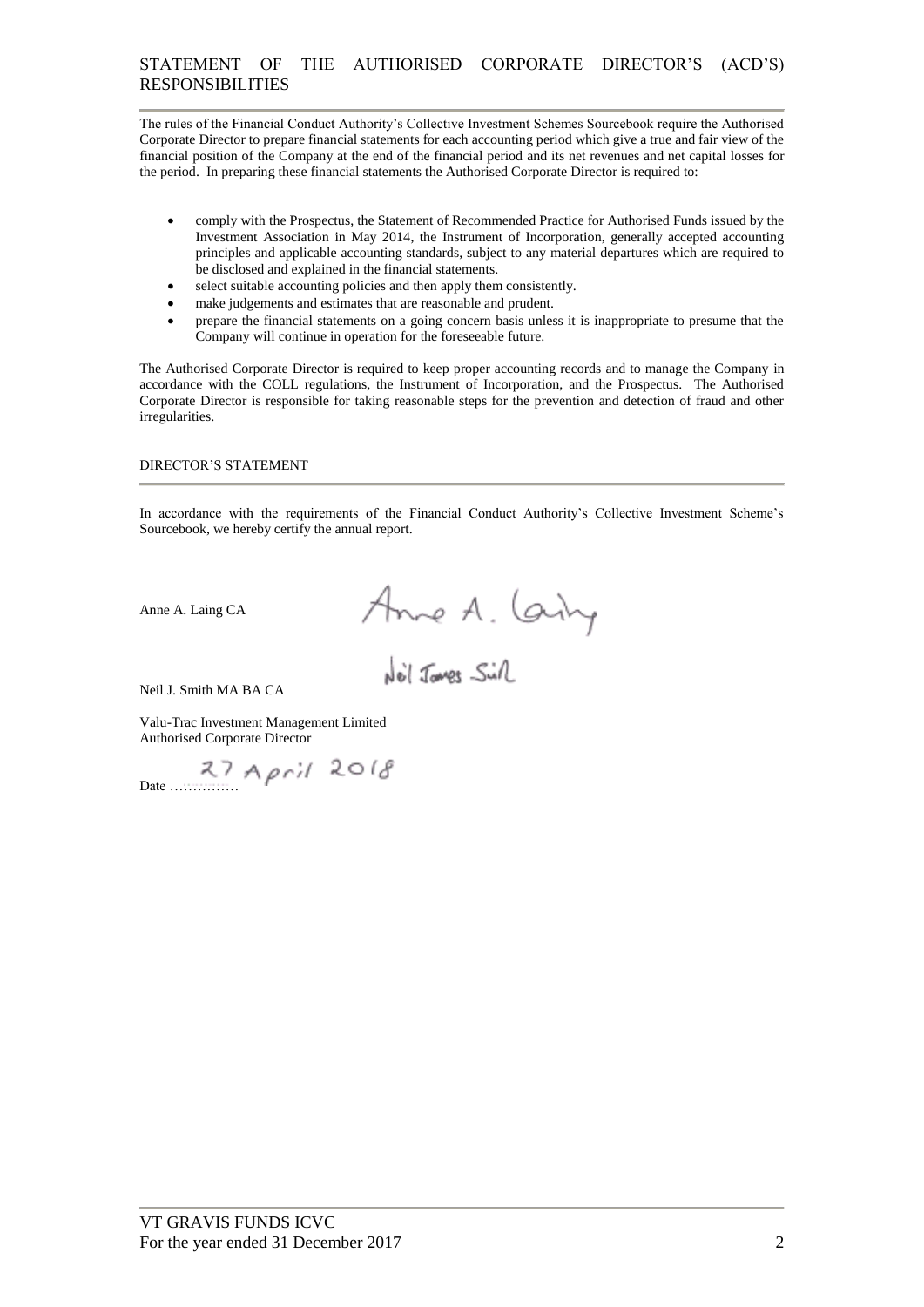### STATEMENT OF THE DEPOSITARY'S RESPONSIBILITIES AND REPORT OF THE **DEPOSITARY**

The Depositary must ensure that the Company is managed in accordance with the Financial Conduct Authority's Collective Investment Schemes Sourcebook, the Open-Ended Investment Companies Regulations 2001 (SI 2001/1228) (the OEIC Regulations), as amended, the Financial Services and Markets Act 2000, as amended, (together "the Regulations"), and the Company's Instrument of Incorporation and Prospectus (together "the Scheme documents") as detailed below.

The Depositary must in the context of its role act honestly, fairly, professionally, independently and in the interests of the Company and its investors.

The Depositary is responsible for the safekeeping of all custodial assets and maintaining a record of all other assets of the Company in accordance with the Regulations.

The Depositary must ensure that:

- the Company's cash flows are properly monitored and that cash of the Company is booked into the cash accounts in accordance with the Regulations;
- the sale, issue, redemption and cancellation of shares are carried out in accordance with the Regulations;
- the value of shares in the Company is calculated in accordance with the Regulations;
- any consideration relating to transactions in the Company's assets is remitted to the Company within the usual time limits;
- the Company's income is applied in accordance with the Regulations; and
- the instructions of the Authorised Fund Manager ("the AFM") are carried out (unless they conflict with the Regulations).

The Depositary also has a duty to take reasonable care to ensure that the Company is managed in accordance with the Regulations and the Scheme documents in relation to the investment and borrowing powers applicable to the Company.

Having carried out such procedures as we consider necessary to discharge our responsibilities as Depositary of the Company, it is our opinion, based on the information available to us and the explanations provided, that in all material respects the Company, acting through the AFM:

- i) has carried out the issue, sale, redemption and cancellation, and calculation of the price of the Company's shares and application of the Company's income in accordance with the Regulations and the Scheme documents of the Company, and
- ii) has observed the investment and borrowing powers and restrictions applicable to the Company.

National Westminster Bank Plc 1 January 2018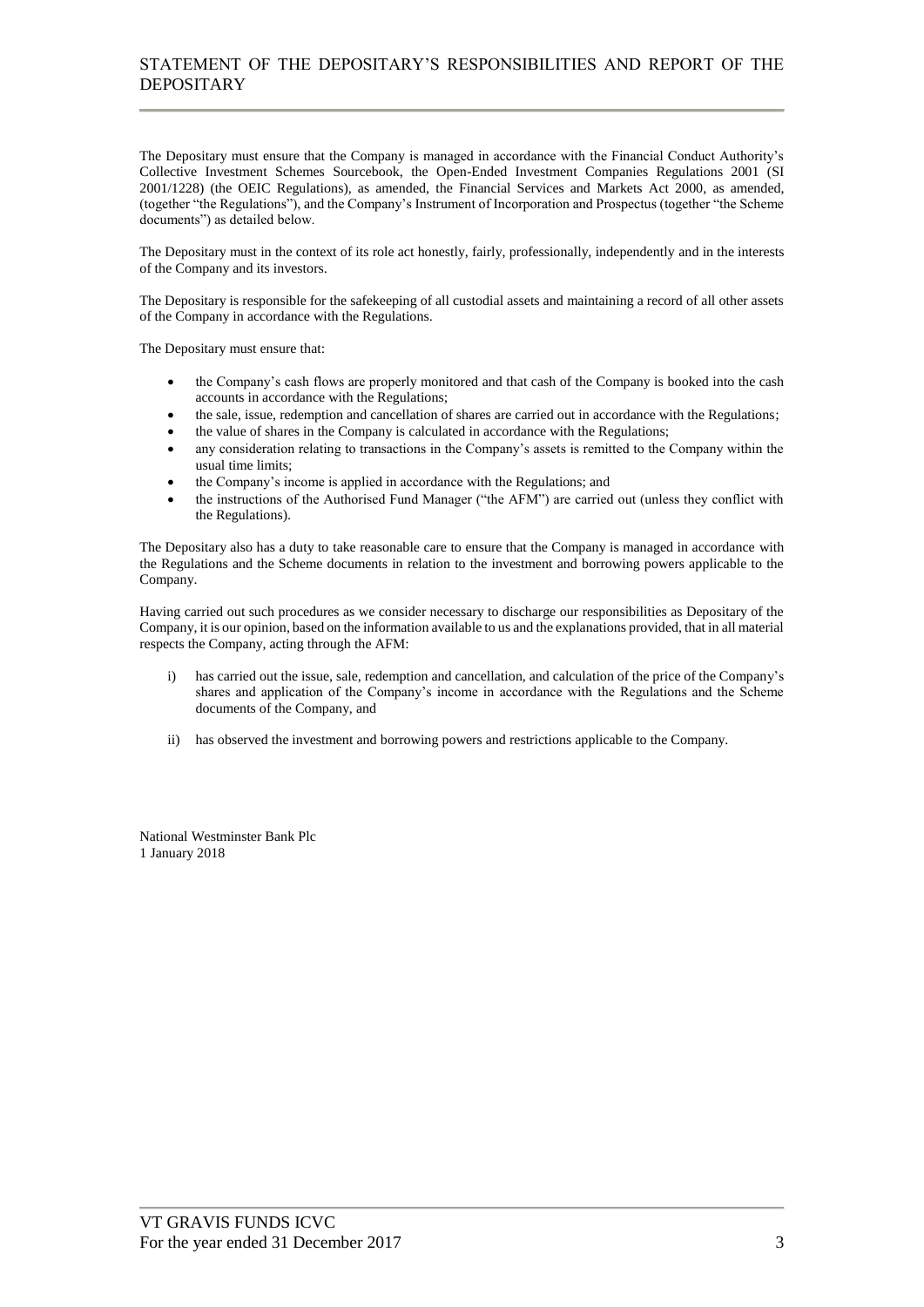### INDEPENDENT AUDITOR'S REPORT TO THE SHAREHOLDERS OF VT GRAVIS FUNDS (SUB FUNDS VT GRAVIS UK INFRASTRUCTURE INCOME FUND AND VT GRAVIS CLEAN ENERGY INCOME FUND)

We have audited the financial statements of VT Gravis Funds ICVC ("the Company") for the year ended 31 December 2017 which comprise the Statement of Total Return, Statement of Changes in Net Assets Attributable to Shareholders, Balance Sheet, the related Notes to the Financial Statements and the Distribution Tables. The financial reporting framework that has been applied in their preparation is applicable law and United Kingdom Generally Accepted Accounting Practice including FRS102 "The Financial Reporting Standard applicable in the UK and Republic of Ireland".

This report is made solely to the Company's shareholders, as a body, in accordance with Rule 4.5.12 of the Collective Investment Schemes sourcebook ("the COLL Rules") issued by the Financial Conduct Authority under the Open-Ended Investment Companies Regulations 2001. Our audit work has been undertaken so that we might state to the Company's shareholders those matters we are required to state to them in an auditor's report and for no other purpose. To the fullest extent permitted by law, we do not accept or assume responsibility to anyone other than the Company and the Company's shareholders as a body, for our audit work, for this report, or for the opinions we have formed.

In our opinion the financial statements:

- give a true and fair view of the financial position of the Company at 31 December 2017 and of the net revenue and the net capital losses on the scheme property of the Company for the year then ended; and
- have been properly prepared in accordance with the IA Statement of Recommended Practice for Authorised Funds, the rules of the Collective Investment Schemes Sourcebook of the Financial Conduct Authority and the Instrument of Incorporation.

#### **Basis for opinion**

We conducted our audit in accordance with International Standards on Auditing (UK) (ISAs (UK)) and applicable law. Our responsibilities under those standards are described further in the Auditor's responsibilities for the audit of the financial statements section of our report. We are independent of the Company in accordance with the ethical requirements that are relevant to our audit of the financial statements in the UK, including the FRC's Ethical Standard, and we have fulfilled our other ethical responsibilities in accordance with these requirements. We believe that the audit evidence we have obtained is sufficient and appropriate to provide a basis for our opinion.

#### **Conclusions relating to going concern**

We have nothing to report in respect of the following matters in relation to which the ISAs (UK) require us to report to you where:

- the ACD's use of the going concern basis of accounting in the preparation of the financial statements is not appropriate; or
- the ACD has not disclosed in the financial statements any identified material uncertainties that may cast significant doubt about the Company's ability to continue to adopt the going concern basis of accounting for a period of at least twelve months from the date when the financial statements are authorised for issue.

#### **Other information**

The ACD is responsible for the other information. The other information comprises the information included in the annual report, other than the financial statements and our auditor's report thereon. Our opinion on the financial statements does not cover the other information and, except to the extent otherwise explicitly stated in our report, we do not express any form of assurance conclusion thereon.

In connection with our audit of the financial statements, our responsibility is to read the other information and, in doing so, consider whether the other information is materially inconsistent with the financial statements or our knowledge obtained in the audit or otherwise appears to be materially misstated. If we identify such material inconsistencies or apparent material misstatements, we are required to determine whether there is a material misstatement in the financial statements or a material misstatement of the other information. If, based on the work we have performed, we conclude that there is a material misstatement of this other information, we are required to report that fact.

We have nothing to report in this regard.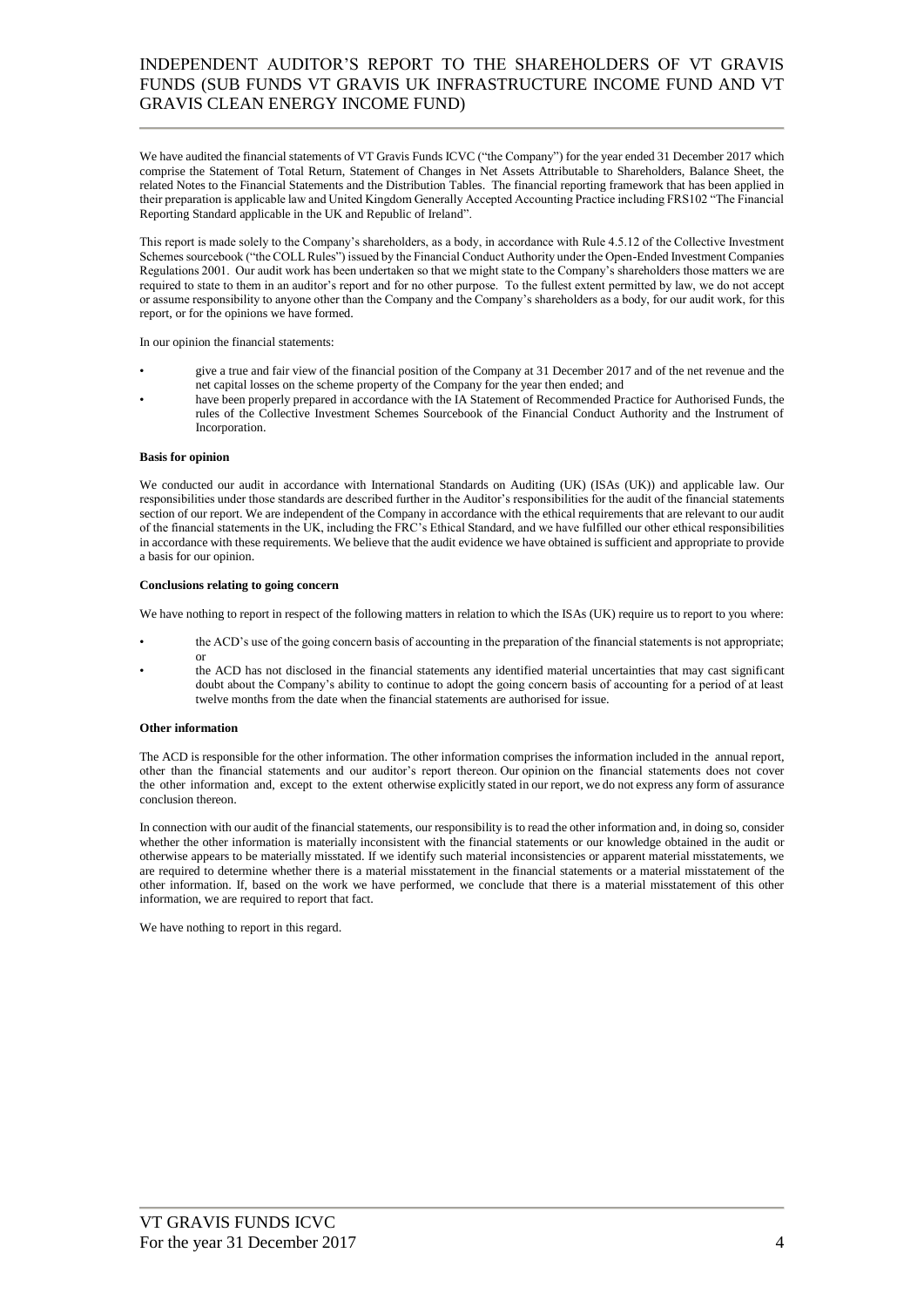#### **Opinions on other matters prescribed by the COLL Regulations**

In our opinion, based on the work undertaken in the course of the audit:

- Proper accounting records for the Company have been kept and the accounts are in agreement with those records;
- We have received all the information and explanations which, to the best of our knowledge and belief, are necessary for the purposes of our audit; and
- The information given in the report of the ACD and in the report of the authorised fund manager for the year is consistent with the financial statements.

#### **Responsibilities of the Authorised Corporate Director**

As explained more fully in the Authorised Corporate Director's Responsibilities Statement set out on page 2, the Authorised Corporate Director is responsible for the preparation of the financial statements and for being satisfied that they give a true and fair view and for such internal controls as the ACD determines is necessary to enable the preparation of financial statements that are free from material misstatement, whether due to fraud or error.

In preparing the financial statements, the ACD is responsible for assessing the Company's ability to continue as a going concern, disclosing, as applicable, matters related to going concern and using the going concern basis of accounting unless the ACD either intends to liquidate the Company or to cease operations, or has no realistic alternative but to do so.

#### **Auditor's responsibilities for the audit of the financial statements**

Our objectives are to obtain reasonable assurance about whether the financial statements as a whole are free from material misstatement, whether due to fraud or error, and to issue an auditor's report that includes our opinion. Reasonable assurance is a high level of assurance, but is not a guarantee that an audit conducted in accordance with ISAs (UK) will always detect a material misstatement when it exists. Misstatements can arise from fraud or error and are considered material if, individually or in the aggregate, they could reasonably be expected to influence the economic decisions of users taken on the basis of these financial statements.

As part of an audit in accordance with ISAs (UK), we exercise professional judgement and maintain professional scepticism throughout the audit. We also:

- Identify and assess the risks of material misstatement of the financial statements, whether due to fraud or error, design and perform audit procedures responsive to those risks, and obtain audit evidence that is sufficient and appropriate to provide a basis for our opinion. The risk of not detecting material misstatement resulting from fraud is higher than for one resulting from error, as fraud may involve collusion, forgery, intentional omissions, misrepresentations, or the override of internal control.
- Obtain an understanding of internal control relevant to the audit in order to design audit procedures that are appropriate in the circumstances, but not for the purpose of expressing an opinion on the effectiveness of the Company's internal control.
- Evaluate the appropriateness of accounting policies used and the reasonableness of accounting estimates and related disclosures made by the ACD.
- Conclude on the appropriateness of the ACD'S use of the going concern basis of accounting and, based on the audit evidence obtained, whether a material uncertainty exists related to events or conditions that may cast significant doubt on the Company's ability to continue as a going concern. If we conclude that a material uncertainty exists, we are required to draw attention in our auditor's report to the related disclosures in the financial statements or, if such disclosures are inadequate, to modify our opinion. Our conclusions are based on the audit evidence obtained up to the date of our auditor's report. However, future events or conditions may cause the Company to cease to continue as a going concern.
- Evaluate the overall presentation, structure and content of the financial statements, including the disclosures, and whether the financial statements represent the underlying transactions and events in a manner that achieves fair presentation.

We communicate with those charged with governance regarding, among other matters, the planned scope and timing of the audit and significant audit findings, including any significant deficiencies in internal control that we identify during our audit.

Sta Canichael LLP

 $30|4|18$ 

Johnston Carmichael LLP Chartered Accountants Statutory Auditor Elgin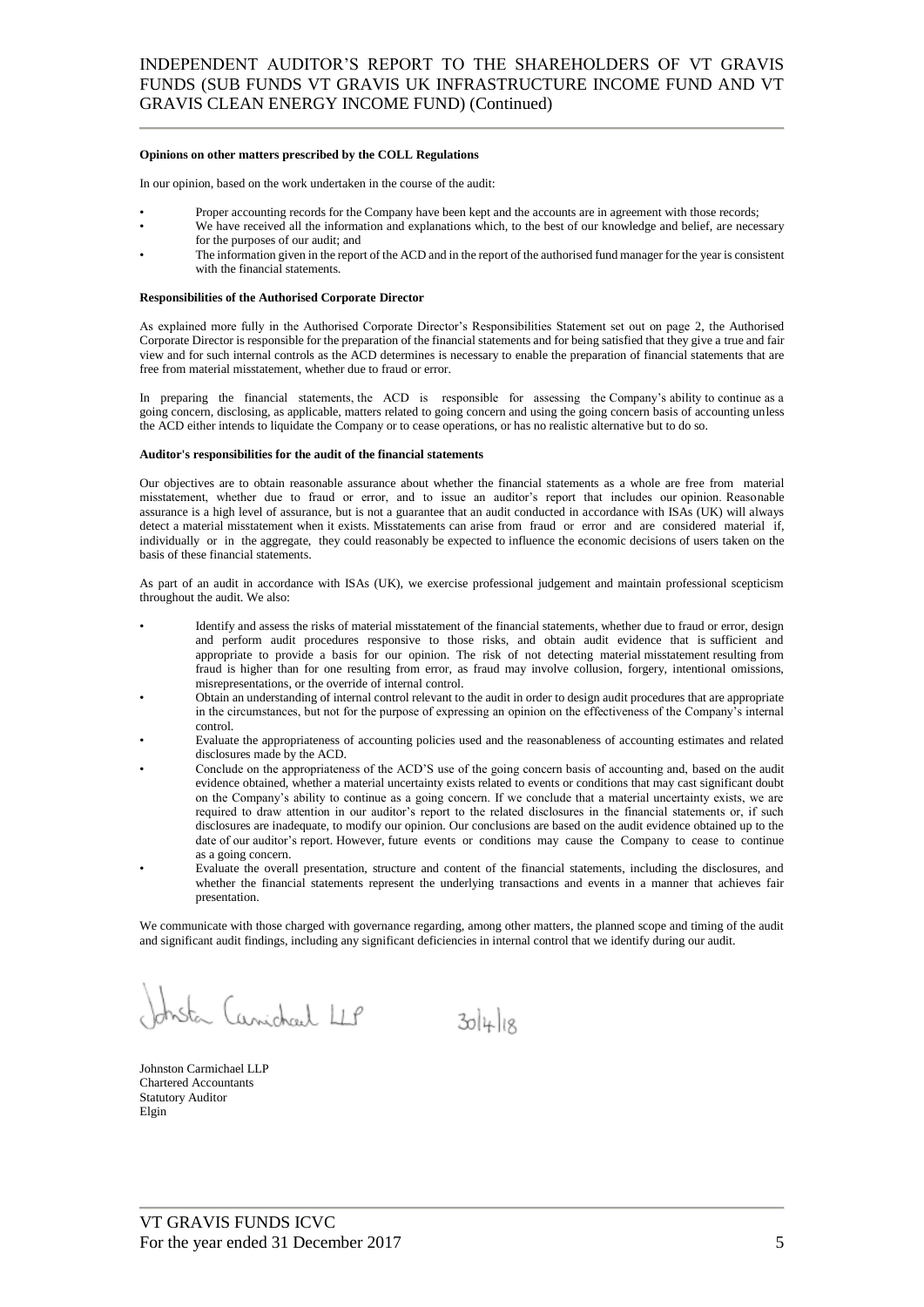| <b>Size of Sub-Fund</b>                    | £247,933,969                                                                                                                                                                                                                                                                                                                                                                                                                                 |
|--------------------------------------------|----------------------------------------------------------------------------------------------------------------------------------------------------------------------------------------------------------------------------------------------------------------------------------------------------------------------------------------------------------------------------------------------------------------------------------------------|
|                                            |                                                                                                                                                                                                                                                                                                                                                                                                                                              |
| <b>Launch</b> date                         | 25 January 2016                                                                                                                                                                                                                                                                                                                                                                                                                              |
| Company objective and policy               | The investment objective of the VT Gravis UK Infrastructure<br>Income Fund is to generate income and preserve capital with<br>potential for capital growth.                                                                                                                                                                                                                                                                                  |
|                                            | The Sub-Fund will aim to meet its objectives by investing<br>primarily in equities (which are mainly listed in the United<br>Kingdom and whose primary activity is in the wider infrastructure<br>sector of the United Kingdom). In addition to investing in equities,<br>the Sub-Fund may also invest in other transferable securities,<br>bonds, collective investment schemes, money market instruments,<br>deposits, cash and near cash. |
|                                            | The Fund will have a specific focus on investments denominated<br>in Sterling, which are themselves invested in Sterling assets and<br>which have most or all of their activities within the UK. Other<br>than as noted in the policy there is no emphasis on any<br>geographical area or industry or economic sector.                                                                                                                       |
| <b>Authorised Corporate Director (ACD)</b> | Valu-Trac Investment Management Limited                                                                                                                                                                                                                                                                                                                                                                                                      |
| <b>Ex-distribution dates</b>               | 31 March, 30 June, 30 September, 31 December                                                                                                                                                                                                                                                                                                                                                                                                 |
| <b>Distribution dates</b>                  | 30 April, 31 July, 31 October, 31 January                                                                                                                                                                                                                                                                                                                                                                                                    |
| <b>Individual Savings Account (ISA)</b>    | The Company is a qualifying investment for inclusion in an ISA.                                                                                                                                                                                                                                                                                                                                                                              |
| <b>Minimum investment</b>                  |                                                                                                                                                                                                                                                                                                                                                                                                                                              |
| Lump sum subscription:                     | Class $C = £1,000$<br>Class $I = £5,000,000$                                                                                                                                                                                                                                                                                                                                                                                                 |
| Top-up:                                    | Class $C = £500$<br>Class $I = £10,000$                                                                                                                                                                                                                                                                                                                                                                                                      |
| Holding:                                   | Class $C = £1,000$<br>Class I = £5,000,000                                                                                                                                                                                                                                                                                                                                                                                                   |
| Redemption:                                | N/A (provided minimum holding is maintained)                                                                                                                                                                                                                                                                                                                                                                                                 |
| Switching                                  | N/A (provided minimum holding is maintained)                                                                                                                                                                                                                                                                                                                                                                                                 |
| <b>Initial charges</b>                     | 4 %                                                                                                                                                                                                                                                                                                                                                                                                                                          |
| <b>Redemption and switching charges</b>    | Nil                                                                                                                                                                                                                                                                                                                                                                                                                                          |

The ACD may waive the minimum levels (and initial charge) at its discretion.

### **ACD charges**

The annual management charge is as follows:

In respect of the Class C shares, it is equal to 0.75% per annum of the net asset value of the Class C shares.

In respect of the Class I shares it is equal to 0.65% per annum of the net asset value of the Class I shares.

The investment manager shall reimburse the Fund for an amount which, when deducted from the operating costs incurred by the Fund during the relevant accounting period, would result in the Fund having a total OCF equal to the stated AMC for each share class e.g. 0.75% in the case of Class C shares and 0.65% in the case of Class I shares in the relevant accounting period.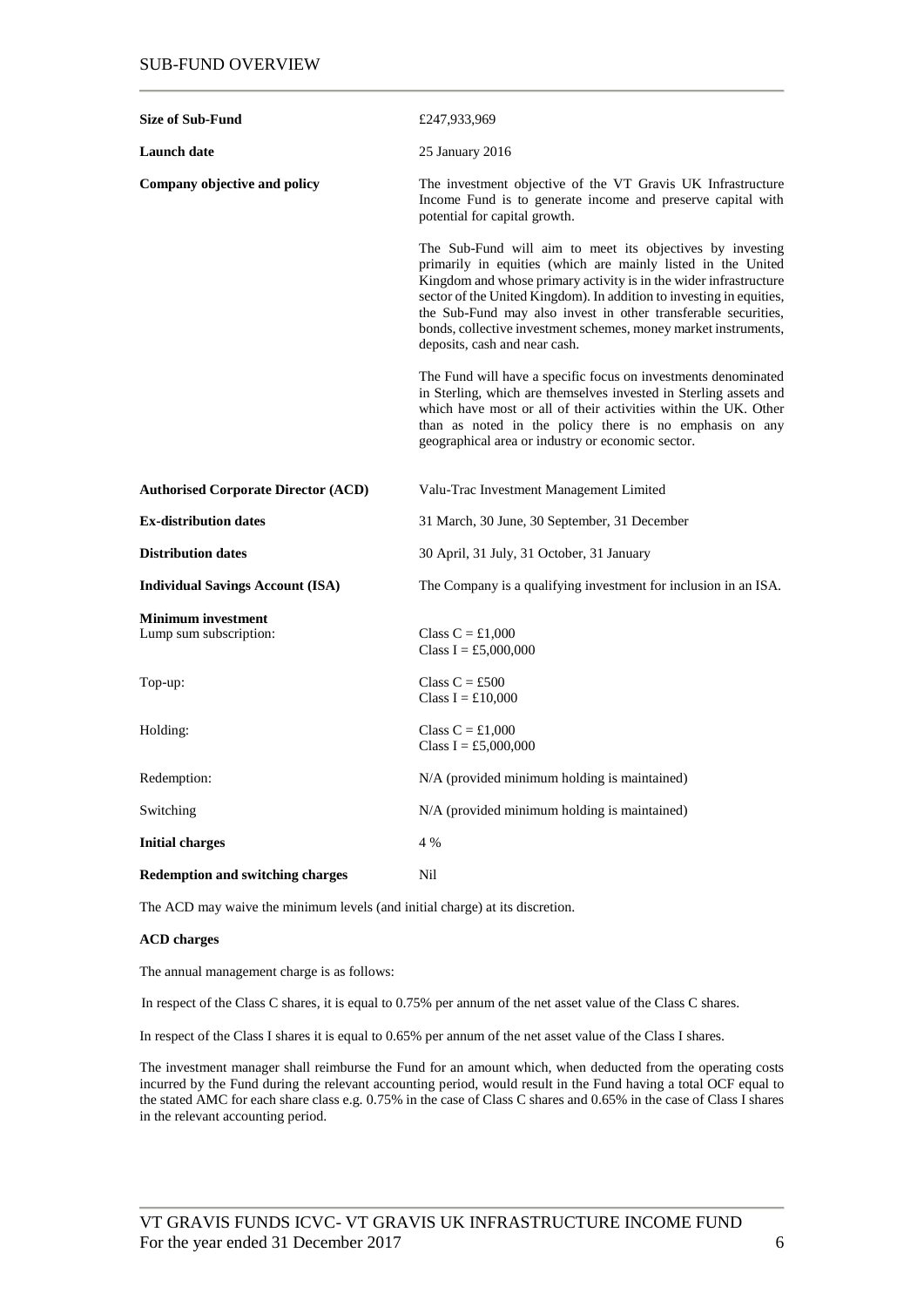This report is a review of the performance of the VT UK Infrastructure Income Fund (the "Fund") during the year ending 31 December 2017.

The performance objectives of the Fund are:

- to deliver a 5% income, via quarterly dividend payments;
- b. to preserve investors' capital throughout market cycles; and
- c. to offer the potential for capital growth and protection from inflation.

The Fund seeks to achieve these objectives by investing in a portfolio of securities providing exposure to the UK listed infrastructure sector. The Fund invests in a range of security types, namely Closed End Investment Companies (exposed to both infrastructure and renewable energy assets), REITs, bonds and public equities. In the latter case, the companies owned by the Fund are typically utilities or enterprises that provide similarly highly regulated services.

The Fund aims to achieve its objectives by investing in a diversified portfolio of holdings with a minimum of 22 underlying positions. At the end of December 2017, the Fund comprised of 26 holdings and this number ranged between 26 and 29 during the review period. Many of these holdings represent companies, which in turn are exposed to a diverse spread of infrastructure assets. This provides even greater portfolio diversification at a disaggregated level.

The Fund will typically seek to maintain a stable and consistent approach to portfolio construction. The investment manager believes that a properly constructed portfolio will perform throughout market cycles and that excessive levels of portfolio turnover will detract from performance. Portfolio turnover remained modest during 2017 at an annual rate of 12.59%.

The Fund's performance during the year was satisfactory and consistent with the Fund's objectives.

The C net accumulation GBP shares were priced at 116.23p on 29th December 2017, which represents a positive total return of 4.22% over the year. Dividends, announced in March, June, September and December totalled 5.4474p per share for the class I net income GBP shares and 5.2578p per share for the class C net income GBP shares. This represents a trailing 12-month yield of 5.14% and 4.95% for the I class and C class, respectively.

It should be noted that dividends and coupons received from the Fund's underlying holdings do not occur in a uniform manner. Rather, payments are received in varying amounts and at varying frequencies throughout the course of the year. We anticipate higher total dividend and coupon receipts during 2018, underpinning our confidence that the Fund will achieve its stated objective of delivering a 5% income yield for unit holders.

The asset values of portfolio companies typically appreciated during the year, assisted in many cases by further reductions in the discount rates applied to future cash flows. This dynamic of steady incremental valuation uplifts is reflected in the relative price stability of the investment vehicles owned by the Fund. In turn, this supports the Fund in delivering on its objective to preserve and grow investors' capital.

The government's commitment to increasing infrastructure spend as part of a £500bn National Infrastructure and Construction Pipeline highlights the importance of the asset class to the UK economy and should support a continued supply of investment opportunities within social and economic infrastructure. Meanwhile, the returns generated by existing assets remain attractive and the investment manager continues to perceive the market environment as being supportive of its objectives and strategy.

Gravis Advisory Limited

Investment Manager to the Fund.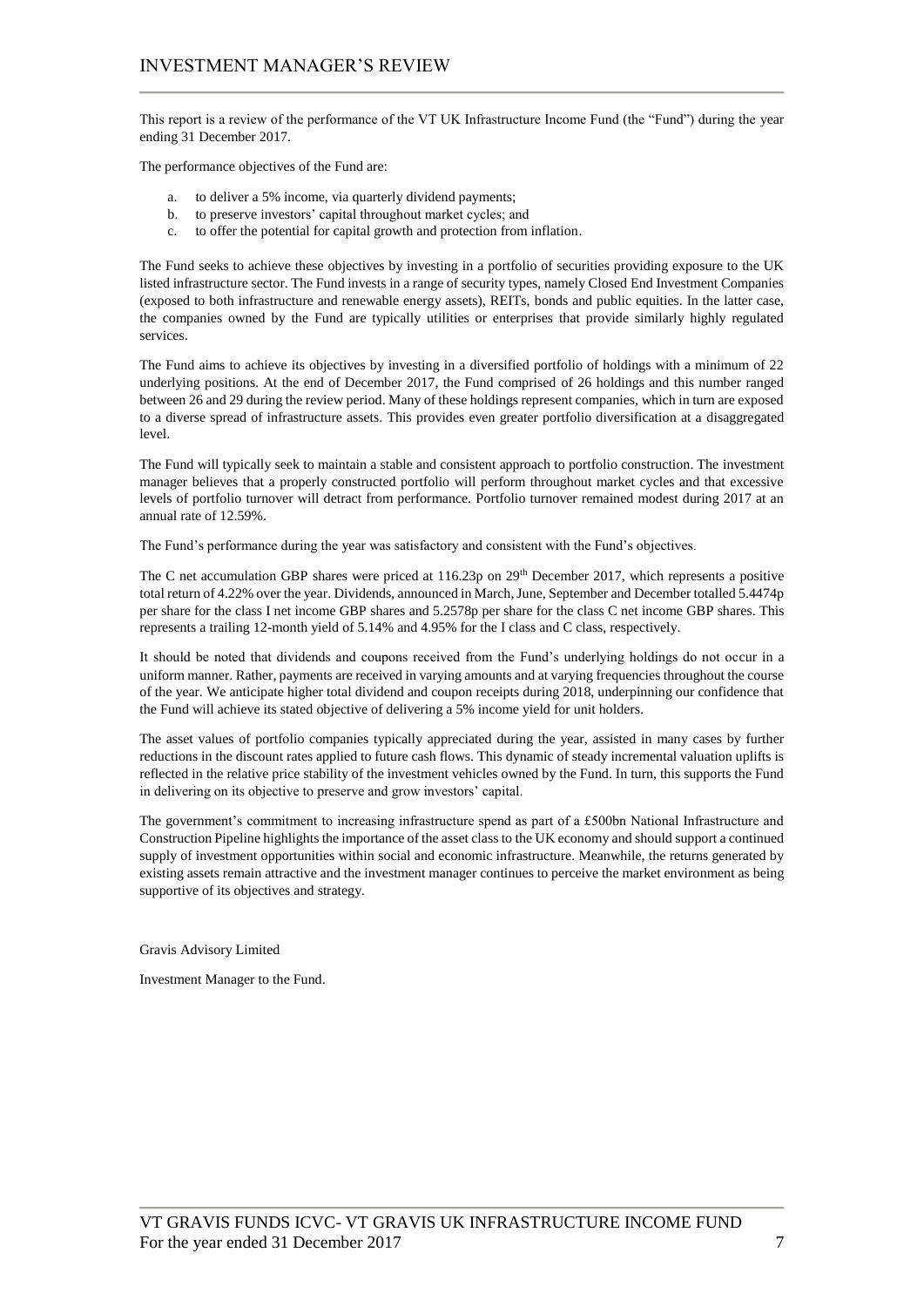### **Financial Highlights**

| <b>Class C Net Income GBP</b>       |                                     | <b>Year ended</b><br>31<br><b>December</b><br>2017 | <b>Period from</b><br>25 January<br>2016 to 31<br><b>December</b><br>$2016^{\circ}$ |
|-------------------------------------|-------------------------------------|----------------------------------------------------|-------------------------------------------------------------------------------------|
| Changes in net assets per unit      |                                     | GBp                                                | GBp                                                                                 |
|                                     | Opening net asset value per unit    | 106.9661                                           | 100.0000                                                                            |
|                                     | Return before operating charges     | 5.3002                                             | 12.5307                                                                             |
|                                     | Operating charges (note 1)          | (0.7901)                                           | (0.9706)                                                                            |
|                                     | Return after operating charges*     | 4.5101                                             | 11.5601                                                                             |
|                                     | Distribution on income units        | (5.2578)                                           | (4.5940)                                                                            |
|                                     | Closing net asset value per unit    | 106.2184                                           | 106.9661                                                                            |
|                                     | *after direct transaction costs of: | 0.1705                                             | 0.2277                                                                              |
| Performance                         | Return after charges                | 4.22%                                              | 11.56%                                                                              |
| Other information                   |                                     |                                                    |                                                                                     |
|                                     | Closing net asset value             | £43,273,839                                        | £14,764,967                                                                         |
|                                     | Closing number of units             | 40,470,423                                         | 13,803,403                                                                          |
|                                     | Operating charges (note 2)          | 0.73%                                              | 0.93%                                                                               |
|                                     | Direct transaction costs            | 0.16%                                              | 0.22%                                                                               |
| Prices                              |                                     |                                                    |                                                                                     |
|                                     | Highest unit price                  | 113.00                                             | 109.52                                                                              |
|                                     | Lowest unit price                   | 103.82                                             | 98.21                                                                               |
| ^Sub-Fund launched 25 January 2016  |                                     |                                                    |                                                                                     |
| <b>Class C Net Accumulation GBP</b> |                                     | <b>Year ended</b><br>31<br><b>December</b><br>2017 | <b>Period from</b><br>25 January<br>2016 to 31<br><b>December</b><br>2016^          |
| Changes in net assets per unit      |                                     | GBp                                                | GBp                                                                                 |
|                                     | Opening net asset value per unit    | 111.5216                                           | 100.0000                                                                            |
|                                     | Return before operating charges     | 5.5455                                             | 12.5052                                                                             |
|                                     | Operating charges (note 1)          | (0.8386)                                           | (0.9836)                                                                            |

Return after operating charges\* 4.7069 11.5216 Closing net asset value per unit 116.2285 111.5216 Retained distributions on accumulated units 5.5938 4.8066 \*after direct transaction costs of: 0.1822 0.2327 Performance Return after charges 4.22% 11.52% Other information Closing net asset value <br>  $\begin{array}{r} \text{£71,885,744} \\ \text{£61,848,631} \end{array}$   $\begin{array}{r} \text{£35,139,221} \\ \text{31,508,886} \end{array}$ Closing number of units Operating charges (note 2) 0.73% 0.93% 0.93% 0.93% 0.93% 0.93% 0.93% 0.93% 0.93% 0.93% 0.93% 0.93% 0.93% 0.93% 0.93% 0.93% 0.93% 0.93% 0.93% 0.93% 0.93% 0.93% 0.93% 0.93% 0.93% 0.93% 0.93% 0.93% 0.93% 0.93% 0.93% 0.93% 0.9 Direct transaction costs 0.16% Prices Highest unit price 118.85 111.62<br>
Lowest unit price 111.34 98.02 Lowest unit price 111.34

^Sub-Fund launched 25 January 2016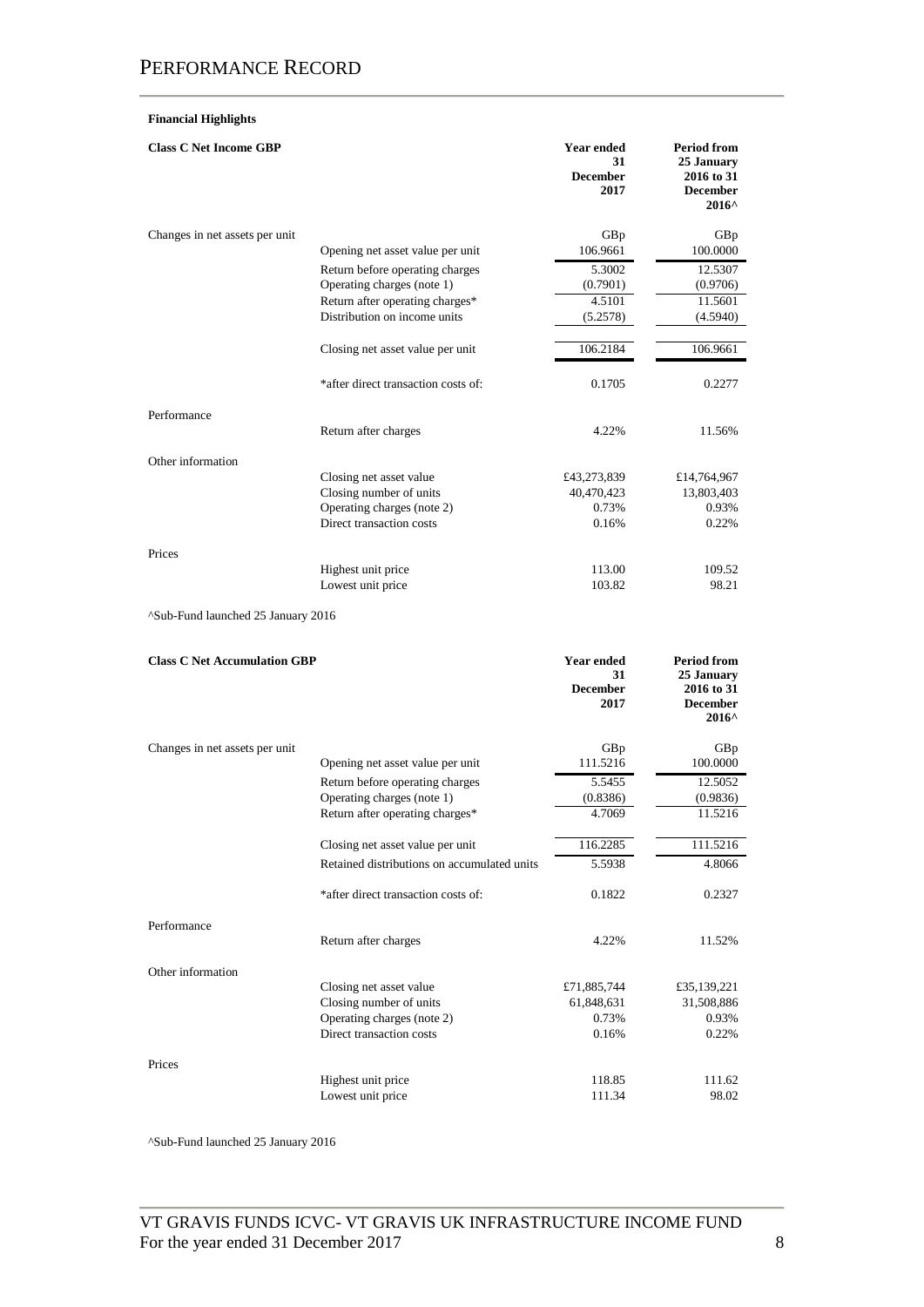| <b>Financial Highlights (Continued)</b> |                                     |                                                                                              |  |
|-----------------------------------------|-------------------------------------|----------------------------------------------------------------------------------------------|--|
| <b>Class C Net Income EUR</b>           |                                     | <b>Period</b><br>from 21<br><b>June 2017</b><br>to $31$<br><b>December</b><br>$2017^{\circ}$ |  |
| Changes in net assets per unit          |                                     | <b>EURc</b>                                                                                  |  |
|                                         | Opening net asset value per unit    | 100.0000                                                                                     |  |
|                                         | Return before operating charges     | (2.1236)                                                                                     |  |
|                                         | Operating charges (note 1)          | (0.7152)                                                                                     |  |
|                                         | Return after operating charges*     | (2.8388)                                                                                     |  |
|                                         | Distribution on income units        | (2.0963)                                                                                     |  |
|                                         | Closing net asset value per unit    | 95.0649                                                                                      |  |
|                                         | *after direct transaction costs of: | 0.1561                                                                                       |  |
| Performance                             | Return after charges                | $(2.84\%)$                                                                                   |  |
| Other information                       |                                     |                                                                                              |  |
|                                         | Closing net asset value             | €40,212                                                                                      |  |
|                                         | Closing number of units             | 42,300                                                                                       |  |
|                                         | Operating charges (note 2)          | 0.73%                                                                                        |  |
|                                         | Direct transaction costs            | 0.16%                                                                                        |  |
| Prices                                  |                                     |                                                                                              |  |
|                                         | Highest unit price                  | 100.00                                                                                       |  |
|                                         | Lowest unit price                   | 93.01                                                                                        |  |

^Share class launched 21 June 2017

| <b>Class C Net Accumulation EUR</b> |                                             | <b>Period</b><br>from 18<br><b>May 2017</b><br>to $31$<br><b>December</b><br>$2017^{\circ}$ |
|-------------------------------------|---------------------------------------------|---------------------------------------------------------------------------------------------|
| Changes in net assets per unit      |                                             | <b>EURc</b>                                                                                 |
|                                     | Opening net asset value per unit            | 100,0000                                                                                    |
|                                     | Return before operating charges             | (1.4841)                                                                                    |
|                                     | Operating charges (note 1)                  | (0.7191)                                                                                    |
|                                     | Return after operating charges*             | (2.2032)                                                                                    |
|                                     | Closing net asset value per unit            | 97.7968                                                                                     |
|                                     | Retained distributions on accumulated units | 2.9338                                                                                      |
|                                     | *after direct transaction costs of:         | 0.1582                                                                                      |
| Performance                         | Return after charges                        | $(2.20\%)$                                                                                  |
| Other information                   |                                             |                                                                                             |
|                                     | Closing net asset value                     | €68,318                                                                                     |
|                                     | Closing number of units                     | 69,857                                                                                      |
|                                     | Operating charges (note 2)                  | 0.73%                                                                                       |
|                                     | Direct transaction costs                    | 0.16%                                                                                       |
| Prices                              |                                             |                                                                                             |
|                                     | Highest unit price                          | 100.56                                                                                      |
|                                     | Lowest unit price                           | 94.69                                                                                       |

^Share class launched 18 May 2017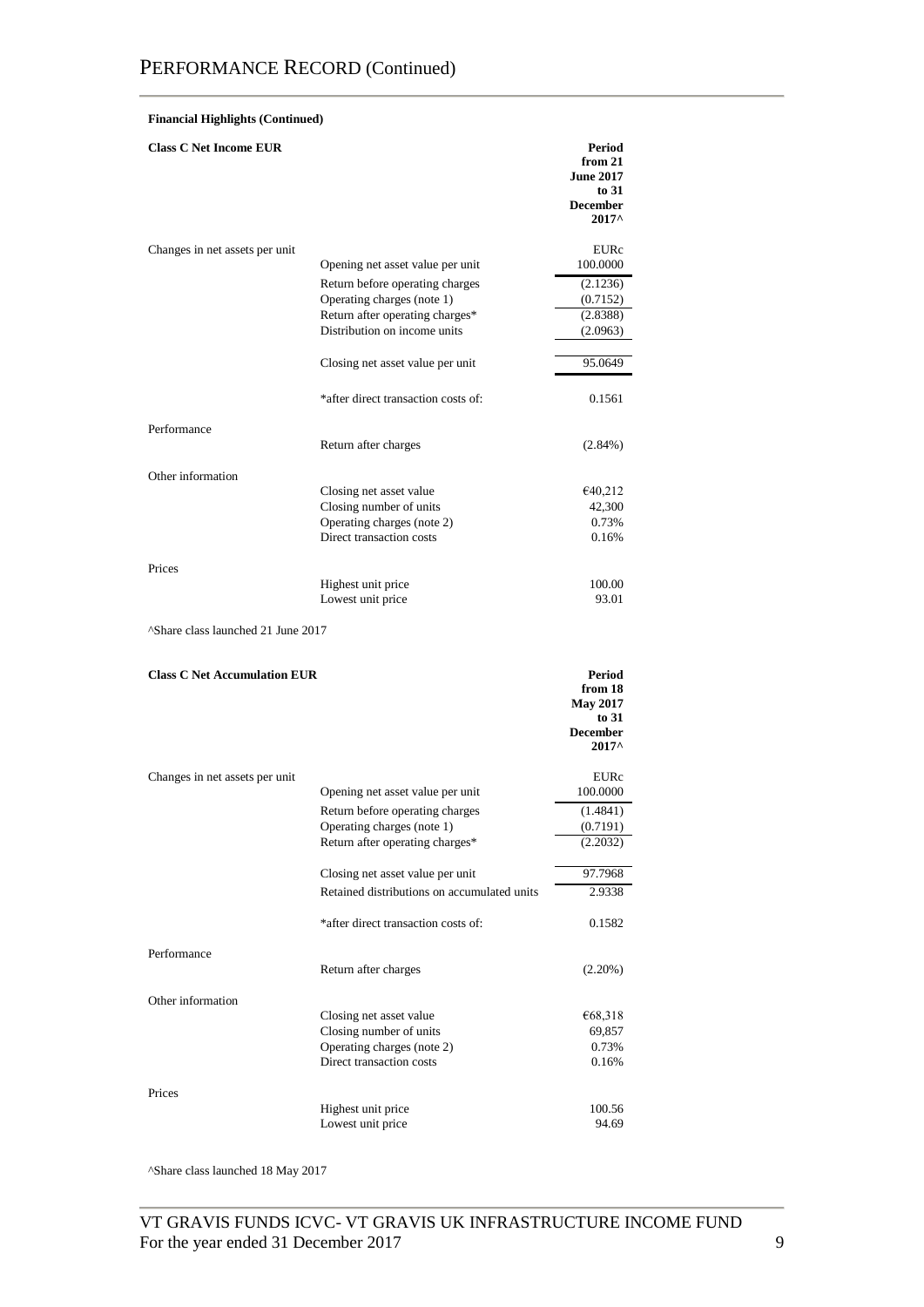### **Financial Highlights (continued)**

| <b>Class I Net Income GBP</b>      |                                     | <b>Year ended</b><br>31<br><b>December</b><br>2017 | <b>Period from</b><br>25 January<br>2016 to 31<br><b>December</b><br>2016^ |
|------------------------------------|-------------------------------------|----------------------------------------------------|----------------------------------------------------------------------------|
| Changes in net assets per unit     |                                     | GBp                                                | GBp                                                                        |
|                                    | Opening net asset value per unit    | 106.6558                                           | 100.0000                                                                   |
|                                    | Return before operating charges     | 5.6006                                             | 12.4020                                                                    |
|                                    | Operating charges (note 1)          | (0.8959)                                           | (0.8640)                                                                   |
|                                    | Return after operating charges*     | 4.7047                                             | 11.5380                                                                    |
|                                    | Distribution on income units        | (5.4474)                                           | (4.8822)                                                                   |
|                                    | Closing net asset value per unit    | 105.9131                                           | 106.6558                                                                   |
|                                    | *after direct transaction costs of: | 0.1701                                             | 0.2273                                                                     |
| Performance                        |                                     |                                                    |                                                                            |
|                                    | Return after charges                | 4.41%                                              | 11.54%                                                                     |
| Other information                  |                                     |                                                    |                                                                            |
|                                    | Closing net asset value             | £62,921,177                                        | £32,096,687                                                                |
|                                    | Closing number of units             | 59,408,278                                         | 30,093,907                                                                 |
|                                    | Operating charges (note 2)          | 0.83%                                              | 0.83%                                                                      |
|                                    | Direct transaction costs            | 0.16%                                              | 0.22%                                                                      |
| Prices                             |                                     |                                                    |                                                                            |
|                                    | Highest unit price                  | 112.70                                             | 108.72                                                                     |
|                                    | Lowest unit price                   | 103.55                                             | 98.02                                                                      |
| ^Sub-Fund launched 25 January 2016 |                                     |                                                    |                                                                            |
| <b>Class I Net Income USD</b>      |                                     | Year<br>ended 31                                   | <b>Period from</b><br>25 January                                           |

|                                |                                     | <b>December</b><br>2017 | 2016 to 31<br><b>December</b><br>2016^ |
|--------------------------------|-------------------------------------|-------------------------|----------------------------------------|
| Changes in net assets per unit |                                     | <b>USDc</b>             | <b>USDc</b>                            |
|                                | Opening net asset value per unit    | 108.1357                | 100.0000                               |
|                                | Return before operating charges     | 5.3633                  | 12.7049                                |
|                                | Operating charges (note 1)          | (0.9121)                | (0.8722)                               |
|                                | Return after operating charges*     | 4.4512                  | 11.8327                                |
|                                | Distribution on income units        | (4.2944)                | (3.6970)                               |
|                                | Closing net asset value per unit    | 108.2925                | 108.1357                               |
|                                | *after direct transaction costs of: | 0.1731                  | 0.2289                                 |
| Performance                    | Return after charges                | 4.12%                   | 11.83%                                 |
| Other information              |                                     |                         |                                        |
|                                | Closing net asset value             | \$324,877               | \$324,407                              |
|                                | Closing number of units             | 300,000                 | 300,000                                |
|                                | Operating charges (note 2)          | 0.83%                   | 0.83%                                  |
|                                | Direct transaction costs            | 0.16%                   | 0.22%                                  |
| Prices                         |                                     |                         |                                        |
|                                | Highest unit price                  | 114.65                  | 109.94                                 |
|                                | Lowest unit price                   | 105.85                  | 98.62                                  |

^Sub-Fund launched 25 January 2016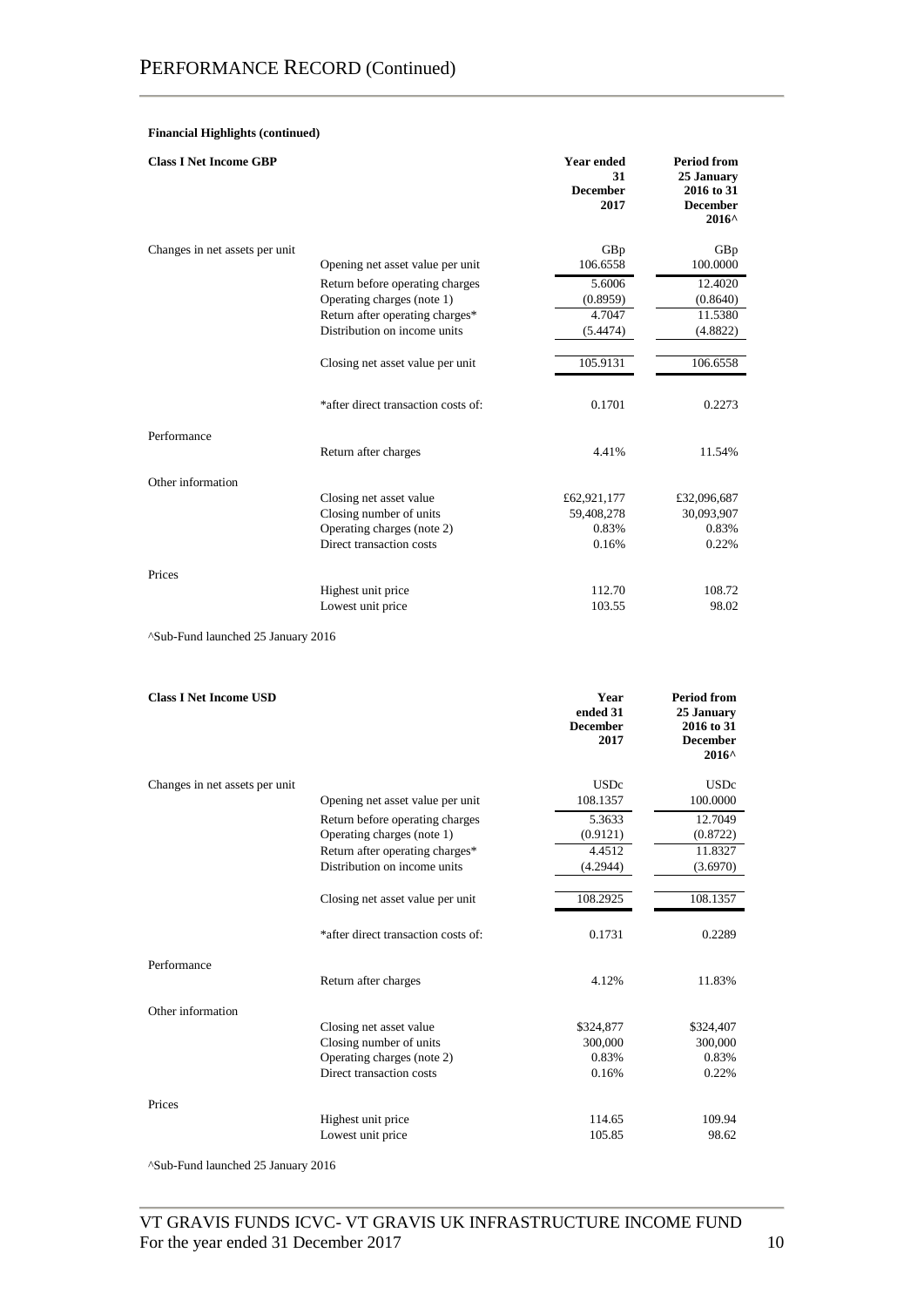| <b>Financial Highlights (continued)</b> |                                             |                                                    |                                                                                     |
|-----------------------------------------|---------------------------------------------|----------------------------------------------------|-------------------------------------------------------------------------------------|
| <b>Class I Net Accumulation GBP</b>     |                                             | <b>Year ended</b><br>31<br><b>December</b><br>2017 | <b>Period from</b><br>25 January<br>2016 to 31<br><b>December</b><br>$2016^{\circ}$ |
| Changes in net assets per unit          |                                             | GBp                                                | GBp                                                                                 |
|                                         | Opening net asset value per unit            | 111.6067                                           | 100.0000                                                                            |
|                                         | Return before operating charges             | 5.9032                                             | 12.4846                                                                             |
|                                         | Operating charges (note 1)                  | (0.9551)                                           | (0.8779)                                                                            |
|                                         | Return after operating charges*             | 4.9481                                             | 11.6067                                                                             |
|                                         | Closing net asset value per unit            | 116.5548                                           | 111.6067                                                                            |
|                                         | Retained distributions on accumulated units | 5.7860                                             | 4.7885                                                                              |
|                                         | *after direct transaction costs of:         | 0.1825                                             | 0.2328                                                                              |
| Performance                             | Return after charges                        | 4.12%                                              | 11.61%                                                                              |
| Other information                       |                                             |                                                    |                                                                                     |
|                                         | Closing net asset value                     | £70,196,391                                        | £25,438,934                                                                         |
|                                         | Closing number of units                     | 60,226,094                                         | 22,793,378                                                                          |
|                                         | Operating charges (note 2)                  | 0.83%                                              | 0.83%                                                                               |
|                                         | Direct transaction costs                    | 0.16%                                              | 0.22%                                                                               |
| Prices                                  |                                             |                                                    |                                                                                     |
|                                         | Highest unit price                          | 119.03                                             | 111.66                                                                              |
|                                         | Lowest unit price                           | 111.45                                             | 97.92                                                                               |

^Sub-Fund launched 25 January 2016

1. The operating charges per unit figure is calculated by applying the operating charges percentage to the average net asset valuation per share throughout the period.

2. The operating charges percentage is based on the expenses incurred during the period annualised, as a proportion of the average net asset value of the fund.

### **Risk Profile**

Based on past data, the Fund is ranked a '4' on the synthetic risk and reward indicator scale (of 1 to 7) as described fully in the Key Investor Information Document. The Fund is ranked 4 because historical performance data indicates that it has experienced average rises and falls in market prices historically.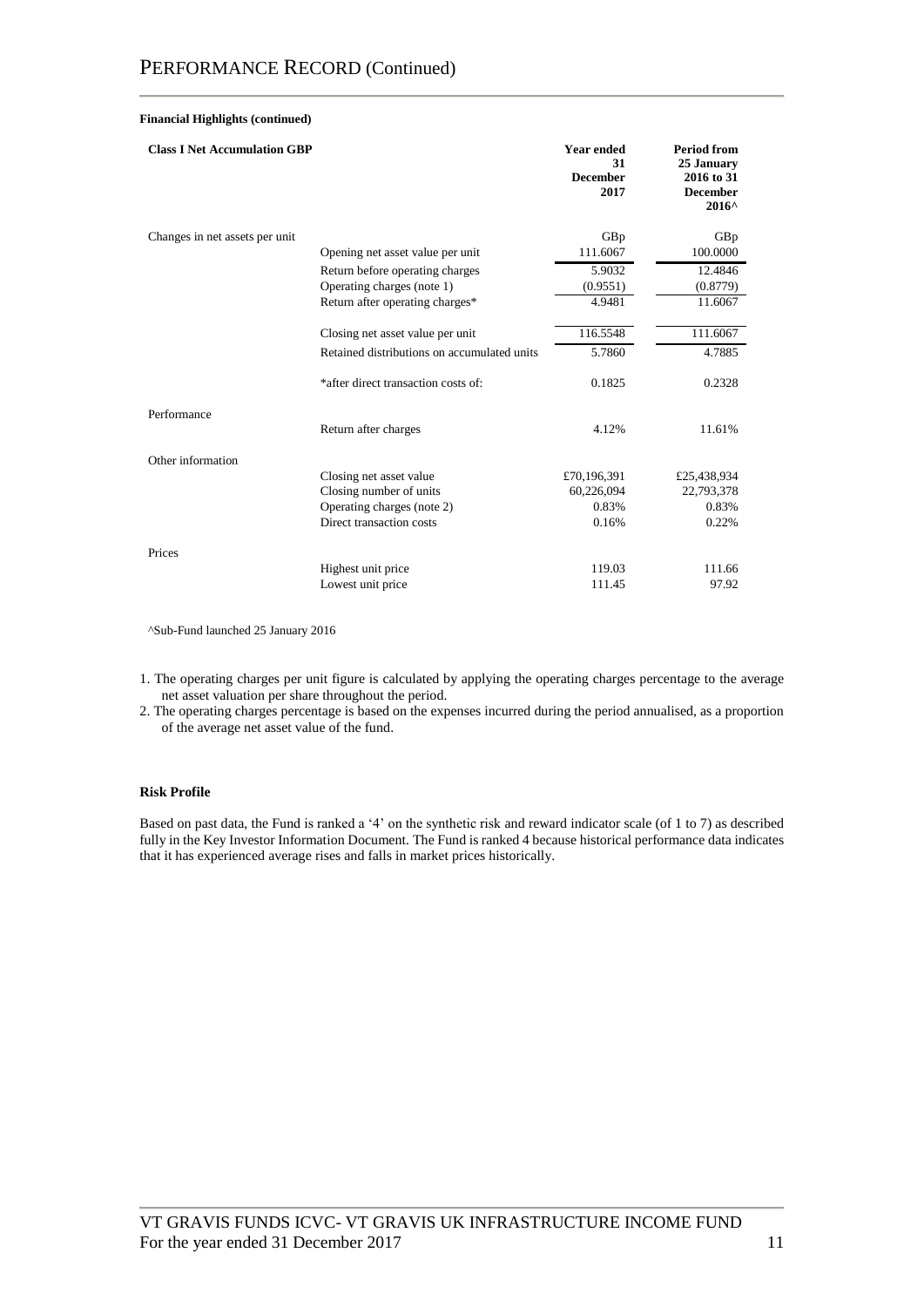As at 31 December 2017

| Holding    |                                                                       | Value £     | % of net assets |
|------------|-----------------------------------------------------------------------|-------------|-----------------|
|            | EQUITIES (2016:92.90%)                                                |             |                 |
| 1,179,644  | 3i Infrastructure Plc                                                 | 2,446,582   | 0.99            |
| 19,948,017 | Bluefield Solar Income Fund                                           | 23,438,920  | 9.46            |
| 10,938,541 | Foresight Solar Fund Limited                                          | 11,786,278  | 4.75            |
| 9,022,569  | GCP Asset Backed Income Fund Limited                                  | 9,338,359   | 3.77            |
| 1,125,597  | GCP Asset Backed Income Fund Limited (C Shares)                       | 1,146,702   | 0.46            |
| 18,380,683 | <b>GCP</b> Infrastructure Investments                                 | 23,655,939  | 9.54            |
| 4,556,875  | <b>GCP Student Living Plc</b>                                         | 6,527,723   | 2.63            |
| 9,028,352  | Greencoat UK Wind Plc                                                 | 11,131,958  | 4.49            |
| 6,930,111  | <b>HICL Infrastructure Fund Limited</b>                               | 10,939,180  | 4.41            |
| 7,992,452  | Impact Healthcare REIT Plc                                            | 8,182,273   | 3.30            |
| 11,096,633 | John Laing Environmental Assets Group Limited                         | 12,109,201  | 4.88            |
| 5,959,719  | John Laing Infrastructure Fund                                        | 7,315,555   | 2.95            |
| 26,634,916 | Medicx Fund Ltd                                                       | 22,140,274  | 8.94            |
| 660,346    | National Grid Plc                                                     | 5,752,274   | 2.32            |
| 10,787,101 | NextEnergy Solar Fund Limited                                         | 12,229,876  | 4.94            |
| 1,849,574  | Primary Health Properties Plc                                         | 2,164,001   | 0.87            |
| 21,578,589 | Renewables Infrastructure Group Limited                               | 23,380,401  | 9.43            |
| 3,800,000  | Residential Secure Income Plc                                         | 3,828,500   | 1.54            |
| 836,383    | Royal Mail Plc                                                        | 3,803,870   | 1.53            |
| 9,976,354  | Sequoia Economic Infrastructure Income Fund Ltd                       | 11,263,304  | 4.54            |
| 3,300,652  | Stobart Group Ltd                                                     | 9,268,231   | 3.74            |
| 9,393,014  | Target Healthcare REIT Limited                                        | 10,508,434  | 4.24            |
| 4,399,234  | Vodafone                                                              | 10,298,607  | 4.15            |
|            | <b>TOTAL EQUTIIES</b>                                                 | 242,656,442 | 97.87           |
|            | <b>CORPORATE BONDS (2016:2.41%)</b>                                   |             |                 |
| 919,000    | Heathrow Airport 5.75% 2025                                           | 1,047,297   | 0.42            |
| 500,000    | Peterbrough Progress Health Plc 5.581% 02/10/2042                     | 517,441     | 0.21            |
| 1,028,000  | Thames Water 5.875% 2022                                              | 1,146,117   | 0.46            |
|            |                                                                       | 2,710,855   | 1.09            |
|            | Currency Hedge (2016:0.00%))                                          | (1,291)     | $(0.00\%)$      |
|            | Portfolio of investments (2016:95.31%)                                | 245,366,006 | 98.96%          |
|            | Net other assets (2016:5.05%)                                         | 3,248,067   | 1.31%           |
|            | Adjustment to revalue assets from mid to bid<br>prices (2016:(0.36%)) | (680, 104)  | $(0.27\%)$      |
|            |                                                                       | 247,933,969 | 100.00%         |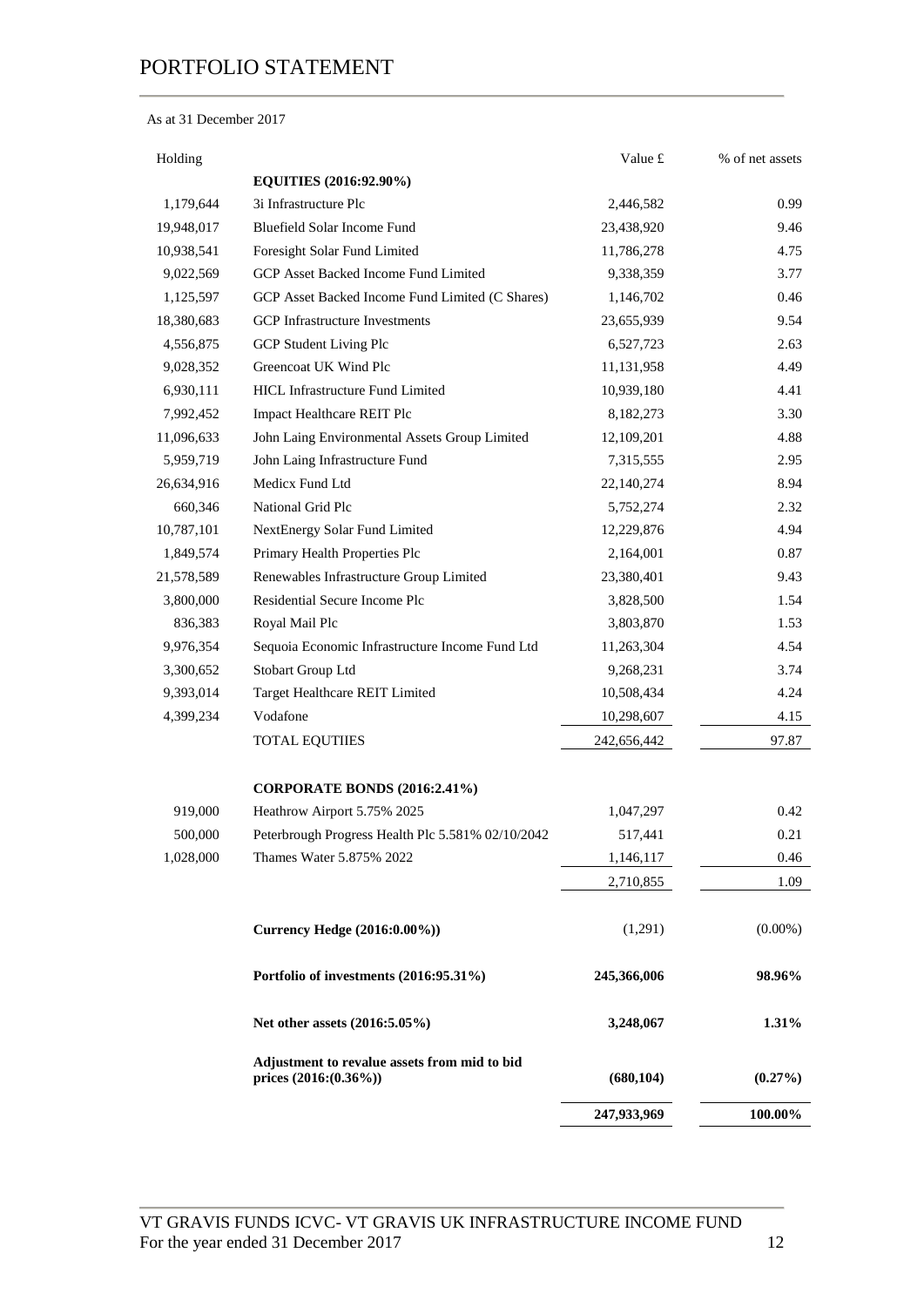|                                                 | £           |
|-------------------------------------------------|-------------|
| Total sales for the year (note 14)              | 31,290,827  |
| Carillion Plc                                   | 2,543,687   |
| Centrica Plc                                    | 2,586,899   |
| SSE Plc                                         | 10,879,680  |
| Stagecoach Group Plc                            | 2,755,511   |
| SQN Asset Finance Income Fund Limited           | 5,702,763   |
| SQN Asset Finance Income Fund Ltd C Share - B   | 2,480,208   |
| National Grid Plc                               | 1,796,498   |
| NextEnergy Solar Fund Limited                   | 349,647     |
| Royal Mail Plc                                  | 1,470,333   |
| Vodafone                                        | 725,601     |
| Total purchases for the year (note 14)          | 178,032,310 |
| 3i Infrastructure Plc                           | 2,404,501   |
| <b>Bluefield Solar Income Fund</b>              | 12,995,437  |
| Carillion Plc                                   | 3,001,866   |
| Centrica Plc                                    | 1,638,093   |
| Foresight Solar Fund Limited                    | 6,949,429   |
| GCP Asset Backed Income Fund Ltd (C Shares)     | 1,349,594   |
| GCP Asset Backed Income Fund Limited            | 5,373,175   |
| <b>GCP</b> Infrastructure Investments           | 12,680,851  |
| <b>GCP Student Living Plc</b>                   | 3,662,707   |
| Greencoat UK Wind Plc                           | 4,604,218   |
| HICL Infrastructure Fund Limited                | 7,225,331   |
| <b>Impact Healthcare REIT PLC</b>               | 8,048,300   |
| John Laing Environmental Assets Group Limited   | 7,593,256   |
| John Laing Infrastructure Fund                  | 3,769,106   |
| Medicx Fund Ltd                                 | 18,838,814  |
| National Grid Plc                               | 8,136,380   |
| NextEnergy Solar Fund Limited                   | 7,596,265   |
| Primary Health Properties Plc                   | 176,971     |
| Renewables Infrastructure Group Limited         | 15,032,258  |
| Residential Secure Income Plc                   | 3,820,537   |
| Royal Mail Plc                                  | 3,955,208   |
| Sequois Economic Infrastructure Income Fund Ltd | 8,416,882   |
| SQN Asset Finance Income Fund Limited           | 3,103,871   |
| <b>SSE Plc</b>                                  | 7,618,672   |
| Stagecoach Group Plc                            | 2,199,943   |
| Stobart Group Ltd                               | 1,821,879   |
| <b>Target Healthcare REIT Limited</b>           | 5,999,475   |
| Vodafone                                        | 10,019,291  |

The above purchases and sales represent all of the purchases and sales during the year.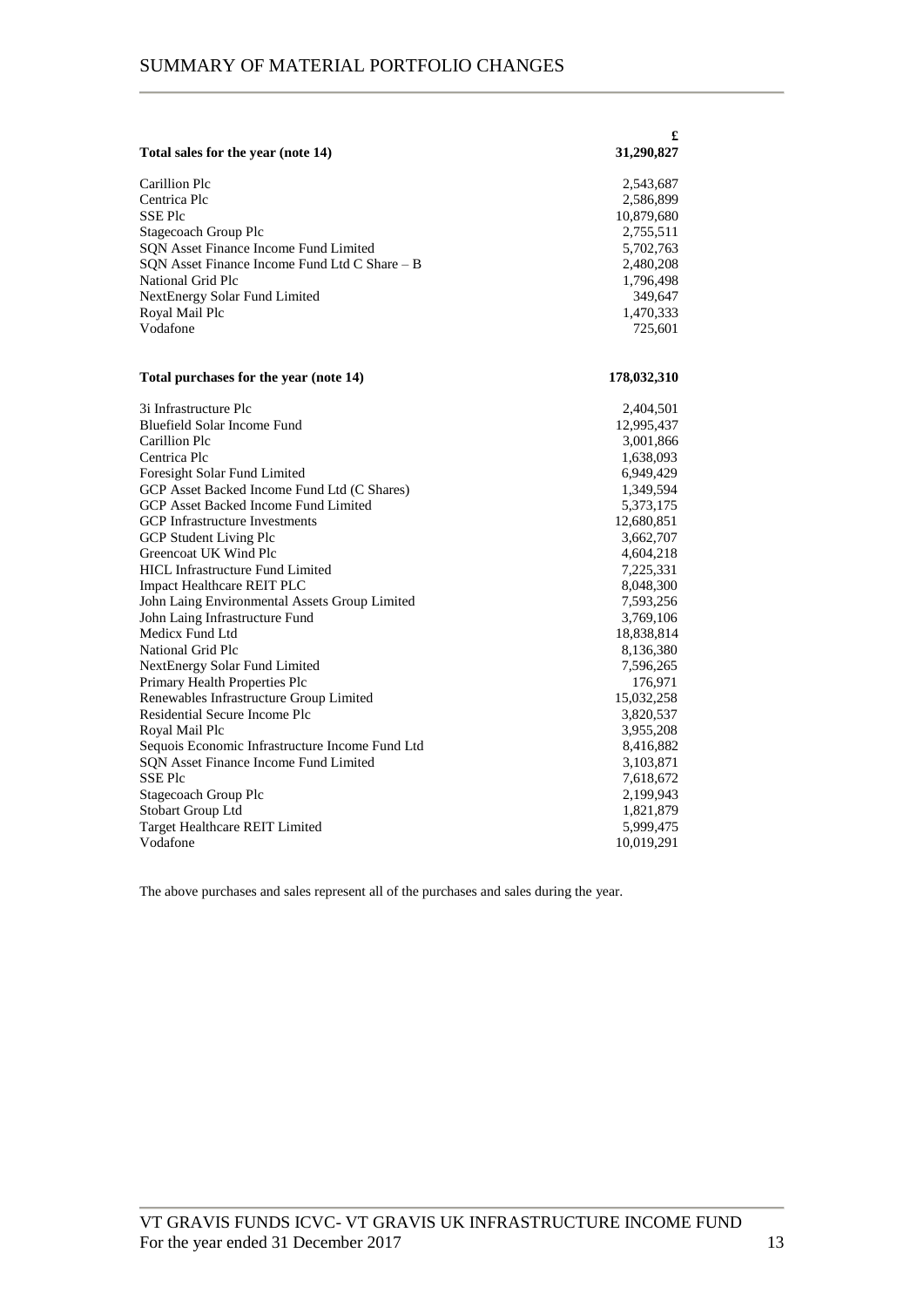| For the year ended 31 December 2017 |  |  |  |
|-------------------------------------|--|--|--|
|-------------------------------------|--|--|--|

| 1 of the year ended of December .                                               |                |             | 31.12.17    | From 21.01.16 to<br>31.12.16 |             |
|---------------------------------------------------------------------------------|----------------|-------------|-------------|------------------------------|-------------|
|                                                                                 | <b>Notes</b>   | £           | £           | £                            | £           |
| Income                                                                          |                |             |             |                              |             |
| Net capital(losses)/gains                                                       | $\overline{2}$ |             | (3,726,885) |                              | 2,774,741   |
| Revenue                                                                         | 3              | 11,366,176  |             | 2,167,626                    |             |
| Expenses                                                                        | 4              | (1,518,965) |             | (341,312)                    |             |
| Interest payable and similar charges                                            | 6              | (308)       |             |                              |             |
| Net revenue before taxation                                                     |                | 9,846,903   |             | 1,826,314                    |             |
| Taxation                                                                        | 5              |             |             | (5,622)                      |             |
| Net revenue after taxation                                                      |                |             | 9,846,903   |                              | 1,820,692   |
| Total return before distributions                                               |                |             | 6,120,018   |                              | 4,595,433   |
| Finance costs: distributions                                                    | 6              |             | (9,846,903) |                              | (1,820,692) |
| Change in net assets attributable to<br>shareholders from investment activities |                |             | (3,726,885) |                              | 2,774,741   |

## STATEMENT OF CHANGES IN NET ASSETS ATTRIBUTABLE TO **SHAREHOLDERS**

F

**For the year ended 31 December 2017**

|                                                                                                | 31.12.17<br>£ | From 21.01.16 to<br>31.12.2016<br>£ |
|------------------------------------------------------------------------------------------------|---------------|-------------------------------------|
| Opening net assets attributable to<br>shareholders                                             | 107,319,371   |                                     |
| Amounts receivable on creation of shares                                                       | 171,223,745   | 107,557,303                         |
| Amounts payable on cancellation of shares                                                      | (33,015,524)  | (4,448,927)                         |
| Dilution levy                                                                                  | 35,816        |                                     |
| Dividend reinvested                                                                            | 6,087,446     | 80,401                              |
| Change in net assets attributable to<br>shareholders from<br>investment activities (see above) | (3,726,885)   | 2,774,741                           |
| Closing net assets attributable to<br>shareholders                                             | 247,933,969   | 107,319,371                         |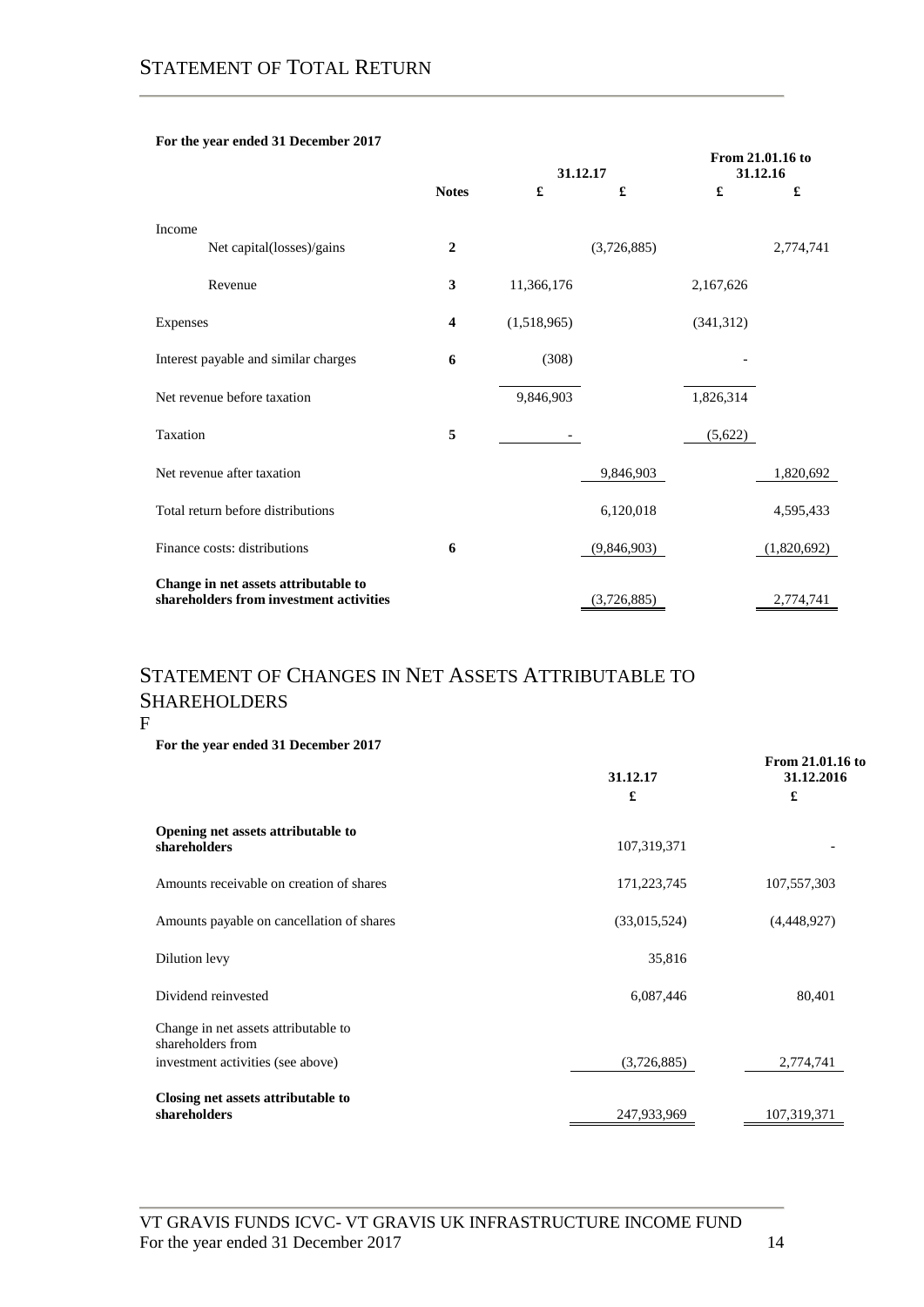### **As at 31 December 2017**

.

|              | 31.12.17      |             | 31.12.16   |             |
|--------------|---------------|-------------|------------|-------------|
| <b>Notes</b> | £             | £           | £          | £           |
|              |               |             |            |             |
|              |               | 244,685,902 |            | 101,899,738 |
|              |               |             |            |             |
| 7            | 2,178,256     |             | 4,949,611  |             |
| 8            | 2,381,903     |             | 1,427,586  |             |
|              |               | 4,560,159   |            | 6,377,197   |
|              |               | 249,246,061 |            | 108,276,935 |
|              |               |             |            |             |
|              |               |             |            |             |
|              | (1, 136, 067) |             | (581, 674) |             |
| 9            | (176, 025)    |             | (375,890)  |             |
|              |               | (1,312,092) |            | (957, 564)  |
|              |               | 247,933,969 |            | 107,319,371 |
|              |               |             |            |             |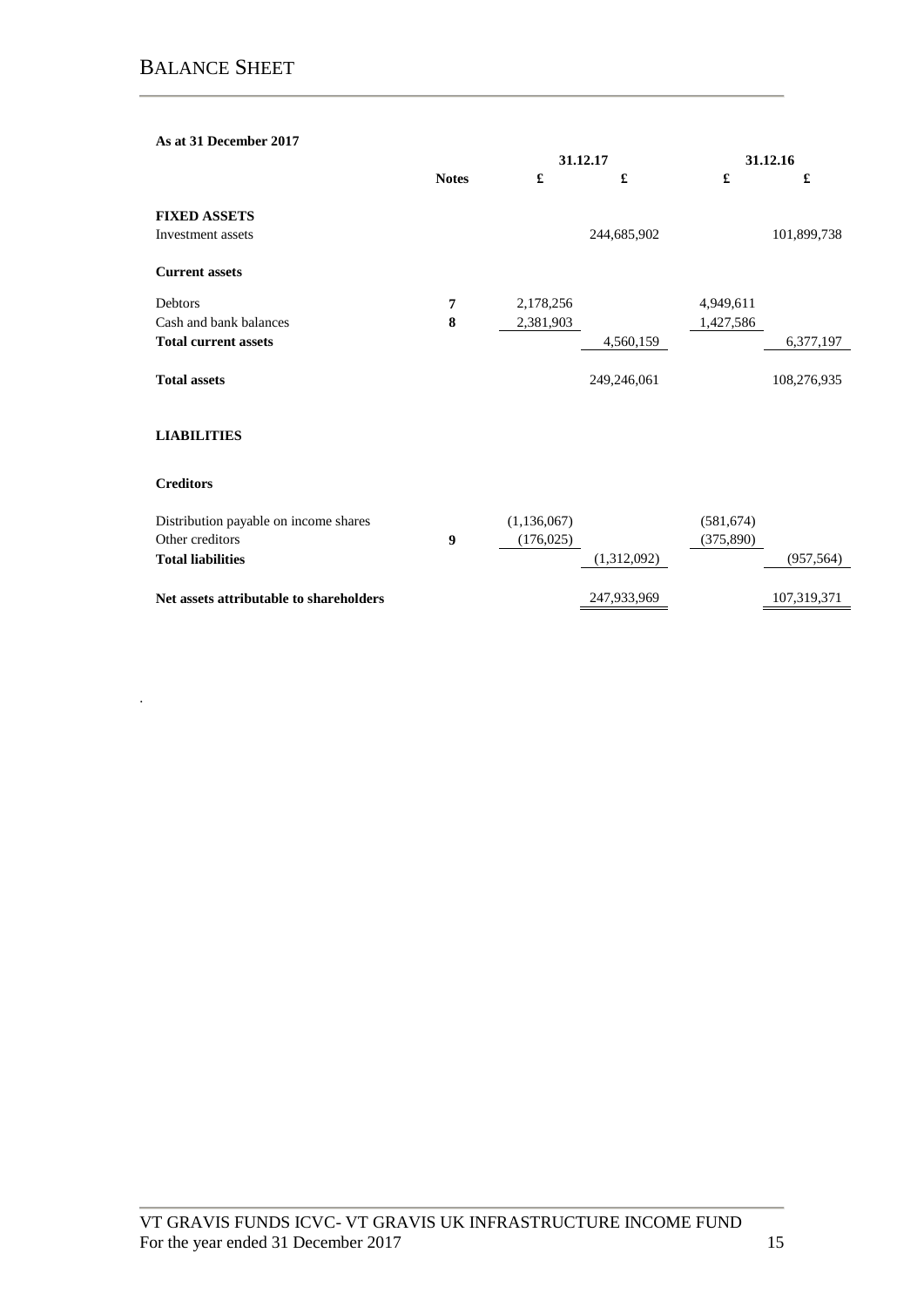#### **For the year ended 31 December 2017**

### **1. Accounting policies**

(a) The financial statements have been prepared in compliance with FRS 102 and in accordance with the Statement of Recommended Practice for Authorised Funds (SORP) issued by the Investment Association (IA) in May 2014. The functional currency is Sterling.

(b) Dividends on equities are recognised when the security is quoted ex-dividend. Other revenue is accounted for on an accruals basis.

Equalisation received by the way of distributions from OEICs/unit trust investment is not included in revenue but is reflected as a reduction in the book cost of that investment.

(c) The ordinary element of stocks received in lieu of cash dividends is recognised as revenue of the Fund, and where applicable is included in the distribution. In the case of an enhanced stock dividend the value of the enhancement is treated as capital.

(d) Special dividends are treated as repayments of capital or revenue depending on the facts of each particular case.

(e) All expenses are accounted for on an accruals basis and, other than those relating to the buying and selling of investments which are charged to capital, all expenses are charged to the revenue of the Fund.

(f) Where the revenue from investments exceeds the expenses of the Fund, quarterly distributions are allocated to all holders of income and accumulation shares.

(g) The listed investments of the Fund have been valued at bid market prices at the closing valuation point on 29 December 2017.

(h) All transactions in foreign currencies are converted into Sterling at the rates of exchange ruling at the date of such transactions. Foreign currency assets and liabilities at the end of the accounting period are translated at the exchange rates at the closing valuation point on 29 December 2017.

(i) Deferred tax is recognised in respect of all timing differences that have originated but not reversed at the balance sheet date where transactions or events have occurred at that date that will result in an obligation to pay less or receive more tax.

Deferred tax assets are recognised only to the extent that the ACD considers that it is more likely than not there will be taxable profits from which underlying timing differences can be deducted.

(j) In certain circumstances the ACD may charge a dilution levy on the sale or repurchase of shares. The levy, which is paid into the Fund, is intended to cover certain charges not included in the bid market value of the Fund, used in calculating the share price, which could have a diluting effect on the performance of the Fund.

(k) Equalisation will be applied to the Company. An allocation of income to be made in respect of each share issued or sold by the ACD during an accounting period in respect of which that income allocation is made may include a capital sum ("income equalisation") representing the ACD's best estimate of the amount of income included in the price of that share.

The amount of income equalisation in respect of any share may be the actual amount of income included in the issue price of the share in question or it may be an amount arrived at by taking the aggregate of the ACD's best estimate of the amounts of income included in the price of shares in that class issued or sold in the annual or interim period in question and dividing that aggregate by the number of those shares and applying the resultant average to each of the shares in question.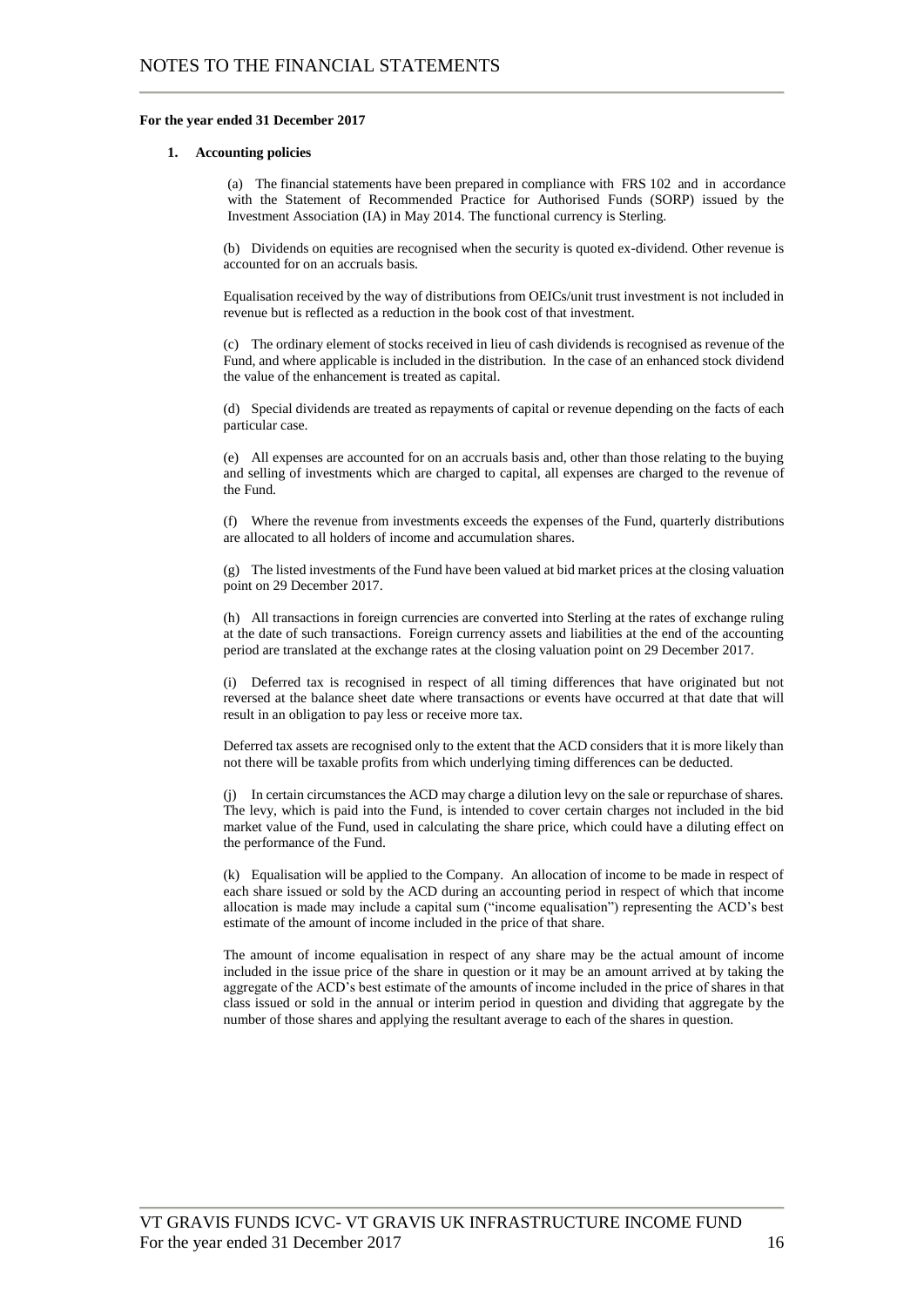|              |                                                                                                                                 |             | From<br>25.01.16 |
|--------------|---------------------------------------------------------------------------------------------------------------------------------|-------------|------------------|
| $\mathbf{2}$ | Net capital (losses)/ gains                                                                                                     | 31.12.17    | to<br>31.12.16   |
|              | The net capital (losses)/gains comprise:                                                                                        | £           | £                |
|              | Non-derivative securities (losses)/gains                                                                                        | (3,698,320) | 2,751,776        |
|              | Currency (losses)/gains                                                                                                         | (21,692)    | 6,361            |
|              | Currency hedge gains                                                                                                            | 649         | 30,014           |
|              | Transaction charges                                                                                                             | (7,522)     | (13, 410)        |
|              | Total net capital (losses)/gains                                                                                                | (3,726,885) | 2,774,741        |
| 3            | <b>Revenue</b>                                                                                                                  |             |                  |
|              |                                                                                                                                 | £           | £                |
|              | UK dividends                                                                                                                    | 10,425,895  | 2,015,726        |
|              | Taxable dividends                                                                                                               | 656,935     |                  |
|              | Bond interest                                                                                                                   | 147,984     | 76,981           |
|              | Investment manager's rebate                                                                                                     | 135,362     | 74,919           |
|              | Total revenue                                                                                                                   | 11,366,176  | 2,167,626        |
| 4            | <b>Expenses</b>                                                                                                                 |             |                  |
|              |                                                                                                                                 | £           | £                |
|              | Payable to the Authorised Corporate Director, associates of the<br>Authorised Corporate Director, and agents of either of them: |             |                  |
|              | ACD fee                                                                                                                         | 1,349,172   | 277,902          |
|              | Payable to the depositary, associates of the depositary, and agents of<br>either of them:                                       |             |                  |
|              | Depositary fee                                                                                                                  | 79,775      | 23,889           |
|              | Safe custody fee                                                                                                                | 17,277      | 4,006            |
|              |                                                                                                                                 | 97,052      | 27,895           |
|              | Other expenses:                                                                                                                 |             |                  |
|              | Audit fee                                                                                                                       | 8,081       | 8,053            |
|              | FCA fee                                                                                                                         | 115         | 161              |
|              | Legal fee                                                                                                                       | 840         | 3,600            |
|              | Other fees and subscriptions                                                                                                    | 63,705      | 23,701           |
|              |                                                                                                                                 | 72,741      | 35,515           |
|              | Total expenses                                                                                                                  | 1,518,965   | 341,312          |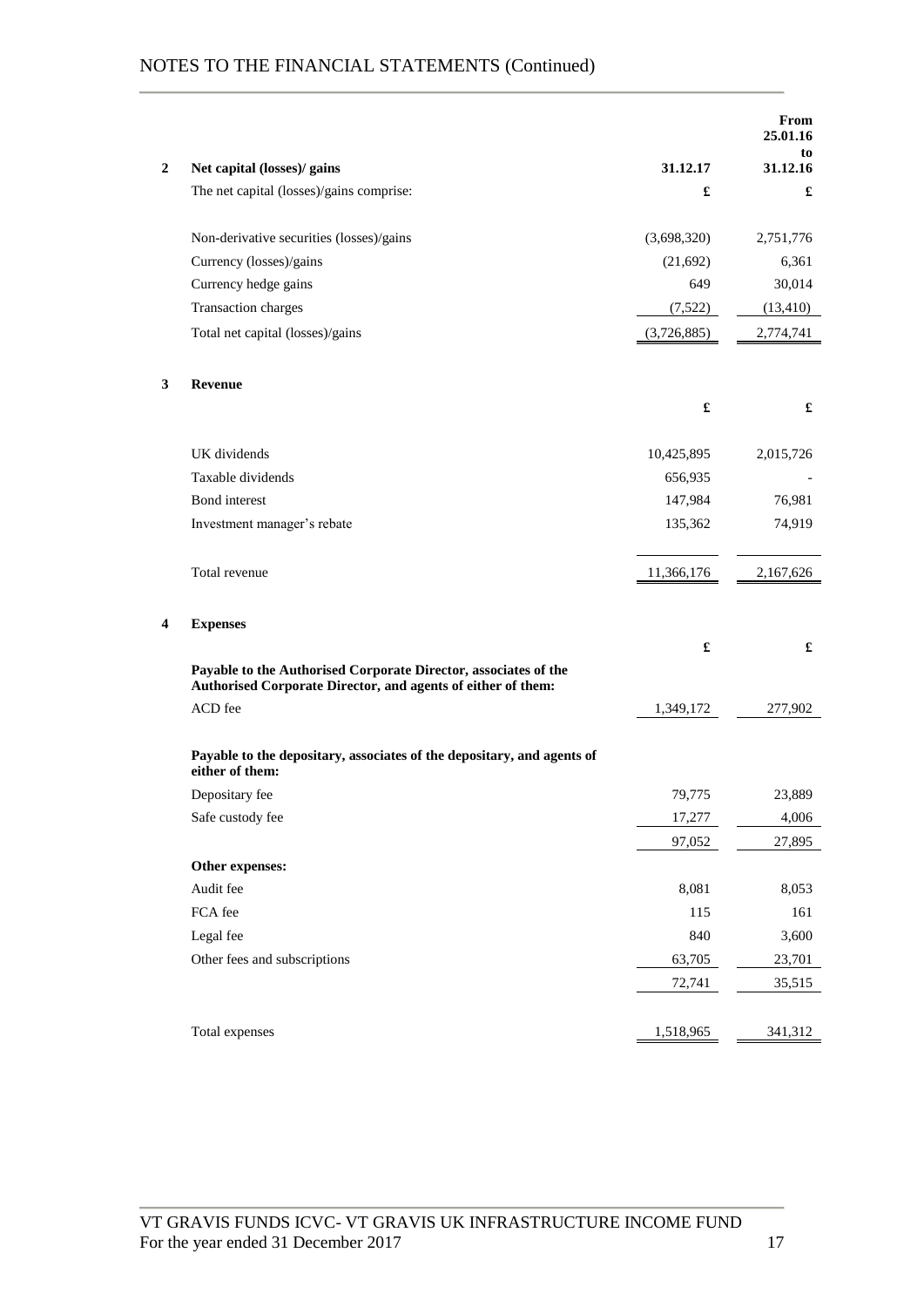|     |                                                                                                                                                                                                                                                    |             | <b>From</b><br>25.01.16<br>to |
|-----|----------------------------------------------------------------------------------------------------------------------------------------------------------------------------------------------------------------------------------------------------|-------------|-------------------------------|
| 5.  | <b>Taxation</b>                                                                                                                                                                                                                                    | 31.12.17    | 31.12.16                      |
|     |                                                                                                                                                                                                                                                    | £           | £                             |
| (a) | Analysis of charge in the year                                                                                                                                                                                                                     |             |                               |
|     | Irrecoverable income tax                                                                                                                                                                                                                           |             | 5,622                         |
|     | Total tax charge for the year (note 5b)                                                                                                                                                                                                            |             | 5,622                         |
| (b) | Factors affecting current tax charge for the year<br>The tax assessed for the year is lower than the standard rate of<br>corporation tax in the UK for an open-ended investment company<br>19.25% (2016:20%). The differences are explained below: |             |                               |
|     | Net revenue before taxation                                                                                                                                                                                                                        | 9,846,903   | 1,826,314                     |
|     | Corporation tax at 19.25% (2016:20%)                                                                                                                                                                                                               | 1,895,529   | 365,263                       |
|     | Effects of:                                                                                                                                                                                                                                        |             |                               |
|     | Revenue not subject to UK corporation tax                                                                                                                                                                                                          | (2,006,985) | (403, 146)                    |
|     | Current year expenses not utilised                                                                                                                                                                                                                 | 111,456     | 37,883                        |
|     | Irrecoverable income tax                                                                                                                                                                                                                           |             | 5,622                         |
|     | Total tax charge for year (note 5a)                                                                                                                                                                                                                |             | 5,622                         |

### **(c) Provision for deferred taxation**

At 31 December 2017 there is a potential deferred tax asset of £130,629 at 17% corporation tax rate (31 December 2016: £37,883 at 20% corporation tax) in relation to surplus management expenses. It is unlikely the Company will generate sufficient taxable profits in the future to utilise this amount and therefore no deferred tax asset has been recognised.

### **6. Finance costs**

|                                                 | £           | £          |
|-------------------------------------------------|-------------|------------|
| Interim dividend distributions                  | 8,007,268   | 1,265,554  |
| Final dividend distribution                     | 2,626,812   | 1,312,518  |
|                                                 | 10,634,080  | 2,578,072  |
| Add: Revenue deducted on cancellation of shares | 221,691     | 9,142      |
| Deduct: Revenue received on issue of shares     | (1,008,868) | (766, 522) |
|                                                 |             |            |
| Net distribution for the year                   | 9,846,903   | 1,820,692  |
| Interest payable and similar charges            | 308         |            |
| <b>Total finance costs</b>                      | 9,847,211   | 1,820,692  |
| <b>Reconciliation of distributions</b>          |             |            |
| Net revenue after taxation                      | 9,846,903   | 1,820,692  |
|                                                 |             |            |
| Net distribution for the year                   | 9,846,903   | 1,820,692  |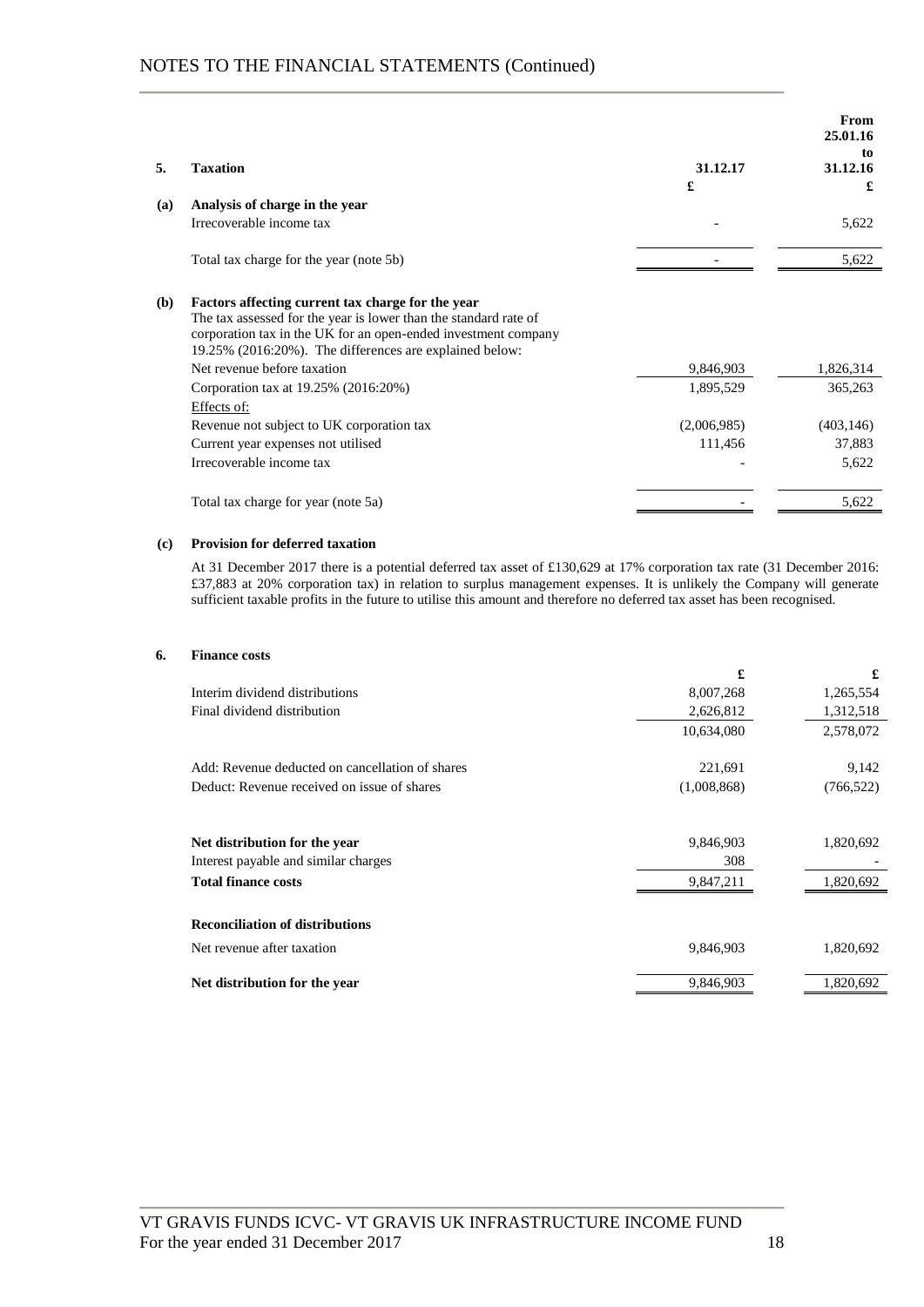| 7   | <b>Debtors</b>                            |                | 31.12.17  | 31.12.16             |
|-----|-------------------------------------------|----------------|-----------|----------------------|
|     |                                           |                | £         | £                    |
|     | Amounts receivable for issue of shares    |                | 1,517,167 | 4,719,737            |
|     | Management fee rebate receivable          |                | 15,594    | 74,918               |
|     | Accrued revenue                           |                | 645,495   | 154,956              |
|     | Total debtors                             |                | 2,178,256 | 4,949,611            |
| 8   | <b>Cash and bank balances</b>             |                | 31.12.17  | 31.12.16             |
|     |                                           |                | £         | £                    |
|     | Cash and bank balances                    |                | 2,381,903 | 1,427,586            |
| 9   | <b>Creditors</b>                          |                | 31.12.17  | 31.12.16             |
|     |                                           |                | £         | $\pmb{\mathfrak{L}}$ |
|     | Accrued expenses                          |                | 176,025   | 124,111              |
|     | Outstanding settlement<br>Total creditors |                | 176,025   | 251,779              |
|     |                                           |                |           | 375,890              |
| 10. | <b>Units held</b>                         |                |           |                      |
|     | Units Held - C Net Income GBP             |                |           |                      |
|     | Opening units at 01.01.17                 | 13,803,403     |           |                      |
|     | Units issued during the year              | 43,434,460     |           |                      |
|     | Units cancelled during the year           | (16, 497, 440) |           |                      |
|     | Units converted during the year           |                |           |                      |
|     | Closing units at 31.12.17                 | 40,740,423     |           |                      |
|     | Units Held - C Net Income EUR             |                |           |                      |
|     | Opening units at 21.06.17                 |                |           |                      |
|     | Units issued during the period            | 42,300         |           |                      |
|     | Units cancelled during the period         |                |           |                      |
|     | Units converted during the period         |                |           |                      |
|     | Closing units at 31.12.17                 | 42,300         |           |                      |
|     | Units Held - C Net Accumulation GBP       |                |           |                      |
|     | Opening units at 01.01.17                 | 31,508,886     |           |                      |
|     | Units issued during the year              | 83,934,924     |           |                      |
|     | Units cancelled during the year           | (53, 595, 179) |           |                      |
|     | Units converted during the year           |                |           |                      |
|     | Closing units at 31.12.17                 | 61,848,631     |           |                      |
|     |                                           |                |           |                      |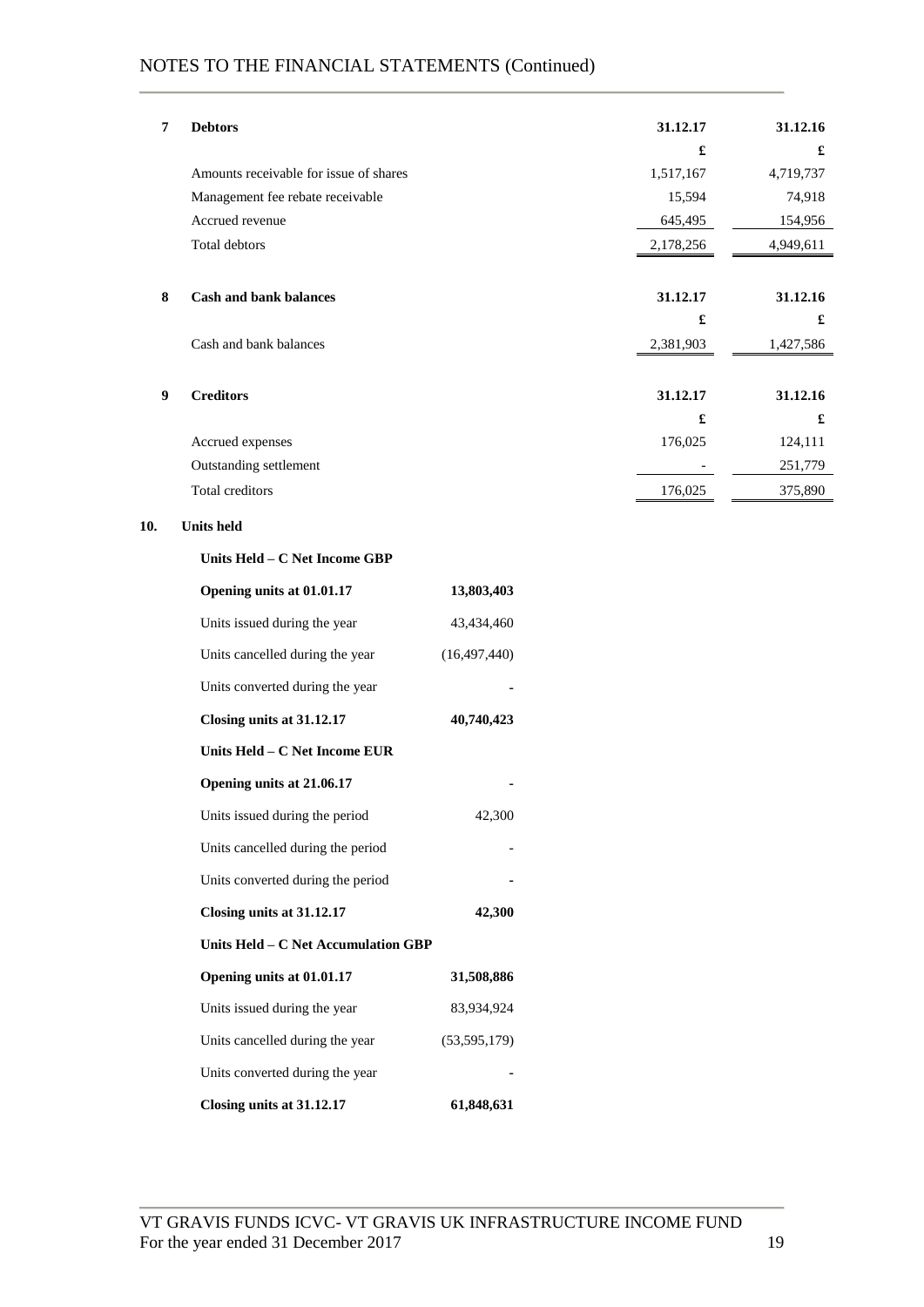| Units Held – C Net Accumulation EUR |                |  |  |  |  |
|-------------------------------------|----------------|--|--|--|--|
| Opening units at 18.05.17           |                |  |  |  |  |
| Units issued during the period      | 122,070        |  |  |  |  |
| Units cancelled during the period   | (52,213)       |  |  |  |  |
| Units converted during the period   |                |  |  |  |  |
| Closing units at 31.12.17           | 69,857         |  |  |  |  |
| Units Held - I Net Income GBP       |                |  |  |  |  |
| Opening units at 01.01.17           | 30,093,907     |  |  |  |  |
| Units issued during the year        | 49,148,567     |  |  |  |  |
| Units cancelled during the year     | (19,834,196)   |  |  |  |  |
| Units converted during the year     |                |  |  |  |  |
| Closing units at 31.12.17           | 59,408,278     |  |  |  |  |
| Units Held - I Net Income USD       |                |  |  |  |  |
| Opening units at 01.01.17           | 300,000        |  |  |  |  |
| Units issued during the year        |                |  |  |  |  |
| Units cancelled during the year     |                |  |  |  |  |
| Units converted during the year     |                |  |  |  |  |
| Closing units at 31.12.17           | 300,000        |  |  |  |  |
| Units Held – I Net Accumulation GBP |                |  |  |  |  |
| Opening units at 01.01.17           | 22,793,378     |  |  |  |  |
| Units issued during the year        | 58,776,435     |  |  |  |  |
| Units cancelled during the year     | (21, 343, 719) |  |  |  |  |
| Units converted during the year     |                |  |  |  |  |
| Closing units at 31.12.17           | 60,226,094     |  |  |  |  |

### **11. Financial instruments**

In pursuing its investment objective as stated on page 6, the Company holds a number of financial instruments. The Company's financial instruments comprise securities and other investments, currency hedge, cash balances, debtors and creditors that arise directly from its operations, for example, in respect of sales and purchases awaiting settlement, amounts receivable for issues and payable for redemptions and debtors for accrued revenue.

The main risks arising from the Company's financial instruments, those of its underlying holdings and the ACD's policies for managing these risks are summarised below. These policies have been applied throughout the year.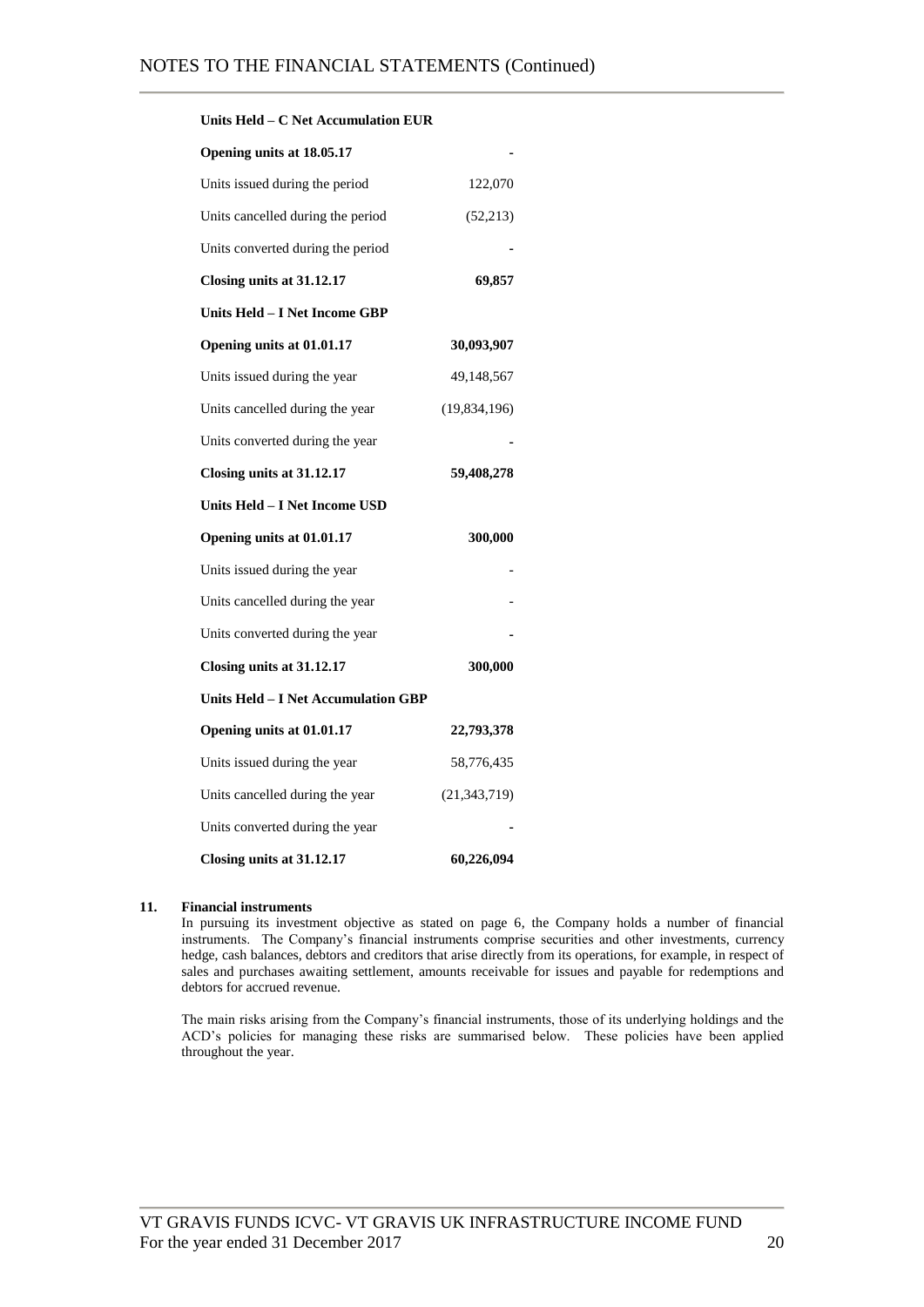### **Market price risk**

Market price risk is the risk that the value of the Company's investment holdings will fluctuate as a result of changes in market prices caused by factors other than interest rate or foreign currency movement. Market price risk arises mainly from uncertainty about future prices of financial instruments the Company holds. It represents the potential loss the Company might suffer through holding market positions in the face of price movements.

The Company's investment portfolio is exposed to market price fluctuations, which are monitored by the ACD in pursuance of the investment objective and policy as set out in the Prospectus.

Adherence to investment guidelines and to investment and borrowing powers set out in the Instrument of Incorporation, the Prospectus and in the rules of the Financial Conduct Authority's Collective Investment Schemes Sourcebook mitigates the risk of excessive exposure to any particular type of security or issuer.

If market prices at the balance sheet date had been 10% higher or lower while all other variables remained constant, the return attributable to ordinary shareholders and equity for the year ended 31.12.17 would have increased/decreased by £24,468,590 (2016: £10,189,974).

### **Foreign currency risk**

Foreign currency risk is the risk that the value of the Company's investment holdings will fluctuate as a result of changes in foreign currency exchange rates.

|          |           | Net monetary assets and<br>liabilities |             | Non-monetary assets |             | Total net assets |
|----------|-----------|----------------------------------------|-------------|---------------------|-------------|------------------|
|          |           |                                        |             |                     |             |                  |
|          | 31.12.17  | 31.12.16                               | 31.12.17    | 31.12.16            | 31.12.17    | 31.12.16         |
| Sterling | 3,248,067 | 5,419,633                              | 244,685,902 | 101,899,738         | 247,933,969 | 107,319,371      |
| Total    | 3,248,067 | 5,419,633                              | 244,685,902 | 101,899,738         | 247,933,969 | 107,319,371      |

Net currency monetary assets and liabilities consist of:

### **Interest rate risk**

The table below details the interest rate risk profile at the balance sheet date.

| 31.12.17        |                                               |                                                       |                   |
|-----------------|-----------------------------------------------|-------------------------------------------------------|-------------------|
| <b>Currency</b> | <b>Floating rate</b><br>financial assets      | <b>Financial assets not</b><br>carrying interest      | <b>Total</b><br>£ |
|                 | £                                             |                                                       |                   |
| Sterling        | 2,381,903                                     | 246,864,158                                           | 249,246,061       |
| Total           | 2,381,903                                     | 246,864,158                                           | 249,246,061       |
|                 | <b>Floating rate</b><br>financial liabilities | <b>Financial liabilities</b><br>not carrying interest | <b>Total</b>      |
|                 | £                                             | £                                                     | £                 |
| Sterling        |                                               | (1,312,092)                                           | (1,312,092)       |
| Total           |                                               | (1,312,092)                                           | (1,312,092)       |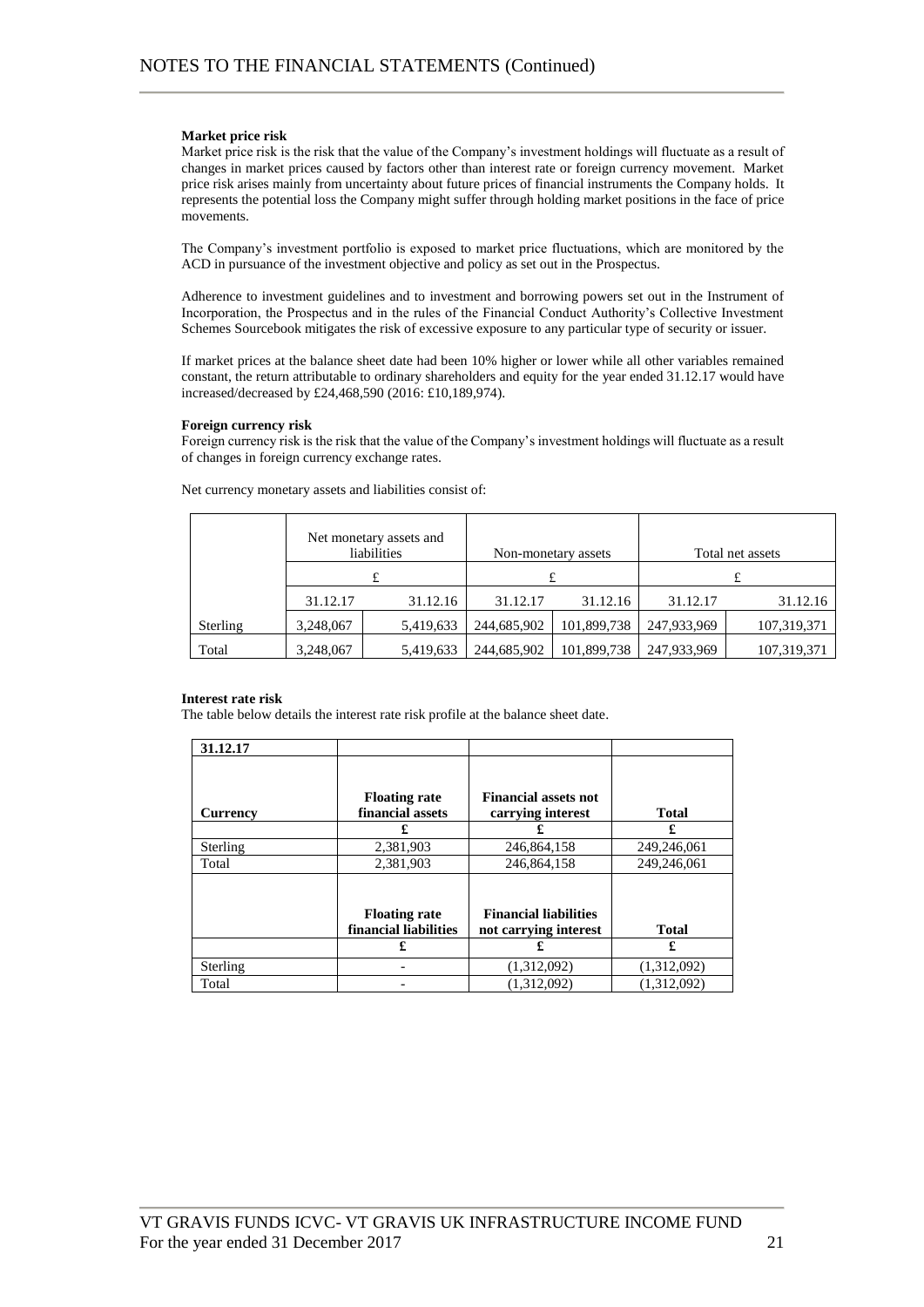| 31.12.16        |                                          |                                                  |              |
|-----------------|------------------------------------------|--------------------------------------------------|--------------|
| <b>Currency</b> | <b>Floating rate</b><br>financial assets | <b>Financial assets not</b><br>carrying interest | <b>Total</b> |
|                 | £                                        |                                                  | £            |
| Sterling        | 1,427,586                                | 106,849,349                                      | 108,276,935  |
| Total           | 1,427,586                                | 106.849.349                                      | 108,276,935  |
|                 | <b>Floating rate</b>                     | <b>Financial liabilities</b>                     |              |
|                 | financial liabilities                    | not carrying interest                            | <b>Total</b> |
|                 | £                                        | £                                                | £            |
| Sterling        |                                          | (957,564)                                        | (957, 564)   |
| Total           |                                          | (957, 564)                                       | (957, 564)   |

Interest rate risk is the risk that the value of the Company's investment holdings will fluctuate as a result of changes in interest rates.

### **Maturity of financial liabilities**

The financial liabilities of the company as at 31 December 2017 are payable either within one year or on demand.

### **Liquidity risk**

The Company's assets comprise mainly of readily realisable securities. The main liability of the Company is the redemption of any shares that the investors wish to sell. Assets of the Company may need to be sold if insufficient cash is available to finance such redemptions.

### **Credit risk**

Certain transactions in securities and bonds that the Company enters into expose it to the risk that the counterparty will not deliver the investment for a purchase, or cash for a sale after the Company has fulfilled its responsibilities. The Company only buys and sells investments through brokers which have been approved by the ACD as acceptable counterparties and fund management companies. In addition, limits are set to the exposure to any individual broker that may exist at any time and changes in brokers' financial ratings are reviewed.

### **Fair value disclosure**

The fair value hierarchy is intended to prioritise the inputs that are used to measure the fair value of assets and liabilities. The highest priority is given to quoted prices and the lowest priority to un-observable inputs. The criteria applied to the fair values levels in these financial statements are as follows:

A Fair value based on a quoted price for an identical instrument in an active market.

B Fair value based on the price of a recent transaction for an identical instrument.

C1 Fair value based on a valuation technique using observable market data.

C2 Fair value based on a valuation technique that relies significantly on non-observable market data.

| <b>Valuation Technique</b>                                  | Assets<br>(E'000) | Liabilities<br>(E'000) |
|-------------------------------------------------------------|-------------------|------------------------|
| A Quoted prices for identical instruments in active markets | 244,686           |                        |
| Total                                                       | 244.686           | ۰                      |

### **12. Contingent assets and liabilities**

At 31 December 2017, the Fund had no contingent liabilities or commitments.(2016: £nil)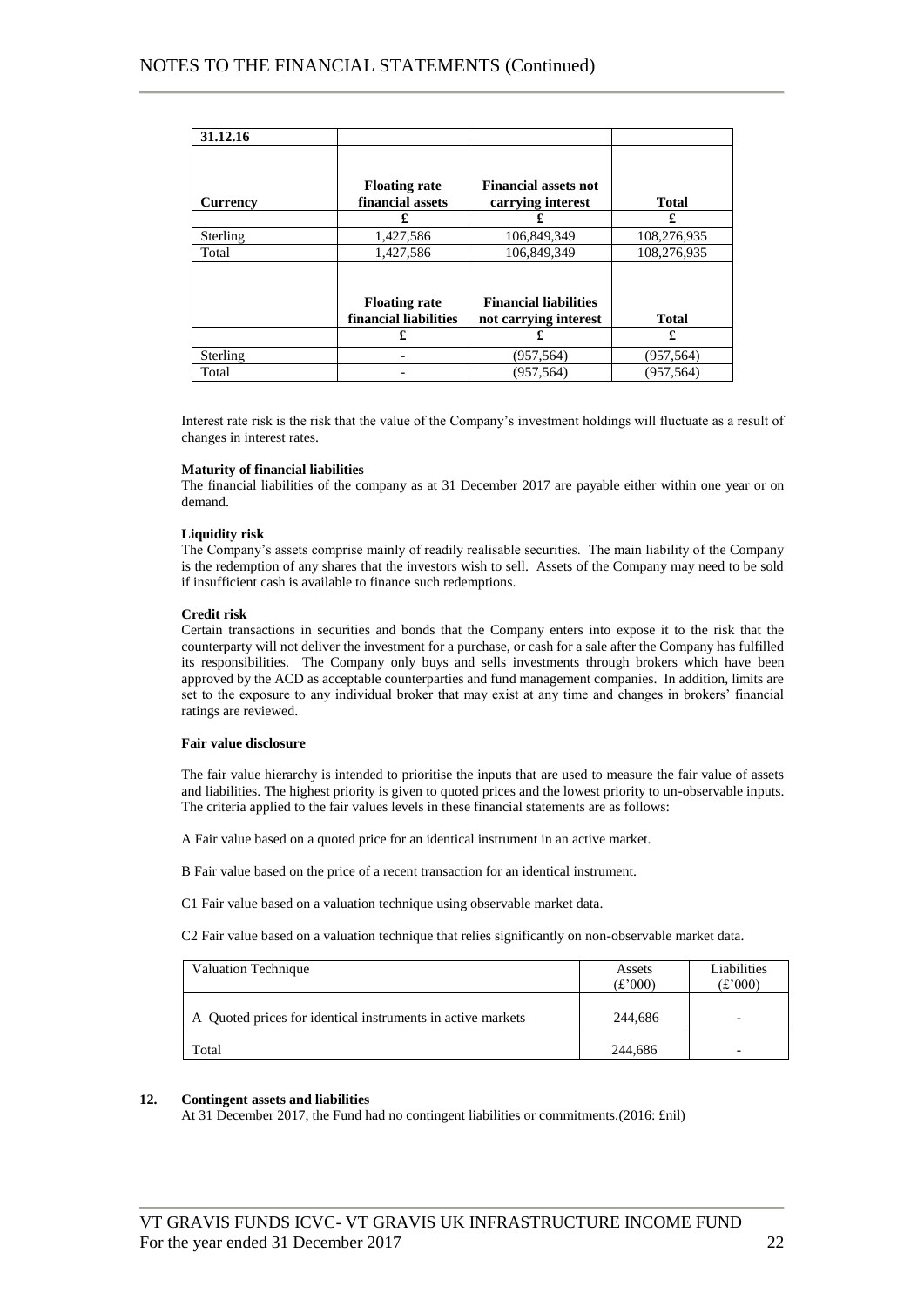### **13. Post balance sheet events**

As indicated in the accounting policies in Note 1, the investments have been valued at the closing valuation point on 29 December 2017. Since that date, the Fund's quoted mid price has moved as follows for each share class:

| <b>Share class</b><br>Class C Net Income GBP<br>Class C Net Income EUR (EURc)<br>Class I Net Income GBP<br>Class I Net Income USD (USc)<br>C Net Accumulation GBP<br>C Net Accumulation EUR (EURc)<br>I Net Accumulation GBP | Price (GBp) at 29<br>December 2017<br>106.2184<br>95.0649<br>105.9131<br>108.2925<br>116.2285<br>97.7968<br>116.5548 |             | Price (GBp) at 10<br>April 2018<br>100.6113<br>89.7474<br>100.3273<br>102.9225<br>111.8220<br>93.7903<br>112.1986 |             |
|------------------------------------------------------------------------------------------------------------------------------------------------------------------------------------------------------------------------------|----------------------------------------------------------------------------------------------------------------------|-------------|-------------------------------------------------------------------------------------------------------------------|-------------|
| 14.<br><b>Portfolio transaction costs</b>                                                                                                                                                                                    |                                                                                                                      |             |                                                                                                                   |             |
|                                                                                                                                                                                                                              |                                                                                                                      | 31.12.17    |                                                                                                                   | 31.12.16    |
|                                                                                                                                                                                                                              | $\pmb{\mathfrak{L}}$                                                                                                 | £           | $\pmb{\mathfrak{L}}$                                                                                              | £           |
| Analysis of total purchase costs                                                                                                                                                                                             |                                                                                                                      |             |                                                                                                                   |             |
| Purchases in the year before transaction<br>costs                                                                                                                                                                            |                                                                                                                      | 177,679,876 |                                                                                                                   | 100,210,678 |
| Commissions                                                                                                                                                                                                                  | 128,896                                                                                                              | 0.07%       | 85,287                                                                                                            | 0.08%       |
| Taxes                                                                                                                                                                                                                        | 223,307                                                                                                              | 0.13%       | 106,433                                                                                                           | 0.11%       |
| Interest                                                                                                                                                                                                                     | $\overline{\phantom{a}}$                                                                                             | 0.00%       | 31,600                                                                                                            | 0.03%       |
| Levies                                                                                                                                                                                                                       | 231                                                                                                                  | 0.00%       | 640                                                                                                               | 0.00%       |
| Total purchase costs                                                                                                                                                                                                         | 352,434                                                                                                              | 0.20%       | 223,960                                                                                                           | 0.22%       |
| Total purchases including transaction costs                                                                                                                                                                                  |                                                                                                                      | 178,032,310 |                                                                                                                   | 100,434,638 |
| Analysis of total sale costs                                                                                                                                                                                                 |                                                                                                                      |             |                                                                                                                   |             |
| Sales in year before transaction costs                                                                                                                                                                                       |                                                                                                                      | 31,322,039  |                                                                                                                   | 1,525,889   |
| Commissions                                                                                                                                                                                                                  | (31,180)                                                                                                             | 0.10%       | (325)                                                                                                             | 0.02%       |
| Levies                                                                                                                                                                                                                       | (32)                                                                                                                 | 0.00%       | (2)                                                                                                               | 0.00%       |
| Total sale costs                                                                                                                                                                                                             | (31,212)                                                                                                             | 0.10%       | (327)                                                                                                             | 0.02%       |
| Total sales net of transaction costs                                                                                                                                                                                         |                                                                                                                      | 31,290,827  |                                                                                                                   | 1,525,562   |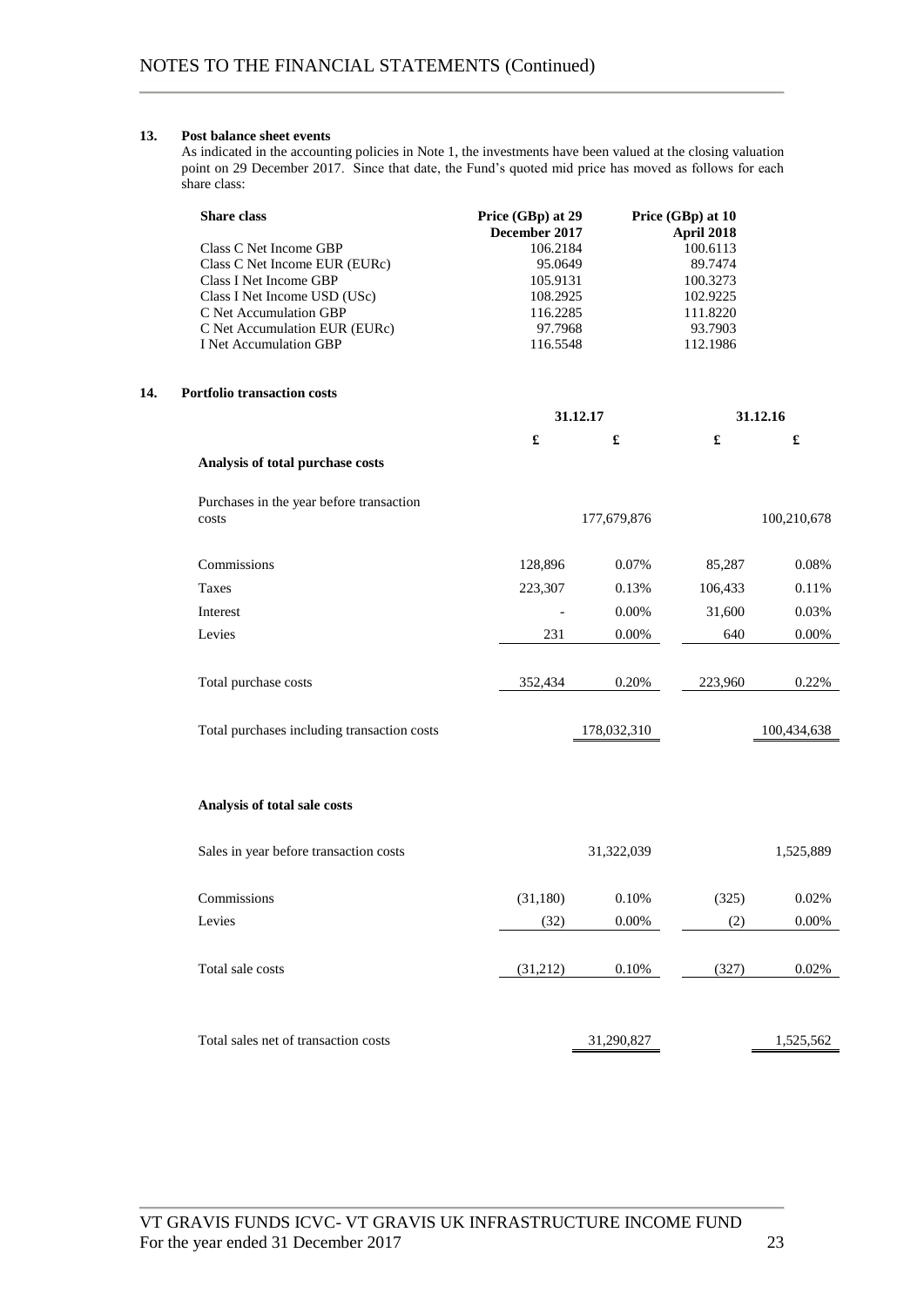The following represents the total of each type of transaction cost, expressed as a percentage of the Fund's average net asset value in the year:

|             | 2017    | % of average net | 2016    | $%$ of                     |
|-------------|---------|------------------|---------|----------------------------|
|             | £       | asset value      | £       | average net<br>asset value |
| Commissions | 160,076 | 0.06%            | 85,612  | 0.08%                      |
| Taxes       | 223,307 | 0.09%            | 106.433 | 0.10%                      |
| Interest    |         | $0.00\%$         | 31,600  | 0.03%                      |
| Levies      | 263     | $0.00\%$         | 642     | 0.00%                      |
|             | 383,646 | 0.15%            | 224,287 | 0.21%                      |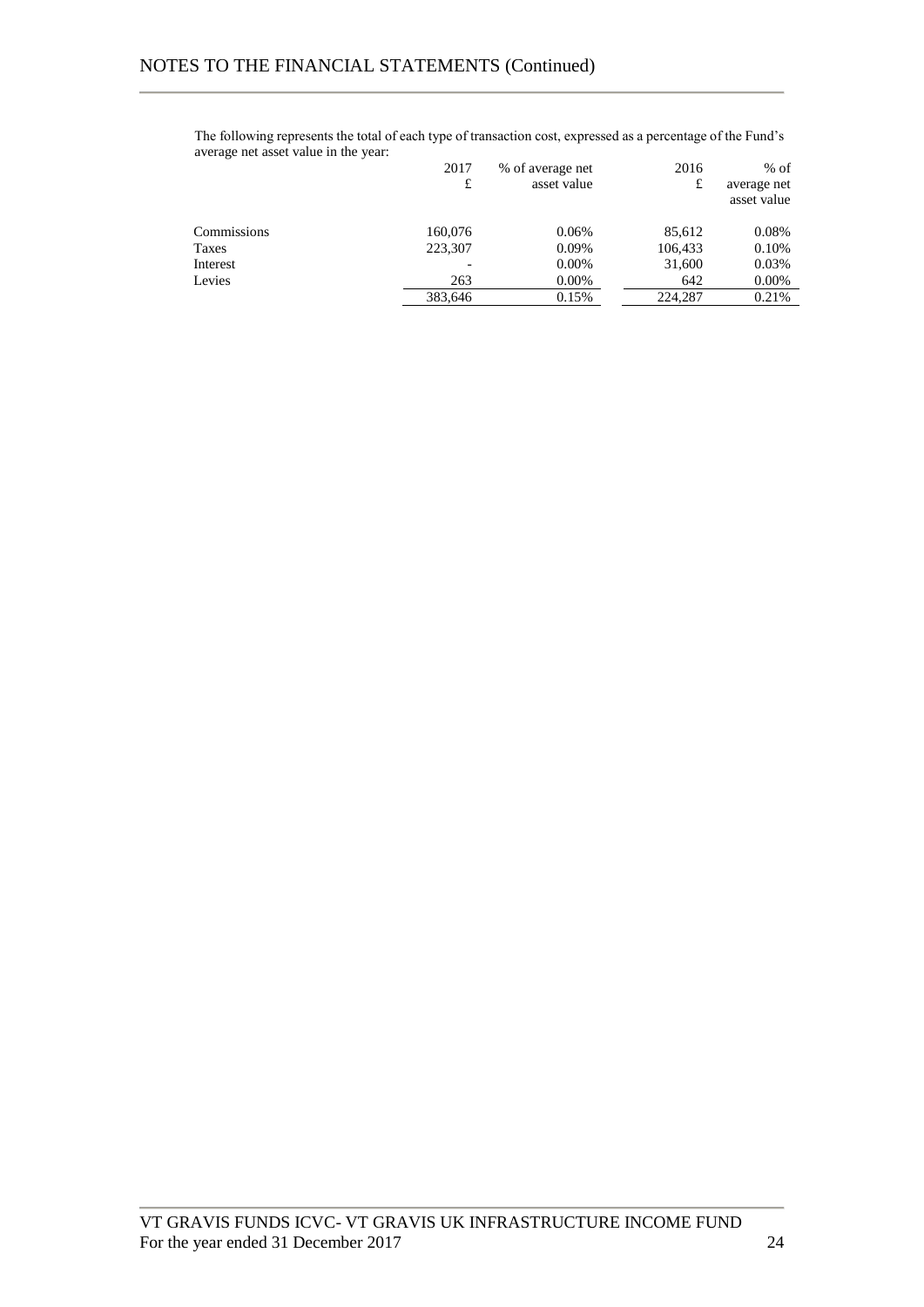### **Interim distributions in pence per share**

Group 1: Shares purchased prior to 01 January 2017 Group 2: Shares purchased 01 January 2017 to 31 March 2017

| Payment  | Unit    | Share            | Net     | Equalisation | Distribution     |
|----------|---------|------------------|---------|--------------|------------------|
| date     | type    | class            | revenue |              | paid / allocated |
|          |         |                  | 2017    | 2017         | 2017             |
| 28.04.17 | group 1 | C Net Income GBP | 0.9549  |              | 0.9549           |
| 28.04.17 | group 2 | C Net Income GBP | 0.3867  | 0.5682       | 0.9549           |
|          |         |                  |         |              |                  |
| 28.04.17 | group 1 | I Net Income GBP | 1.0052  |              | 1.0052           |
| 28.04.17 | group 2 | I Net Income GBP | 0.5019  | 0.5033       | 1.0052           |
|          |         |                  |         |              |                  |
| 28.04.17 | group 1 | I Net Income USD | 0.8196  |              | 0.8196           |
| 28.04.17 | group 2 | I Net Income USD | 0.8196  |              | 0.8196           |
|          |         |                  |         |              |                  |
| 28.04.17 | group 1 | C Net Acc GBP    | 0.9957  |              | 0.9957           |
| 28.04.17 | group 2 | C Net Acc GBP    | 0.5033  | 0.4924       | 0.9957           |
|          |         |                  |         |              |                  |
| 28.04.17 | group 1 | I Net Acc GBP    | 1.0527  |              | 1.0527           |
| 28.04.17 | group 2 | I Net Acc GBP    | 0.4194  | 0.6333       | 1.0527           |
|          |         |                  |         |              |                  |

### **Interim distributions in pence per share**

Group 1: Shares purchased prior to 01 April 2017 Group 2: Shares purchased 01 April 2017 to 30 June 2017

| Payment  | Unit    | Share            | Net     | Equalisation | Distribution     |
|----------|---------|------------------|---------|--------------|------------------|
| date     | type    | class            | revenue |              | paid / allocated |
|          |         |                  | 2017    | 2017         | 2017             |
| 31.07.17 | group 1 | C Net Income GBP | 1.7345  |              | 1.7345           |
| 31.07.17 | group 2 | C Net Income GBP | 1.0220  | 0.7125       | 1.7345           |
|          |         |                  |         |              |                  |
| 31.07.17 | group 1 | C Net Income EUR | 0.0445  |              | 0.0445           |
| 31.07.17 | group 2 | C Net Income EUR | 0.0445  |              | 0.0445           |
|          |         |                  |         |              |                  |
| 31.07.17 | group 1 | I Net Income GBP | 1.7848  |              | 1.7848           |
| 31.07.17 | group 2 | I Net Income GBP | 0.9777  | 0.8071       | 1.7848           |
|          |         |                  |         |              |                  |
| 31.07.17 | group 1 | I Net Income USD | 1.4068  |              | 1.4068           |
| 31.07.17 | group 2 | I Net Income USD | 1.4068  |              | 1.4068           |
|          |         |                  |         |              |                  |
| 31.07.17 | group 1 | C Net Acc GBP    | 1.8237  |              | 1.8237           |
| 31.07.17 | group 2 | C Net Acc GBP    | 0.6476  | 1.1761       | 1.8237           |
|          |         |                  |         |              |                  |
| 31.07.17 | group 1 | C Net Acc EUR    | 0.8518  |              | 0.8518           |
| 31.07.17 | group 2 | C Net Acc EUR    | 0.8518  |              | 0.8518           |
|          |         |                  |         |              |                  |
| 31.07.17 | group 1 | I Net Acc GBP    | 1.8849  |              | 1.8849           |
| 31.07.17 | group 2 | I Net Acc GBP    | 0.8845  | 1.0004       | 1.8849           |
|          |         |                  |         |              |                  |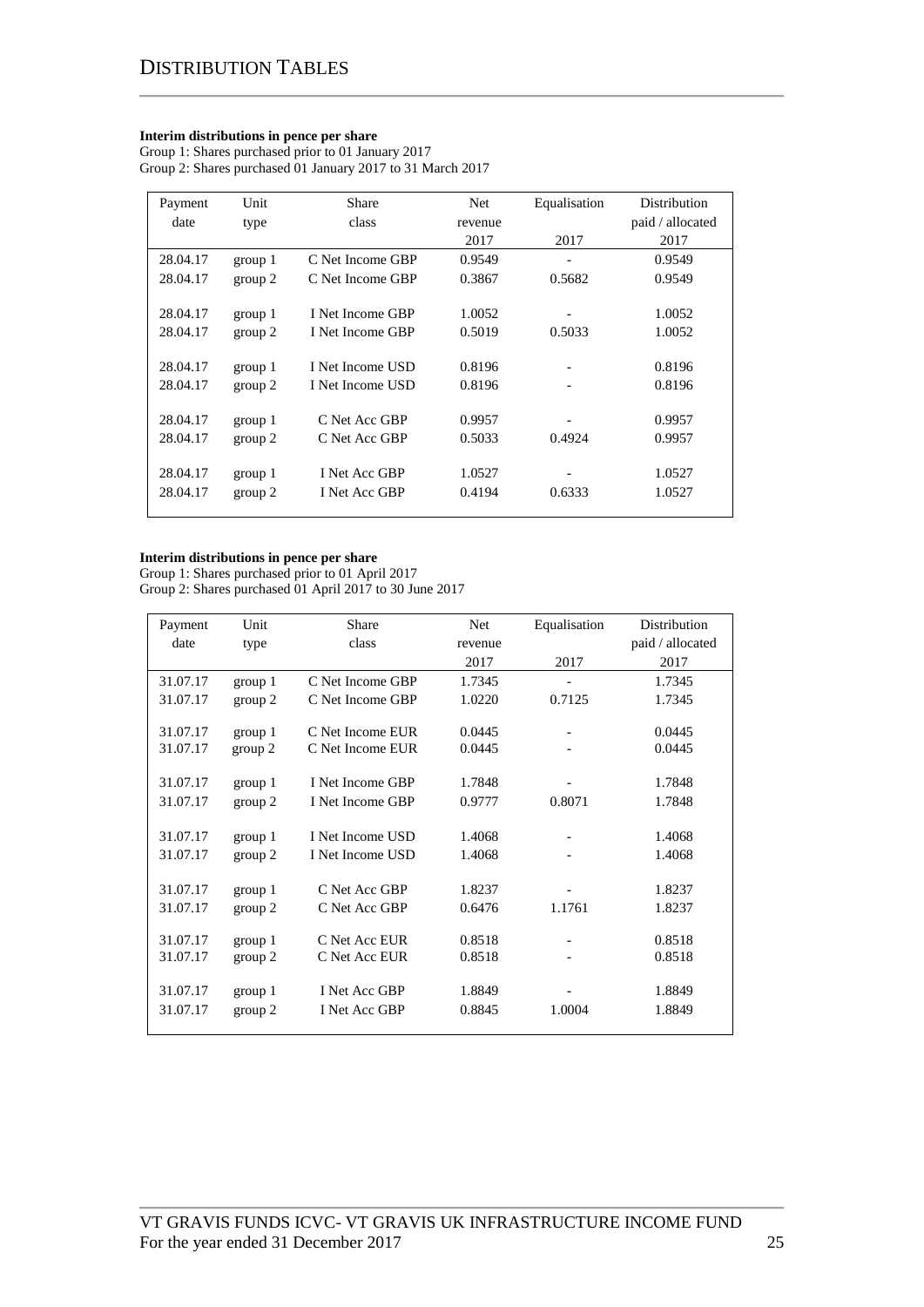### **Interim distributions in pence per share**

Group 1: Shares purchased prior to 01 July 2017 Group 2: Shares purchased 01 July 2017 to 30 September 2017

| Payment  | Unit    | Share            | Net     | Equalisation | Distribution     |
|----------|---------|------------------|---------|--------------|------------------|
| date     | type    | class            | revenue |              | paid / allocated |
|          |         |                  | 2017    | 2017         | 2017             |
| 31.10.17 | group 1 | C Net Income GBP | 1.4603  |              | 1.4603           |
| 31.10.17 | group 2 | C Net Income GBP | 0.7998  | 0.6605       | 1.4603           |
|          |         |                  |         |              |                  |
| 31.10.17 | group 1 | C Net Income EUR | 1.1718  |              | 1.1718           |
| 31.10.17 | group 2 | C Net Income EUR | 0.8887  | 0.2831       | 1.1718           |
|          |         |                  |         |              |                  |
| 31.10.17 | group 1 | I Net Income GBP | 1.5101  |              | 1.5101           |
| 31.10.17 | group 2 | I Net Income GBP | 0.8472  | 0.6629       | 1.5101           |
|          |         |                  |         |              |                  |
| 31.10.17 | group 1 | I Net Income USD | 1.1794  |              | 1.1794           |
| 31.10.17 | group 2 | I Net Income USD | 1.1794  |              | 1.1794           |
|          |         |                  |         |              |                  |
| 31.10.17 | group 1 | C Net Acc GBP    | 1.5599  |              | 1.5599           |
| 31.10.17 | group 2 | C Net Acc GBP    | 0.8957  | 0.6642       | 1.5599           |
|          |         |                  |         |              |                  |
| 31.10.17 | group 1 | C Net Acc EUR    | 1.1861  |              | 1.1861           |
| 31.10.17 | group 2 | C Net Acc EUR    | 1.1861  |              | 1.1861           |
|          |         |                  |         |              |                  |
| 31.10.17 | group 1 | I Net Acc GBP    | 1.6214  |              | 1.6214           |
| 31.10.17 | group 2 | I Net Acc GBP    | 0.8993  | 0.7221       | 1.6214           |
|          |         |                  |         |              |                  |

### **Final distributions in pence per share**

Group 1: Shares purchased prior to 01 October 2017 Group 2: Shares purchased 01 October 2017 to 31 December 2017

| Payment  | Unit    | Share                | <b>Net</b> | Equalisation | Distribution     |
|----------|---------|----------------------|------------|--------------|------------------|
| date     | type    | class                | revenue    |              | paid / allocated |
|          |         |                      | 2018       | 2018         | 2018             |
| 31.01.18 | group 1 | C Net Income GBP     | 1.1081     |              | 1.1081           |
| 31.01.18 | group 2 | C Net Income GBP     | 0.5047     | 0.6034       | 1.1081           |
|          |         |                      |            |              |                  |
| 31.01.18 | group 1 | C Net Income EUR     | 0.8800     |              | 0.8800           |
| 31.01.18 | group 2 | C Net Income EUR     | 0.8800     |              | 0.8800           |
|          |         |                      |            |              |                  |
| 31.01.18 | group 1 | I Net Income GBP     | 1.1473     |              | 1.1473           |
| 31.01.18 | group 2 | I Net Income GBP     | 0.6056     | 0.5417       | 1.1473           |
|          |         |                      |            |              |                  |
| 31.01.18 | group 1 | I Net Income USD     | 0.8886     |              | 0.8886           |
| 31.01.18 | group 2 | I Net Income USD     | 0.8886     |              | 0.8886           |
|          |         |                      |            |              |                  |
| 31.01.18 | group 1 | C Net Acc GBP        | 1.2145     |              | 1.2145           |
| 31.01.18 | group 2 | C Net Acc GBP        | 0.4953     | 0.7192       | 1.2145           |
|          |         |                      |            |              |                  |
| 31.01.18 | group 1 | C Net Acc EUR        | 0.8959     |              | 0.8959           |
| 31.01.18 | group 2 | C Net Acc EUR        | 0.8959     |              | 0.8959           |
|          |         |                      |            |              |                  |
| 31.01.18 | group 1 | I Net Acc GBP        | 1.2270     |              | 1.2270           |
| 31.01.18 | group 2 | <b>I</b> Net Acc GBP | 0.9804     | 0.2466       | 1.2270           |
|          |         |                      |            |              |                  |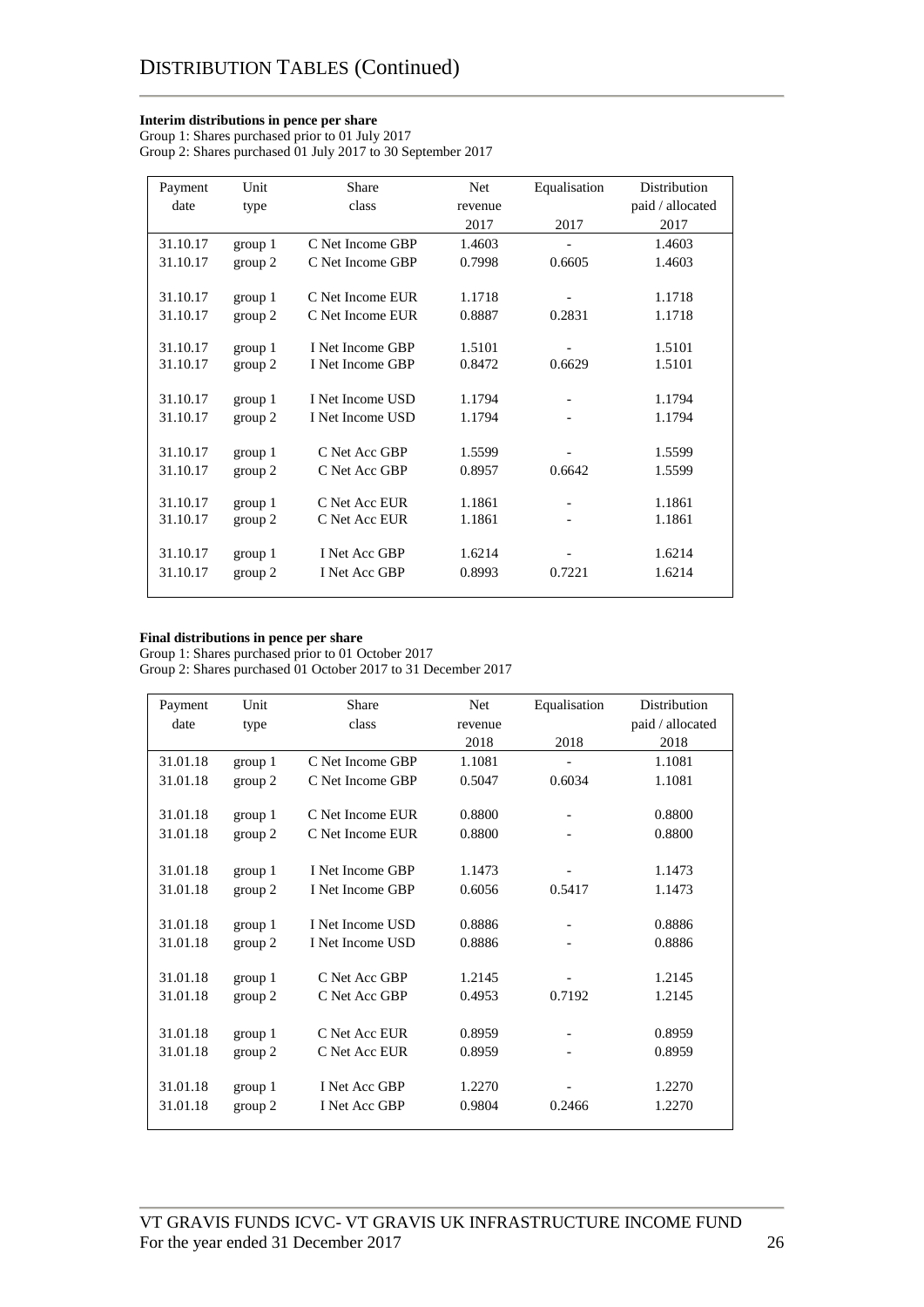### **EQUALISATION**

Equalisation applies only to shares purchased during the distribution period (Group 2 shares). It represents the accrued revenue included in the purchase price of the shares. It is returned with the distribution as a capital repayment. It is not liable to income tax but must be deducted from the cost of the shares for capital gains tax purposes.

#### **Information for corporate shareholders**

A corporate shareholder receives the distribution shown on the voucher enclosed with this report as follows:

- i) 96.33% of the total dividend allocation together with the tax credit is received as franked investment income.
- ii) 3.67% of the dividend allocation is received as an annual payment received after deduction of income tax at the lower rate and is liable to corporation tax. It is not franked investment income.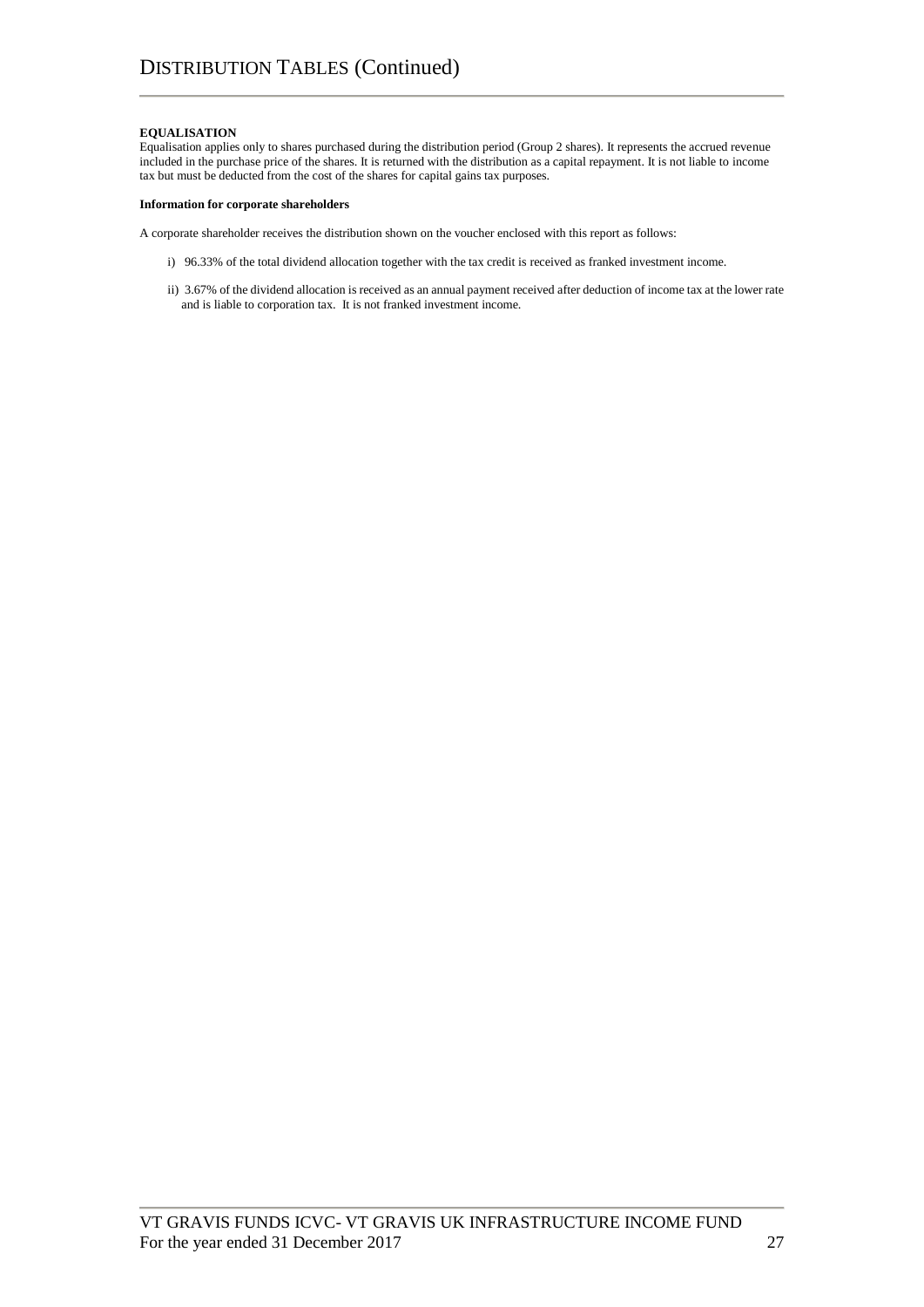### SUB-FUND OVERVIEW

| <b>Size of Sub-Fund</b>                             | £3,034,906                                                                                                                                                                                                                                                                                                                                                                     |
|-----------------------------------------------------|--------------------------------------------------------------------------------------------------------------------------------------------------------------------------------------------------------------------------------------------------------------------------------------------------------------------------------------------------------------------------------|
| <b>Launch date</b>                                  | 18 December 2017                                                                                                                                                                                                                                                                                                                                                               |
| Company objective and policy                        | The investment objective of the VT Gravis Clean Energy Income<br>Fund is to generate income and preserve capital with potential for<br>capital growth.                                                                                                                                                                                                                         |
|                                                     | The Sub-Fund will aim to meet its objectives by investing<br>primarily in listed equities whose primary activity or exposure is<br>within the clean energy sector. In addition to investing in equities,<br>the Sub-Fund may also invest in other transferable securities,<br>bonds, collective investment schemes, money market instruments,<br>deposits, cash and near cash. |
|                                                     | Other than as noted in the policy there is no particular emphasis<br>on any geographical area or industry or economic sector.                                                                                                                                                                                                                                                  |
| <b>Authorised Corporate Director (ACD)</b>          | Valu-Trac Investment Management Limited                                                                                                                                                                                                                                                                                                                                        |
| <b>Ex-distribution dates</b>                        | 31 March, 30 June, 30 September, 31 December                                                                                                                                                                                                                                                                                                                                   |
| <b>Distribution dates</b>                           | 30 April, 31 July, 31 October, 31 January                                                                                                                                                                                                                                                                                                                                      |
| <b>Individual Savings Account (ISA)</b>             | The Company is a qualifying investment for inclusion in an ISA.                                                                                                                                                                                                                                                                                                                |
| <b>Minimum investment</b><br>Lump sum subscription: | Class $C = £100$<br>Class I = £10,000,000                                                                                                                                                                                                                                                                                                                                      |
| Top-up:                                             | Class $C = £100$<br>Class $I = £10,000$                                                                                                                                                                                                                                                                                                                                        |
| Holding:                                            | Class $C = £100$<br>Class I = £10,000,000                                                                                                                                                                                                                                                                                                                                      |
| Redemption:                                         | N/A (provided minimum holding is maintained)                                                                                                                                                                                                                                                                                                                                   |
| Switching                                           | N/A (provided minimum holding is maintained)                                                                                                                                                                                                                                                                                                                                   |
| Initial, redemption and switching charges           | Nil                                                                                                                                                                                                                                                                                                                                                                            |

The ACD may waive the minimum levels (and initial charge) at its discretion.

### **ACD charges**

The annual management charge is as follows:

In respect of the Class C shares, it is equal to 0.80% per annum of the net asset value of the Class C shares.

In respect of the Class I shares it is equal to 0.70% per annum of the net asset value of the Class I shares.

The investment manager shall reimburse the Fund for an amount which, when deducted from the operating costs incurred by the Fund during the relevant accounting period, would result in the Fund having a total OCF equal to the stated AMC for each share class e.g. 0.80% in the case of Class C shares and 0.70% in the case of Class I shares in the relevant accounting period.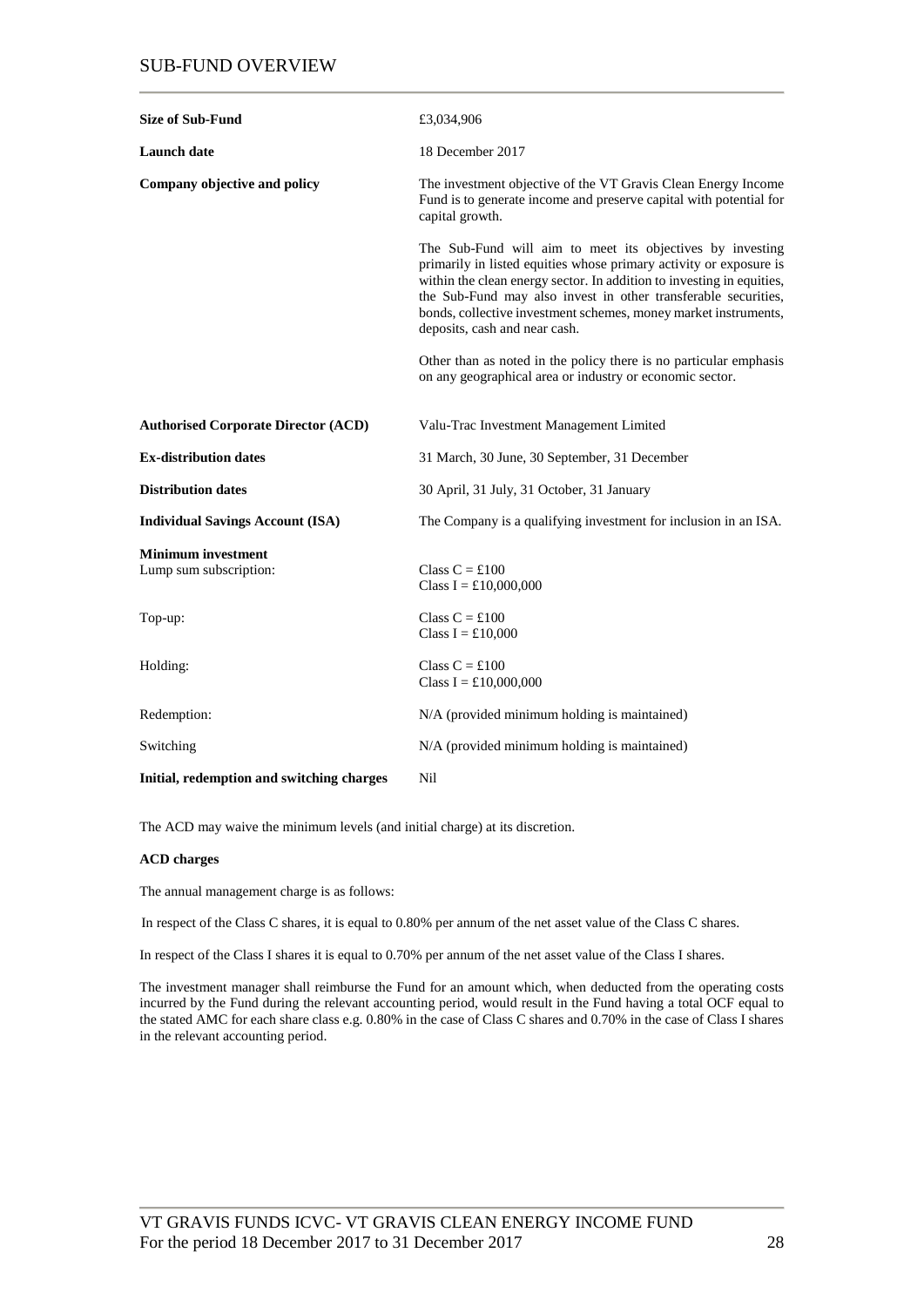This report is a review of the performance of the VT Gravis Clean Energy Income Fund (the "Fund") during the period ending 31 December 2017. The Fund launched on 18 December 2017.

The performance objectives of the Fund are:

- a. to deliver a 4.5% income, via quarterly dividend payments;
- b. to preserve investors' capital throughout market cycles with the potential for capital growth and protection from inflation; and
- c. to exhibit lower volatility compared to broader global equity markets.

The Fund seeks to achieve these objectives by investing in a portfolio of securities providing exposure to the global clean energy sector including companies involved in the operation, funding, construction, storage and supply of renewable energy and those engaged in energy efficiency, and the reduction of pollutants arising from energy generation and usage. The Fund may invest in a range of security types, namely Closed End Investment Companies, bonds and publicly listed equities.

The Fund aims to achieve its objectives by investing in a diversified portfolio of holdings with a minimum of 22 underlying positions. At the end of December 2017, the Fund comprised of 31 holdings. Many of these holdings represent companies, which in turn are exposed to diversified portfolios of renewable energy projects thereby providing greater portfolio diversification at a disaggregated level.

The Fund will typically seek to maintain a stable and consistent approach to portfolio construction. The investment manager believes that a properly constructed portfolio will perform throughout market cycles and that excessive levels of portfolio turnover will detract from performance. During the review period the Fund was investing the initial cash raised at launch and there was no portfolio turnover.

The Fund's performance during the short review period was satisfactory and consistent with the Fund's objectives. Underlying company performance varied within a tight range.

The Class C net accumulation GBP shares were priced at 99.9600p on 29th December 2017, which represents a total return since launch of -0.04%. The Class C net income GBP shares were priced at 99.6377p on 29<sup>th</sup> December 2017, which represents a total return since launch of -0.04%.

The Fund declared its maiden dividend on 31<sup>st</sup> December 2017.

The investment manager believes the Fund's underlying holdings offer a compelling value proposition that the market environment is supportive of the Fund's objectives and strategy.

Gravis Advisory Limited

Investment Manager to the Fund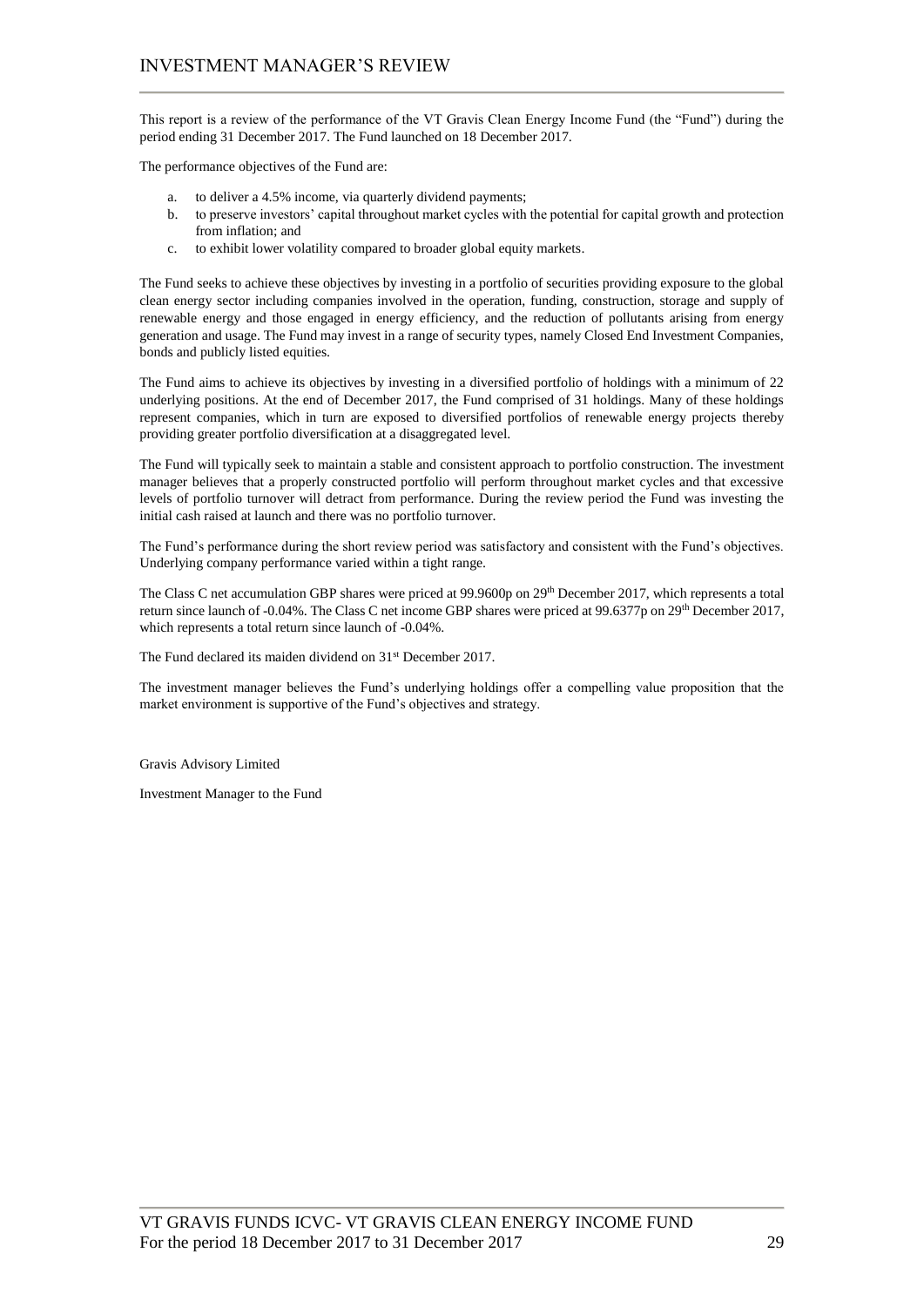## PERFORMANCE RECORD

| <b>Class C Net Income GBP</b>                   |                                                                  | Period from 18<br>December 2017 to<br>31 December<br>$2017^{\circ}$ |
|-------------------------------------------------|------------------------------------------------------------------|---------------------------------------------------------------------|
| Changes in net assets per unit                  |                                                                  | GBp                                                                 |
|                                                 | Opening net asset value per unit                                 | 100.0000                                                            |
|                                                 | Return before operating charges                                  | 0.0010                                                              |
|                                                 | Operating charges (note 1)                                       | (0.0394)                                                            |
|                                                 | Return after operating charges*<br>Distributions on income units | (0.0384)<br>(0.3239)                                                |
|                                                 | Closing net asset value per unit                                 | 99.6377                                                             |
|                                                 | *after direct transaction costs of:                              | 0.1098                                                              |
| Performance                                     |                                                                  |                                                                     |
|                                                 | Return after charges                                             | $(0.04\%)$                                                          |
| Other information                               |                                                                  |                                                                     |
|                                                 | Closing net asset value                                          | £1,137,073                                                          |
|                                                 | Closing number of units                                          | 1,141,207                                                           |
|                                                 | Operating charges (note 2)                                       | 0.80%                                                               |
|                                                 | Direct transaction costs                                         | 0.11%                                                               |
| Prices                                          |                                                                  |                                                                     |
|                                                 | Highest unit price<br>Lowest unit price                          | 100.00<br>99.09                                                     |
| <sup>^</sup> Sub-fund launched 18 December 2017 |                                                                  |                                                                     |
| <b>Class C Net Accumulation GBP</b>             |                                                                  | Period from 18<br>December 2017 to<br>31 December<br>$2017^{\circ}$ |
| Changes in net assets per unit                  |                                                                  | GBp                                                                 |
|                                                 | Opening net asset value per unit                                 | 100.0000                                                            |
|                                                 | Return before operating charges                                  | (0.0006)                                                            |
|                                                 | Operating charges (note 1)                                       | (0.0394)                                                            |
|                                                 | Return after operating charges*                                  | (0.0400)                                                            |
|                                                 | Closing net asset value per unit                                 | 99.9600                                                             |
|                                                 | Retained distributions on accumulated units                      | 0.3220                                                              |
|                                                 | *after direct transaction costs of:                              | 0.1100                                                              |
| Performance                                     |                                                                  |                                                                     |
|                                                 | Return after charges                                             | $(0.04\%)$                                                          |
| Other information                               |                                                                  |                                                                     |
|                                                 | Closing net asset value                                          | £910,419                                                            |
|                                                 | Closing number of units                                          | 910,784                                                             |
|                                                 | Operating charges (note 2)                                       | 0.80%                                                               |
|                                                 | Direct transaction costs                                         | 0.11%                                                               |
| Prices                                          |                                                                  |                                                                     |
|                                                 | Highest unit price<br>Lowest unit price                          | 100.00<br>99.09                                                     |

^Sub-fund launched 18 December 2017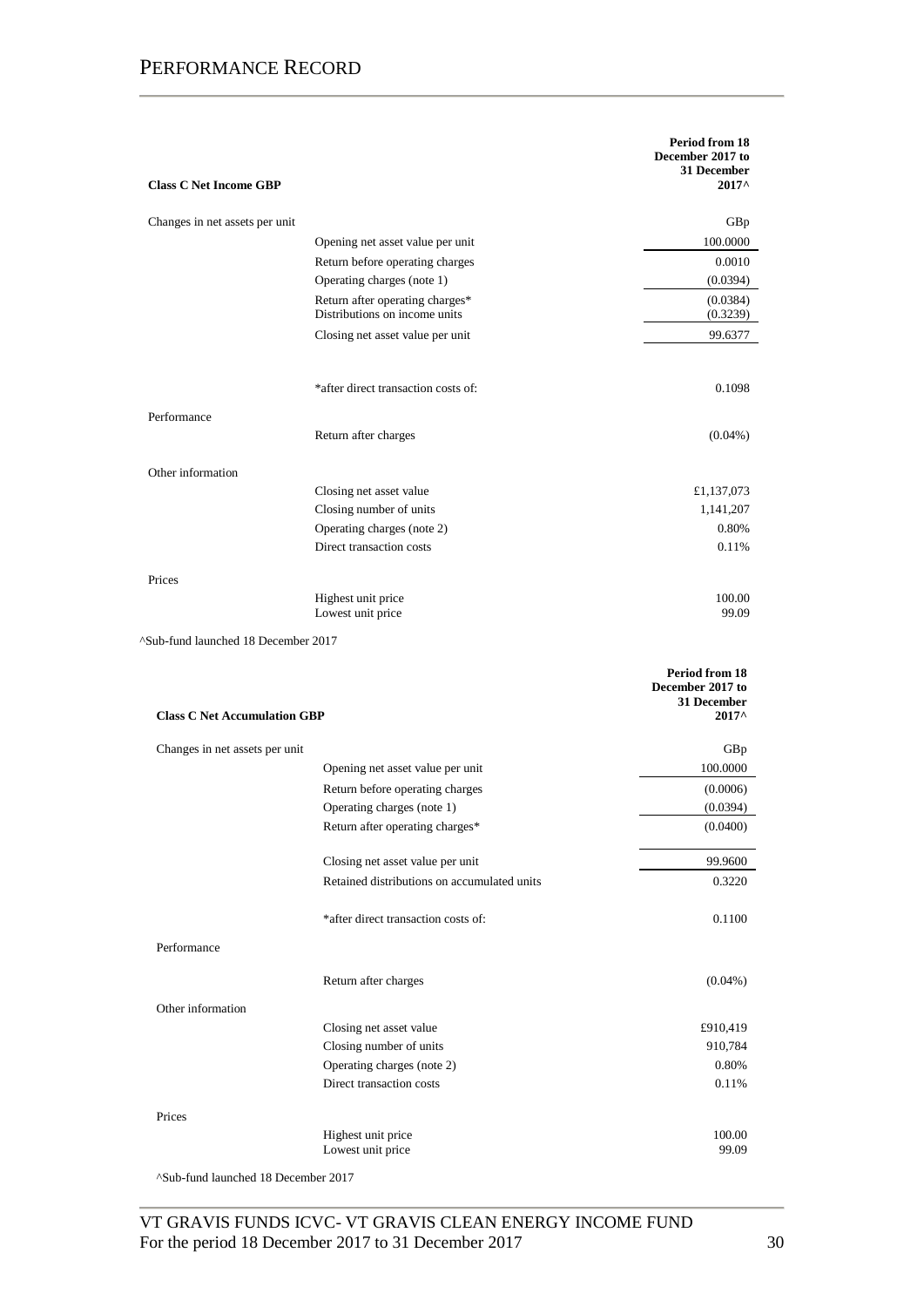## PERFORMANCE RECORD

| Period from 18<br>December 2017 to<br>31 December<br>$2017^{\circ}$ |
|---------------------------------------------------------------------|
| GBp                                                                 |
| 100.0000                                                            |
| 0.0735                                                              |
| (0.0394)                                                            |
| (0.0341)<br>(0.3280)                                                |
| 99.6379                                                             |
| 0.1098<br>$(0.03\%)$                                                |
|                                                                     |
| £996,379                                                            |
| 1,000,000                                                           |
| 0.70%                                                               |
| 0.11%                                                               |
|                                                                     |
| 100.00<br>99.09                                                     |
|                                                                     |
|                                                                     |

^Sub-fund launched 18 December 2017

1. The operating charges per unit figure is calculated by applying the operating charges percentage to the average net asset valuation per share throughout the period.

2. The operating charges percentage is based on the expenses incurred during the period annualised, as a proportion of the average net asset value of the fund.

### **Risk Profile**

Based on past data, the Fund is ranked a '5' on the synthetic risk and reward indicator scale (of 1 to 7) as described fully in the Key Investor Information Document. The Fund is ranked 5 because simulated monthly historical performance data indicates that it has experienced relatively high rises and falls in market prices historically.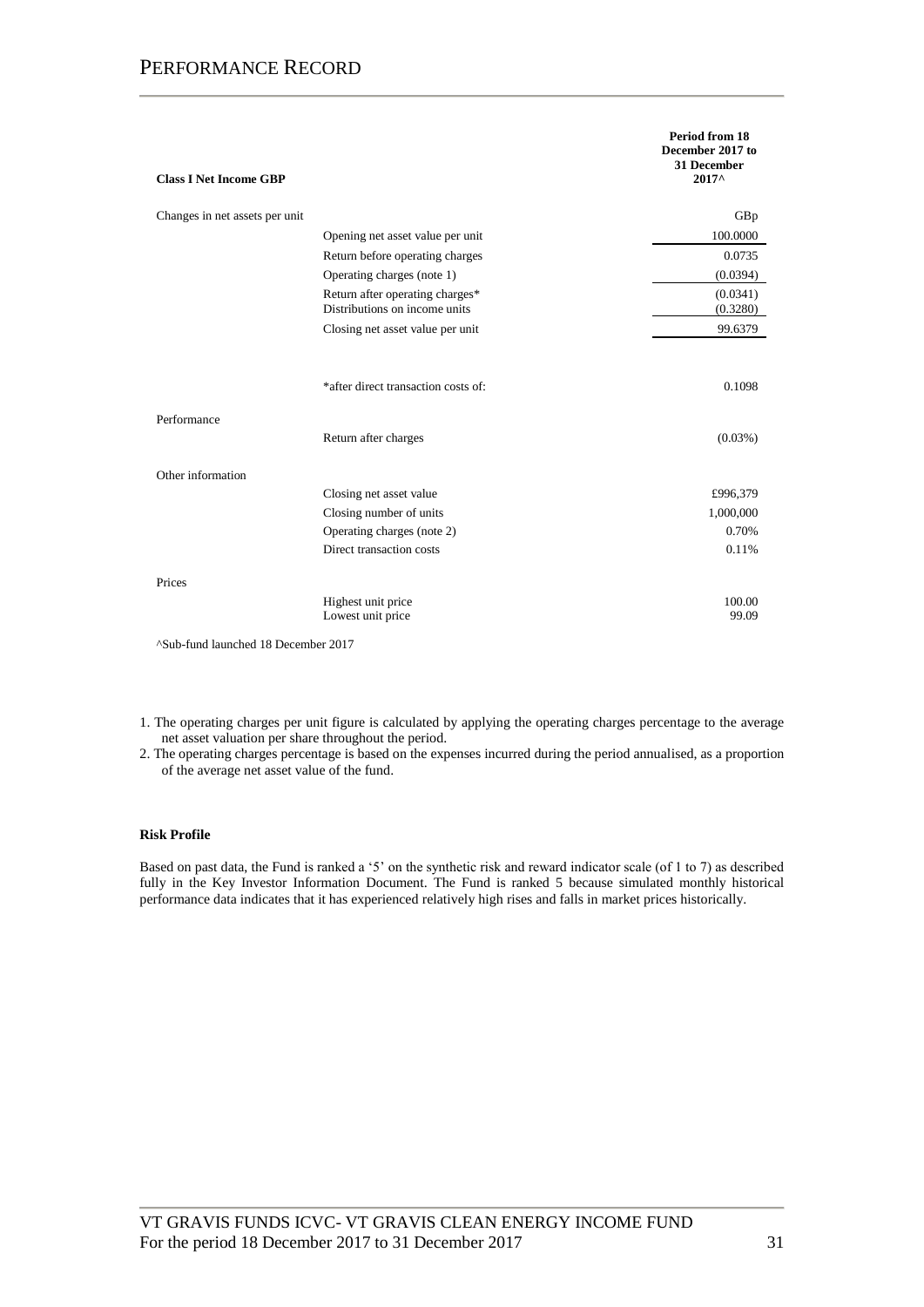## PORTFOLIO STATEMENT

As at 31 December 2017

| Holding |                                                         | Value £   | % of net assets |
|---------|---------------------------------------------------------|-----------|-----------------|
|         | <b>EQUITIES</b>                                         |           |                 |
| 16,000  | 8Point3 Energy Partners LP                              | 181,247   | 5.98            |
| 7,800   | Atlantica Yield Plc                                     | 121,315   | 4.00            |
| 104,549 | Bluefield Solar Income Fund Ltd                         | 122,845   | 4.05            |
| 21,600  | Capital Stage AG                                        | 123,122   | 4.06            |
| 3,820   | Endesa SA                                               | 60,643    | 2.00            |
| 530     | First Solar Inc                                         | 26,836    | 0.88            |
| 104,918 | Foresight Solar Fund Ltd                                | 113,049   | 3.72            |
| 74,112  | Greencoat Renewables Plc                                | 71,109    | 2.34            |
| 130,894 | Greencoat UK Wind Plc                                   | 161,392   | 5.32            |
| 8,000   | Hannon Armstrong Sustainable Infrastructure Capital Inc | 143,120   | 4.72            |
| 9,500   | Iberdrola SA                                            | 54,754    | 1.80            |
| 10,700  | Innergex Renewable Energy Inc                           | 92,102    | 3.03            |
| 1,950   | <b>Innogy SE</b>                                        | 56,623    | 1.87            |
| 750     | JinkoSolar Holding Co Ltd                               | 13,729    | 0.45            |
| 106,790 | John Laing Environmental Assets Group Ltd               | 116,535   | 3.84            |
| 920     | Johnson Matthey Plc                                     | 28,336    | 0.93            |
| 81,400  | Meridian Energy Ltd                                     | 125,614   | 4.14            |
| 109,977 | NextEnergy Solar Fund Ltd                               | 124,686   | 4.11            |
| 3,850   | Nextera Energy Partners LP                              | 121,057   | 3.99            |
| 2,000   | Nibe Industrier AB                                      | 14,338    | 0.47            |
| 6,650   | Northland Power Inc                                     | 92,057    | 3.03            |
| 8,700   | NRG Yield Inc                                           | 121,621   | 4.01            |
| 1,190   | Oersted A/S                                             | 47,995    | 1.58            |
| 7,900   | Prysmian SpA                                            | 126,235   | 4.16            |
| 1,170   | Pattern Energy Group Inc                                | 28,370    | 0.93            |
| 113,197 | Renewables Infrastructure Group Ltd                     | 122,649   | 4.05            |
| 17,900  | Saeta Yield SA                                          | 155,505   | 5.13            |
| 4,000   | Siemens Gamesa Renewable Energy SA                      | 40,749    | 1.34            |
| 16,000  | TransAlta Renewables Inc                                | 126,242   | 4.16            |
| 260     | Universal Display Corp                                  | 33,660    | 1.11            |
| 540     | Vestas Wind Systems A/S                                 | 27,333    | 0.90            |
|         | <b>TOTAL EQUTIIES</b>                                   |           |                 |
|         |                                                         | 2,794,868 | 92.09           |
|         | <b>Portfolio of investments</b>                         | 2,794,868 | 92.09%          |
|         | Net other assets                                        | 245,938   | 8.10%           |
|         | Adjustment to revalue assets from mid to bid prices     | (5,900)   | $(0.19\%)$      |
|         |                                                         | 3,034,906 | 100.00%         |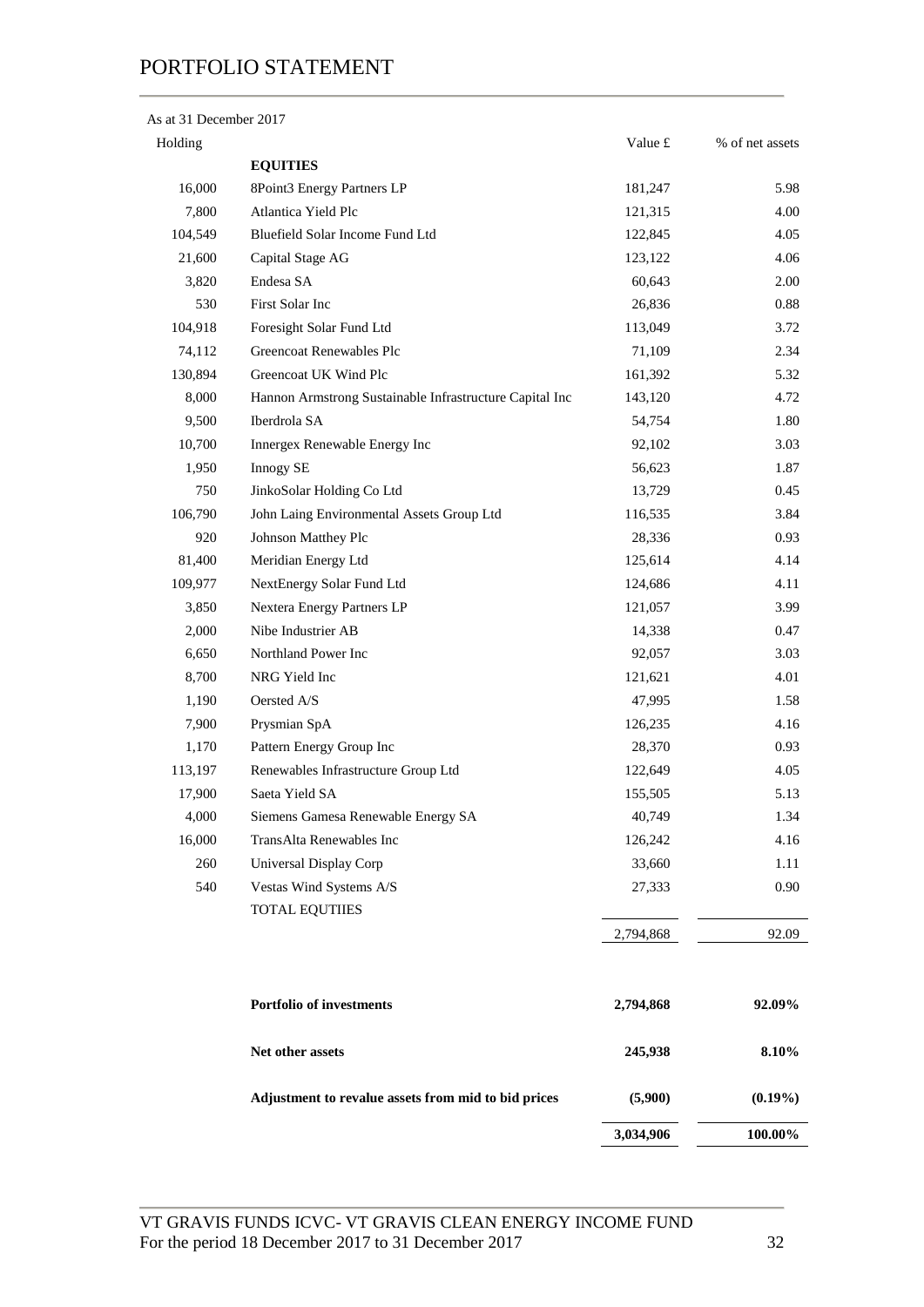**Total sales for the period (note 14) -**

| Total purchases for the period (note 14)                | 2,800,199 |
|---------------------------------------------------------|-----------|
| 8Point3 Energy Partners LP                              | 182,499   |
| Atlantica Yield PLC                                     | 124,854   |
| Bluefield Solar Income Fund Ltd                         | 122,078   |
| Capital Stage AG                                        | 123,850   |
| Endesa SA                                               | 63,118    |
| First Solar Inc                                         | 28,007    |
| Foresight Solar Fund Ltd                                | 111,982   |
| Greencoat Renewables Plc                                | 70,236    |
| Greencoat UK Wind Plc                                   | 161,835   |
| Hannon Armstrong Sustainable Infrastructure Capital Inc | 144,867   |
| Iberdrola SA                                            | 56,008    |
| Innergex Renewable Energy Inc                           | 90,511    |
| Innogy SE                                               | 56,840    |
| JinkoSolar Holding Co Ltd                               | 13,835    |
| John Laing Environmental Assets Group Ltd               | 114,915   |
| Johnson Matthey PLC                                     | 28,184    |
| Meridian Energy Ltd                                     | 125,283   |
| NextEnergy Solar Fund Ltd                               | 121,922   |
| Nextera Energy Partners LP                              | 123,932   |
| Nibe Industrier AB                                      | 14,166    |
| Northland Power Inc                                     | 90,066    |
| NRG Yield Inc                                           | 122,205   |
| Oersted A/S                                             | 49,203    |
| Pattern Energy Group Inc                                | 128,154   |
| Prysmian SpA                                            | 28,045    |
| Renewables Infrastructure Group Ltd                     | 122,082   |
| Saeta Yield SA                                          | 156,170   |
| Siemens Gamesa Renewable Energy SA                      | 42,218    |
| TransAlta Renewables Inc                                | 121,608   |
| Universal Display Corp                                  | 33,557    |
| Vestas Wind Systems A/S                                 | 27,969    |

The above transactions represent all of the purchases during the period. There were no sales during the period.

**£**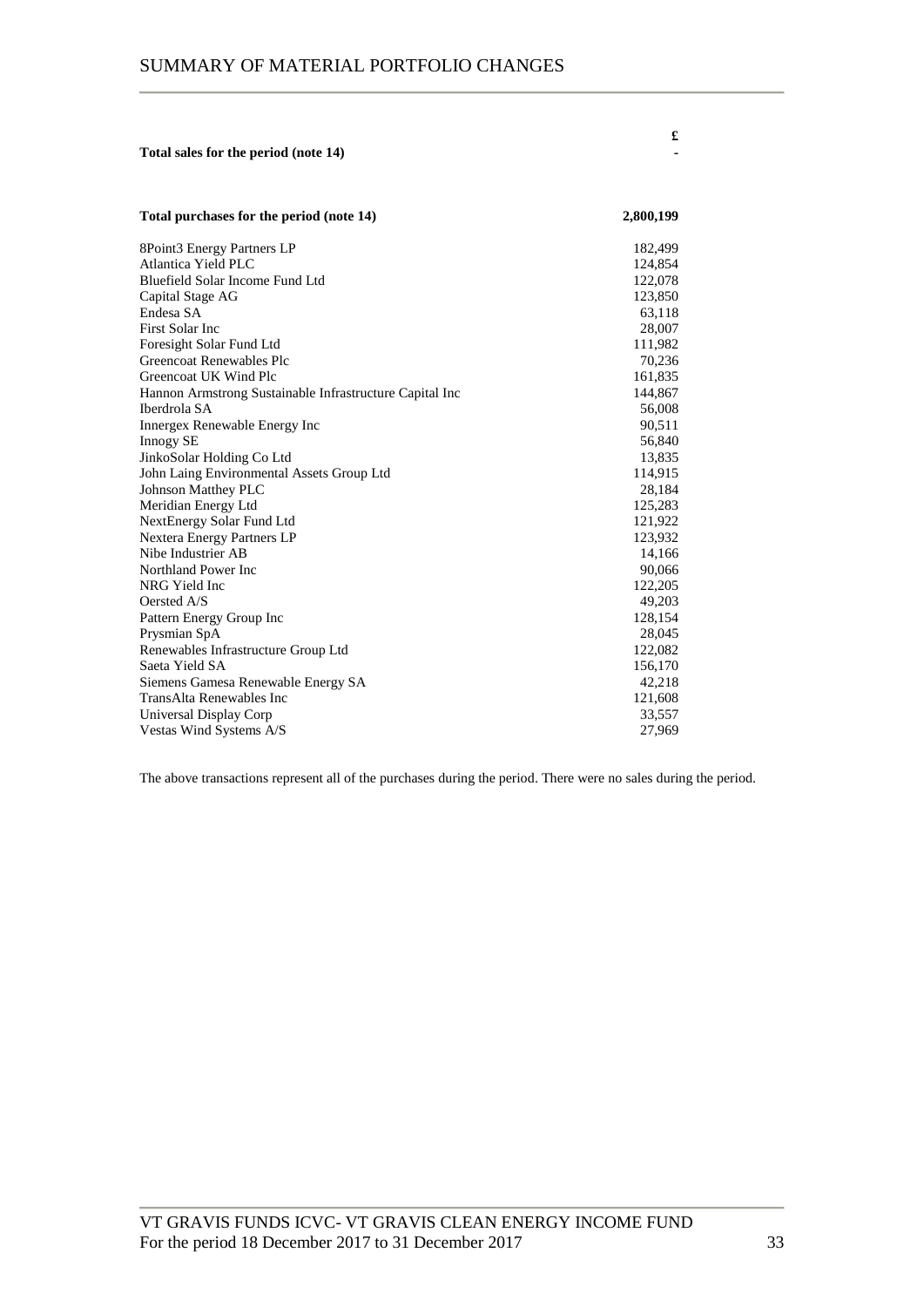|                                                                                 |                | 31.12.17 |           |
|---------------------------------------------------------------------------------|----------------|----------|-----------|
|                                                                                 | <b>Notes</b>   | £        | £         |
| Income                                                                          |                |          |           |
| Net capital losses                                                              | $\overline{2}$ |          | (16,277)  |
| Revenue                                                                         | 3              | 12,583   |           |
| Expenses                                                                        | $\overline{4}$ | (5,770)  |           |
| Finance costs: interest                                                         | 6              |          |           |
| Net revenue before taxation                                                     |                | 6,813    |           |
| Taxation                                                                        | 5              |          |           |
| Net revenue after taxation                                                      |                |          | 6,813     |
| Total return before distributions                                               |                |          | (9, 464)  |
| Finance costs: distributions                                                    | 6              |          | (9,878)   |
| Change in net assets attributable to<br>shareholders from investment activities |                |          | (19, 342) |

### **For the period from 18 December 2017 to 31 December 2017**

## STATEMENT OF CHANGES IN NET ASSETS ATTRIBUTABLE TO SHAREHOLDERS

| For the period from 18 December 2017 to 31 December 2017                                    |               |
|---------------------------------------------------------------------------------------------|---------------|
|                                                                                             | 31.12.17<br>£ |
| Opening net assets attributable to<br>shareholders                                          |               |
| Amounts receivable on creation of shares                                                    | 3,051,315     |
| Amounts payable on cancellation of shares                                                   |               |
| Dividends reinvested                                                                        | 2,933         |
| Change in net assets attributable to shareholders<br>from investment activities (see above) | (19, 342)     |
| Closing net assets attributable to<br>shareholders                                          | 3.034.906     |

The Sub-Fund launched 18 December 2017 and therefore there are no comparative figures.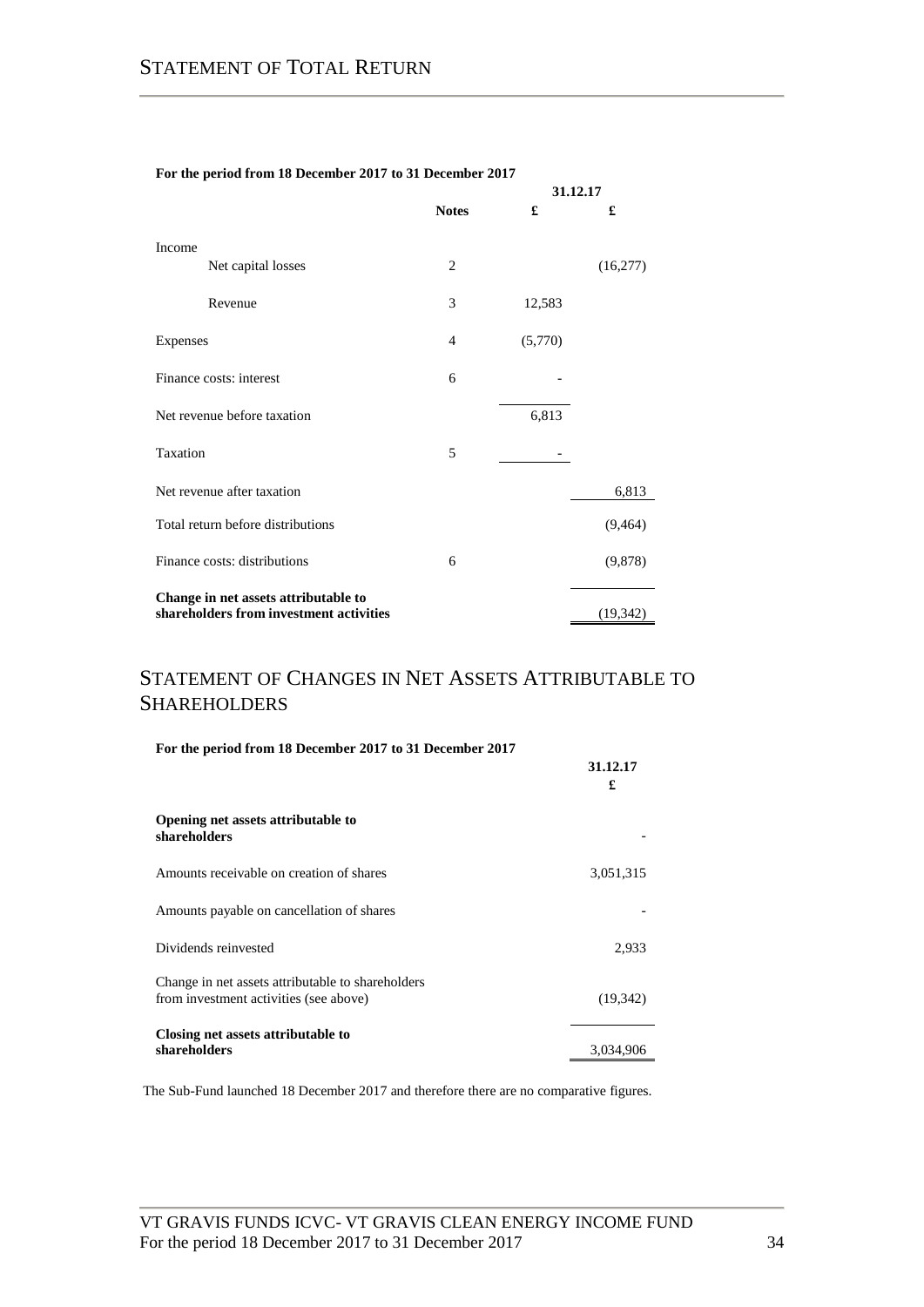### **As at 31 December 2017**

|                                         |              |         | 31.12.17  |  |  |
|-----------------------------------------|--------------|---------|-----------|--|--|
|                                         | <b>Notes</b> | £       | £         |  |  |
| <b>ASSETS</b>                           |              |         |           |  |  |
| Investment assets                       |              |         | 2,788,968 |  |  |
| <b>Current assets</b>                   |              |         |           |  |  |
| Debtors                                 | 7            | 62,966  |           |  |  |
| Cash and bank balances                  | 8            | 196,180 |           |  |  |
| <b>Total current assets</b>             |              |         | 259,146   |  |  |
| <b>Total assets</b>                     |              |         | 3,048,114 |  |  |
| <b>LIABILITIES</b>                      |              |         |           |  |  |
| Bank overdraft                          | 8            | (1,257) |           |  |  |
| Distribution payable on income shares   |              | (6,976) |           |  |  |
| Creditors                               | 9            | (4,975) |           |  |  |
| <b>Total liabilities</b>                |              |         | (13,208)  |  |  |
| Net assets attributable to shareholders |              |         | 3,034,906 |  |  |

The Sub-Fund launched 18 December 2017 and therefore there are no comparative figures.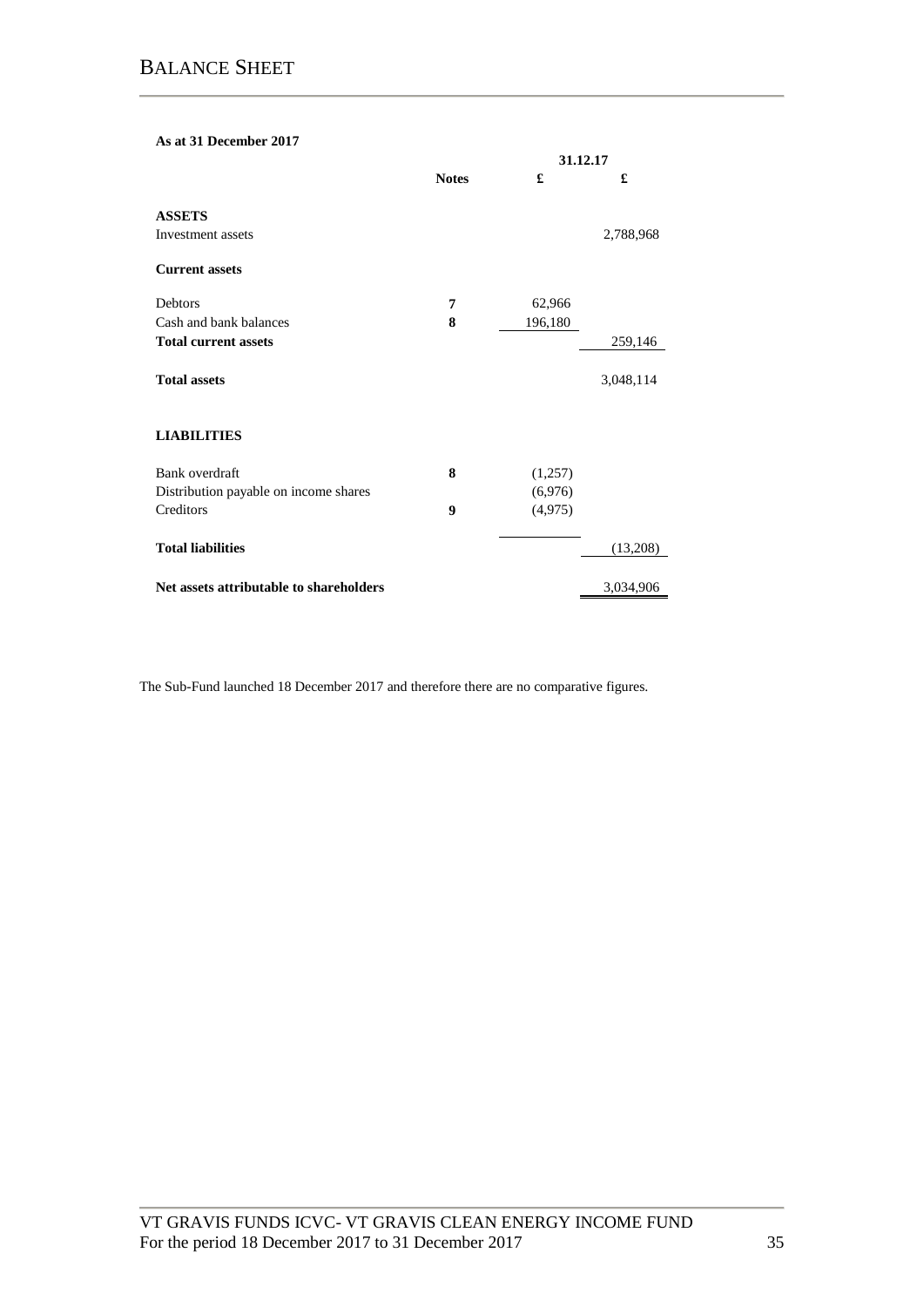### **For the period from 18 December 2017 to 31 December 2017**

### **1 Accounting policies**

(b) The financial statements have been prepared in compliance with FRS 102 and in accordance with the Statement of Recommended Practice for Authorised Funds (SORP) issued by the Investment Association (IA) in May 2014. The functional currency is Sterling.

(b) Dividends on equities are recognised when the security is quoted ex-dividend. Other revenue is accounted for on an accruals basis.

Equalisation received by the way of distributions from OEICs/unit trust investment is not included in revenue but is reflected as a reduction in the book cost of that investment.

(c) The ordinary element of stocks received in lieu of cash dividends is recognised as revenue of the Fund, and where applicable is included in the distribution. In the case of an enhanced stock dividend the value of the enhancement is treated as capital.

(d) Special dividends are treated as repayments of capital or revenue depending on the facts of each particular case.

(e) All expenses are accounted for on an accruals basis and, other than those relating to the buying and selling of investments which are charged to capital, all expenses are charged to the revenue of the Fund.

(f) Where the revenue from investments exceeds the expenses of the Fund, quarterly distributions are allocated to all holders of income and accumulation shares.

(g) The listed investments of the Fund have been valued at bid market prices at the closing valuation point on 29 December 2017.

(h) All transactions in foreign currencies are converted into Sterling at the rates of exchange ruling at the date of such transactions. Foreign currency assets and liabilities at the end of the accounting period are translated at the exchange rates at the closing valuation point on 29 December 2017.

(i) Deferred tax is recognised in respect of all timing differences that have originated but not reversed at the balance sheet date where transactions or events have occurred at that date that will result in an obligation to pay less or receive more tax.

Deferred tax assets are recognised only to the extent that the ACD considers that it is more likely than not there will be taxable profits from which underlying timing differences can be deducted.

(j) In certain circumstances the ACD may charge a dilution levy on the sale or repurchase of shares. The levy, which is paid into the Fund, is intended to cover certain charges not included in the bid market value of the Fund, used in calculating the share price, which could have a diluting effect on the performance of the Fund.

(k) Equalisation will be applied to the Company. An allocation of income to be made in respect of each share issued or sold by the ACD during an accounting period in respect of which that income allocation is made may include a capital sum ("income equalisation") representing the ACD's best estimate of the amount of income included in the price of that share.

The amount of income equalisation in respect of any share may be the actual amount of income included in the issue price of the share in question or it may be an amount arrived at by taking the aggregate of the ACD's best estimate of the amounts of income included in the price of shares in that class issued or sold in the annual or interim period in question and dividing that aggregate by the number of those shares and applying the resultant average to each of the shares in question.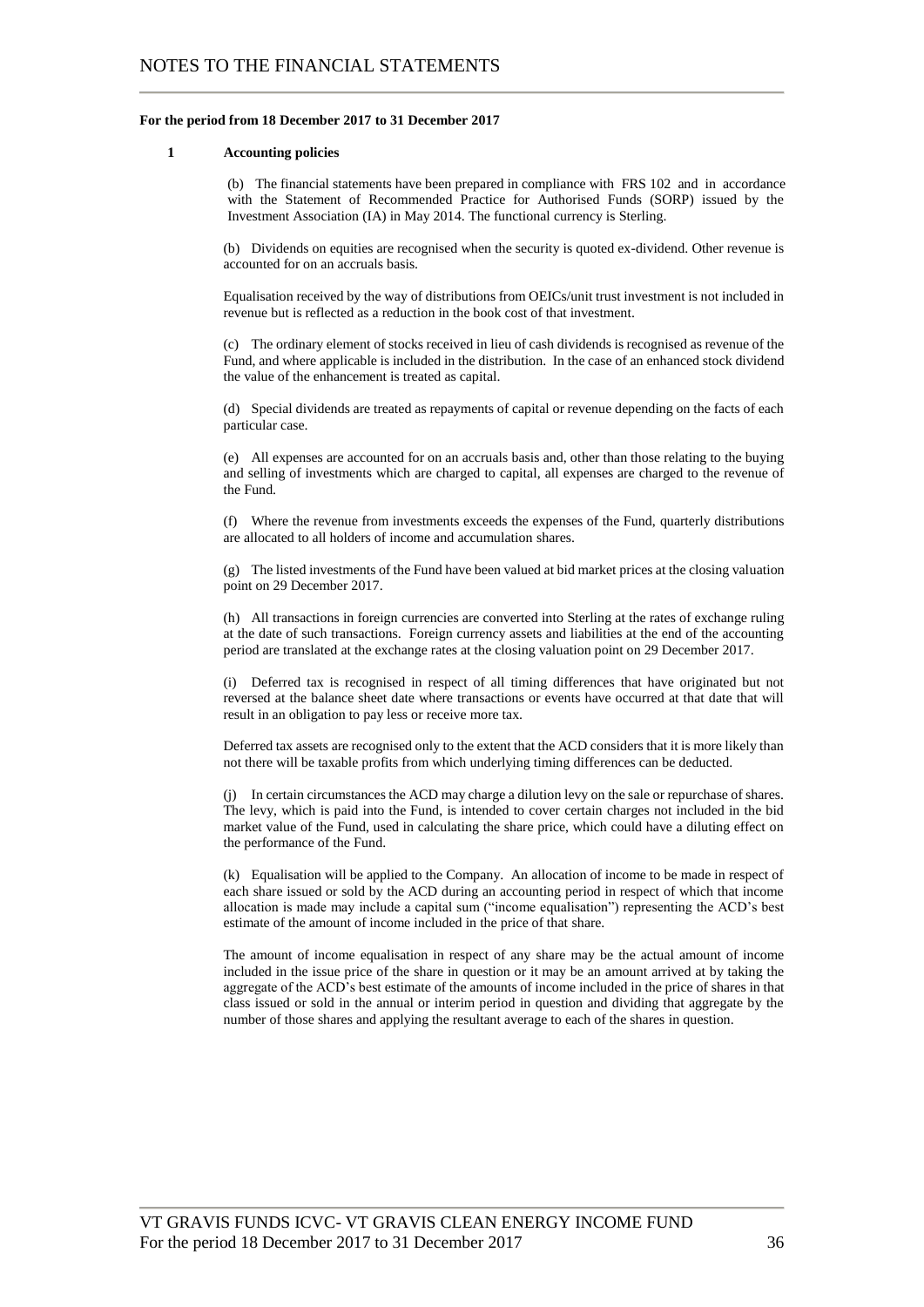|   |                                                                                                                                 | From<br>18.12.17<br>to<br>31.12.17 |
|---|---------------------------------------------------------------------------------------------------------------------------------|------------------------------------|
| 2 | Net capital (losses)                                                                                                            |                                    |
|   | The net capital losses comprise:                                                                                                | £                                  |
|   | Non-derivative securities losses                                                                                                | (11,231)                           |
|   | Currency (losses)                                                                                                               | (4,581)                            |
|   | Transaction charges                                                                                                             | (465)                              |
|   | Total net capital (losses)                                                                                                      | (16,277)                           |
| 3 | <b>Revenue</b>                                                                                                                  |                                    |
|   |                                                                                                                                 | £                                  |
|   | Overseas dividends                                                                                                              | 10,564                             |
|   | Investment manager's rebate                                                                                                     | 2,019                              |
|   | Total revenue                                                                                                                   | 12,583                             |
| 4 | <b>Expenses</b>                                                                                                                 |                                    |
|   | Payable to the Authorised Corporate Director, associates of the<br>Authorised Corporate Director, and agents of either of them: | £                                  |
|   | Annual management charge                                                                                                        | 1,289                              |
|   | Payable to the depositary, associates of the depositary, and agents of<br>either of them:                                       |                                    |
|   | Depositary fee                                                                                                                  | 542                                |
|   | Safe custody fee                                                                                                                | 16                                 |
|   |                                                                                                                                 | 558                                |
|   | Other expenses:                                                                                                                 |                                    |
|   | Audit fee                                                                                                                       | 3,300                              |
|   | FCA fee                                                                                                                         | 5                                  |
|   | Other expenses                                                                                                                  | 618                                |
|   |                                                                                                                                 | 3,923                              |
|   | Total expenses                                                                                                                  | 5,770                              |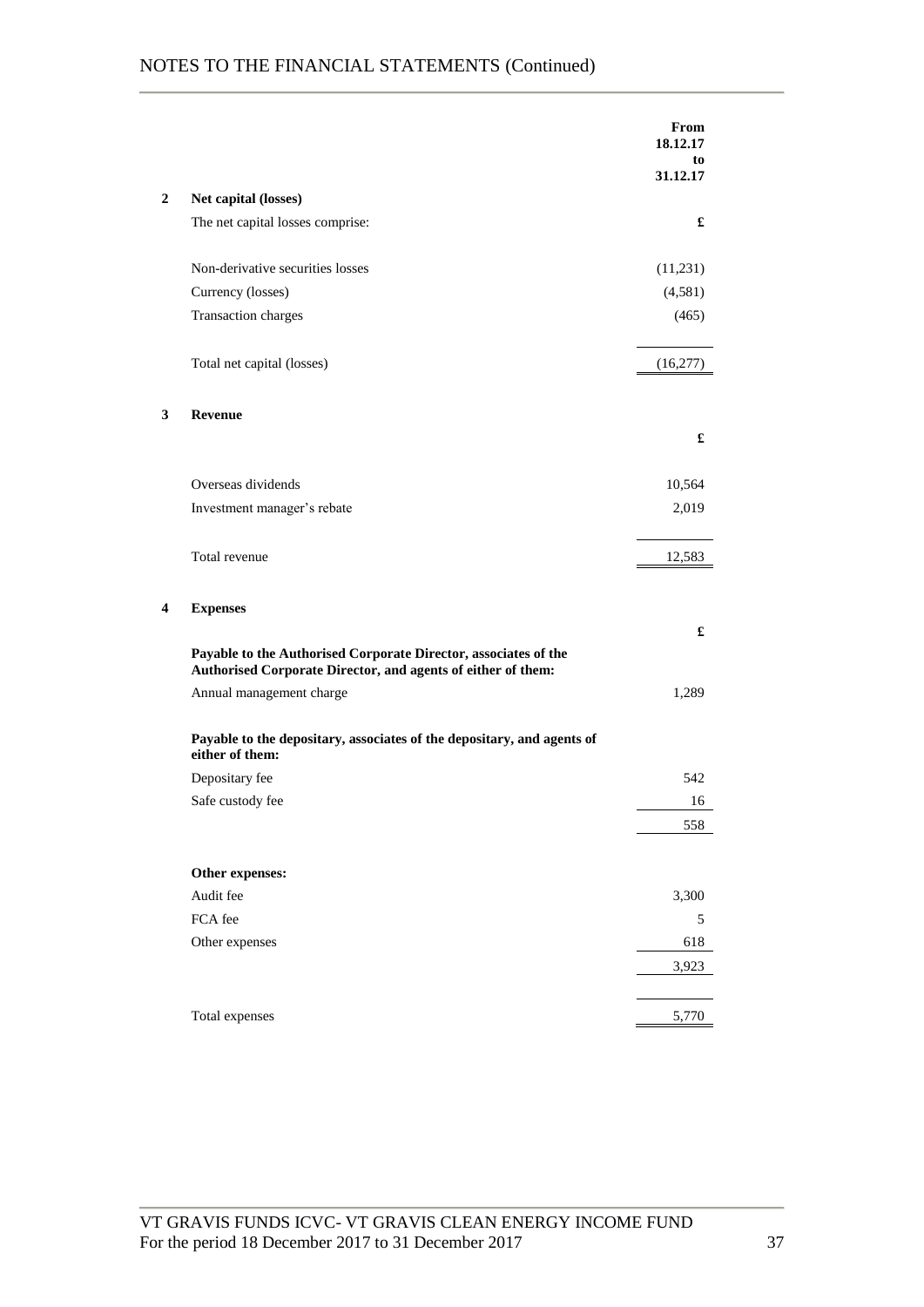|     |                                                                                                                                                                                                                                               | From<br>18.12.17<br>to<br>31.12.17 |
|-----|-----------------------------------------------------------------------------------------------------------------------------------------------------------------------------------------------------------------------------------------------|------------------------------------|
| 5.  | <b>Taxation</b>                                                                                                                                                                                                                               |                                    |
| (a) | Analysis of charge in the period<br>Irrecoverable income tax                                                                                                                                                                                  | £                                  |
|     | Total current tax charge for the period (note 5b)                                                                                                                                                                                             |                                    |
| (b) | Factors affecting current tax charge for the period<br>The tax assessed for the period is lower than the standard rate of<br>corporation tax in the UK for an open-ended investment company<br>(19.00%). The differences are explained below: |                                    |
|     | Net revenue before taxation                                                                                                                                                                                                                   | 6,813                              |
|     | Corporation tax at 19.00%                                                                                                                                                                                                                     | 1,295                              |
|     | Effects of:                                                                                                                                                                                                                                   |                                    |
|     | Revenue not subject to UK corporation tax                                                                                                                                                                                                     | (2,007)                            |
|     | Current period expenses not utilised                                                                                                                                                                                                          | 712                                |
|     | Irrecoverable income tax                                                                                                                                                                                                                      |                                    |
|     | Current tax charge for period (note 5a)                                                                                                                                                                                                       |                                    |

### **(c) Provision for deferred taxation**

At 31 December 2017 there is a potential deferred tax asset of £637 (at 17% corporation tax rate) in relation to surplus management expenses. It is unlikely the Company will generate sufficient taxable profits in the future to utilise this amount and therefore no deferred tax asset has been recognised.

### **6. Finance costs**

|                                                 | £     |
|-------------------------------------------------|-------|
| Interim distributions                           |       |
| Final distribution                              | 9,909 |
|                                                 | 9,909 |
| Add: Revenue deducted on cancellation of shares |       |
| Deduct: Revenue received on issue of shares     | (31)  |
| Net distribution for the period                 | 9,878 |
| Interest                                        |       |
| <b>Total finance costs</b>                      | 9,878 |
| <b>Reconciliation of distributions</b>          |       |
| Net revenue after taxation                      | 6,813 |
| Expenses paid from capital                      | 3,065 |
| Net distribution for the period                 | 9,878 |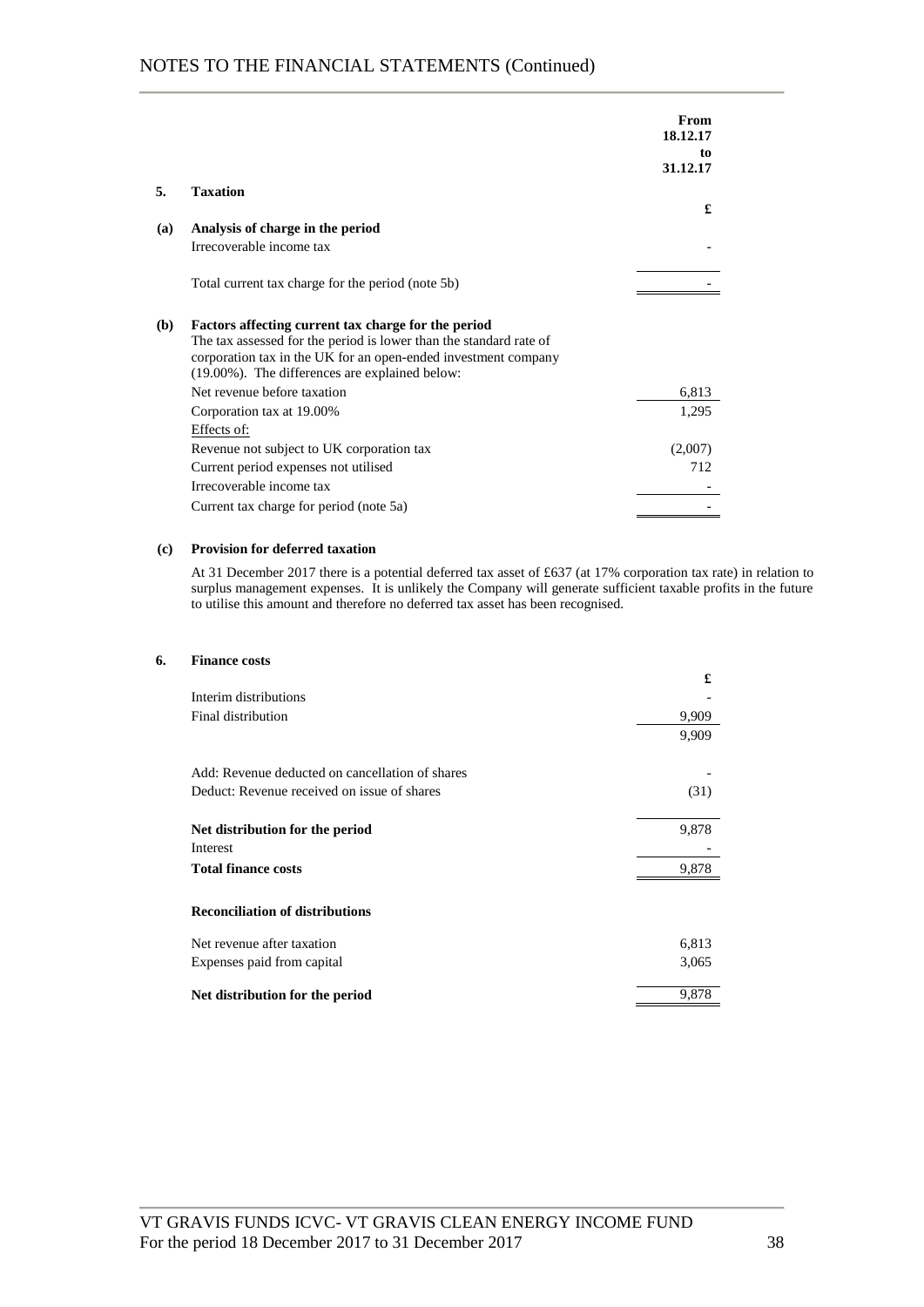| 7                | <b>Debtors</b>                                                             |           | 31.12.17        |
|------------------|----------------------------------------------------------------------------|-----------|-----------------|
|                  |                                                                            |           | £               |
|                  | Amounts receivable for issue of shares<br>Management fee rebate receivable |           | 50,375<br>2,019 |
|                  | Accrued revenue                                                            |           | 10,572          |
|                  |                                                                            |           |                 |
|                  | Total debtors                                                              |           | 62,966          |
|                  |                                                                            |           |                 |
| 8                | <b>Cash and bank balances</b>                                              |           | 31.12.17        |
|                  | Cash and bank balances                                                     |           | £<br>196,180    |
|                  | <b>Bank</b> overdrafts                                                     |           | (1,257)         |
|                  |                                                                            |           |                 |
| $\boldsymbol{9}$ | <b>Creditors</b>                                                           |           | 31.12.17        |
|                  |                                                                            |           | £               |
|                  | Accrued expenses                                                           |           | 4,975           |
|                  | Total creditors                                                            |           | 4,975           |
| 10               | <b>Units held</b>                                                          |           |                 |
|                  | Units Held - C Net Income GBP                                              |           |                 |
|                  | Opening units at 18.12.17                                                  |           |                 |
|                  | Units issued during the period                                             | 1,141,207 |                 |
|                  | Units cancelled during the period                                          |           |                 |
|                  | Units converted during the period                                          |           |                 |
|                  | Closing units at 31.12.17                                                  | 1,141,207 |                 |
|                  | Units Held - C Net Accumulation GBP                                        |           |                 |
|                  | Opening units at 18.12.17                                                  |           |                 |
|                  | Units issued during the period                                             | 910,784   |                 |
|                  | Units cancelled during the period                                          |           |                 |
|                  | Units converted during the period                                          |           |                 |
|                  | Closing units at 31.12.17                                                  | 910,784   |                 |
|                  | Units Held - I Net Income GBP                                              |           |                 |
|                  | Opening units at 18.12.17                                                  |           |                 |
|                  | Units issued during the period                                             | 1,000,000 |                 |
|                  | Units cancelled during the period                                          |           |                 |
|                  | Units converted during the period                                          |           |                 |
|                  | Closing units at 31.12.17                                                  | 1,000,000 |                 |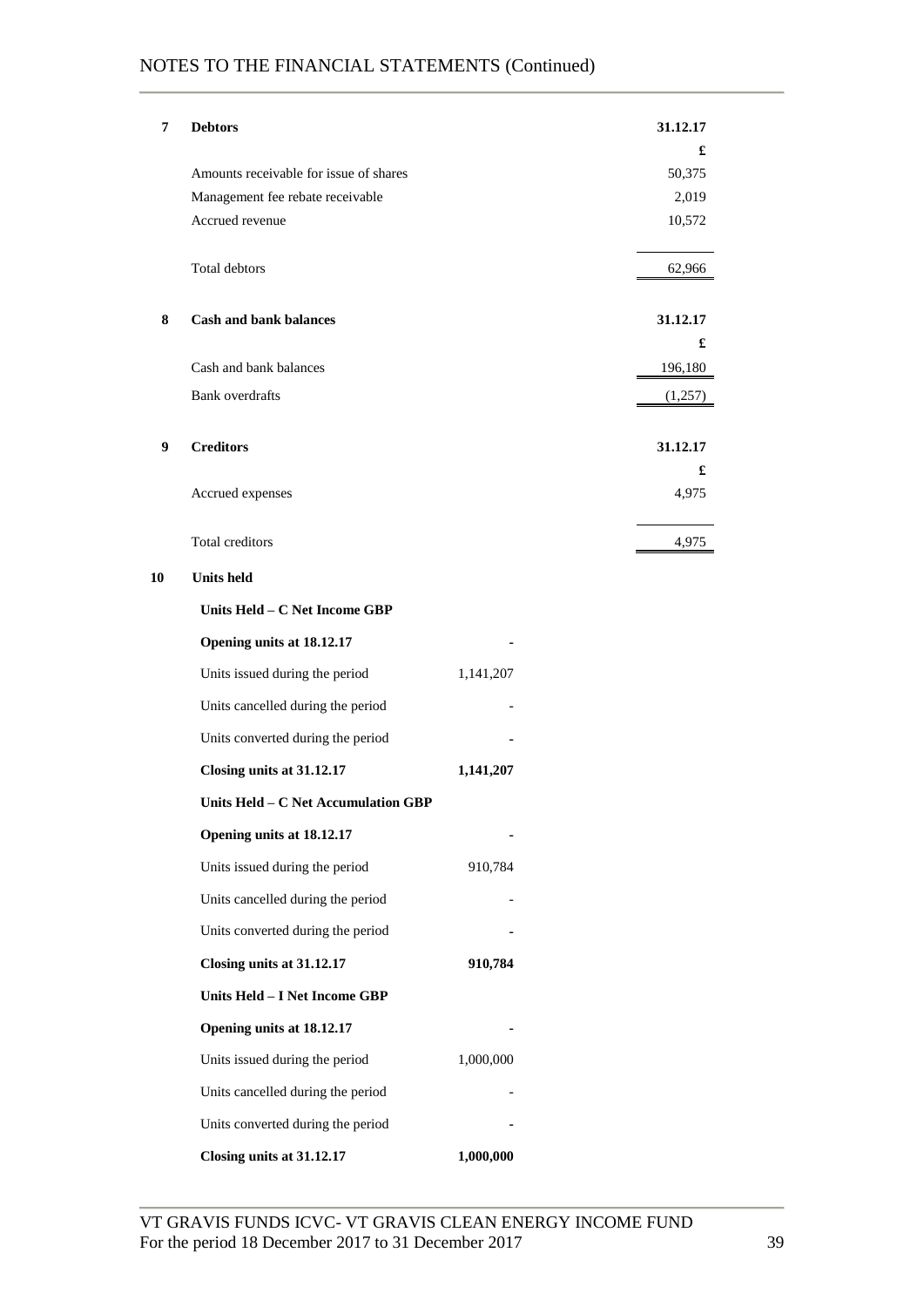### **11. Financial instruments**

In pursuing its investment objective as stated on page 28, the Company holds a number of financial instruments. The Company's financial instruments comprise securities and other investments, currency hedge, cash balances, debtors and creditors that arise directly from its operations, for example, in respect of sales and purchases awaiting settlement, amounts receivable for issues and payable for redemptions and debtors for accrued revenue.

The main risks arising from the Company's financial instruments, those of its underlying holdings and the ACD's policies for managing these risks are summarised below. These policies have been applied throughout the period.

### **Market price risk**

Market price risk is the risk that the value of the Company's investment holdings will fluctuate as a result of changes in market prices caused by factors other than interest rate or foreign currency movement. Market price risk arises mainly from uncertainty about future prices of financial instruments the Company holds. It represents the potential loss the Company might suffer through holding market positions in the face of price movements.

The Company's investment portfolio is exposed to market price fluctuations, which are monitored by the ACD in pursuance of the investment objective and policy as set out in the Prospectus.

Adherence to investment guidelines and to investment and borrowing powers set out in the Instrument of Incorporation, the Prospectus and in the rules of the Financial Conduct Authority's Collective Investment Schemes Sourcebook mitigates the risk of excessive exposure to any particular type of security or issuer.

If market prices at the balance sheet date had been 10% higher or lower while all other variables remained constant, the return attributable to ordinary shareholders and equity for the period ended 31.12.17 would have increased/decreased by £278,897.

### **Foreign currency risk**

Foreign currency risk is the risk that the value of the Company's investment holdings will fluctuate as a result of changes in foreign currency exchange rates.

|                         | Net monetary assets and<br>liabilities<br>£ | Non-monetary assets<br>£ | Total net assets<br>£ |
|-------------------------|---------------------------------------------|--------------------------|-----------------------|
|                         |                                             |                          |                       |
|                         | 31.12.17                                    | 31.12.17                 | 31.12.17              |
| Sterling                | 235,370                                     | 783,592                  | 1,018,962             |
| <b>US Dollars</b>       | 6,583                                       | 888,820                  | 895,403               |
| Euro                    | 2,136                                       | 590,874                  | 593,010               |
| <b>Canadian Dollars</b> | 1,849                                       | 310,402                  | 312,251               |
| Swedish Krona           |                                             | 14,338                   | 14,338                |
| Danish Krone            |                                             | 75,328                   | 75,328                |
| New Zealand Dollar      |                                             | 125,614                  | 125,614               |
| Total                   | 245,938                                     | 2,788,968                | 3,034,906             |

Net currency monetary assets and liabilities consist of: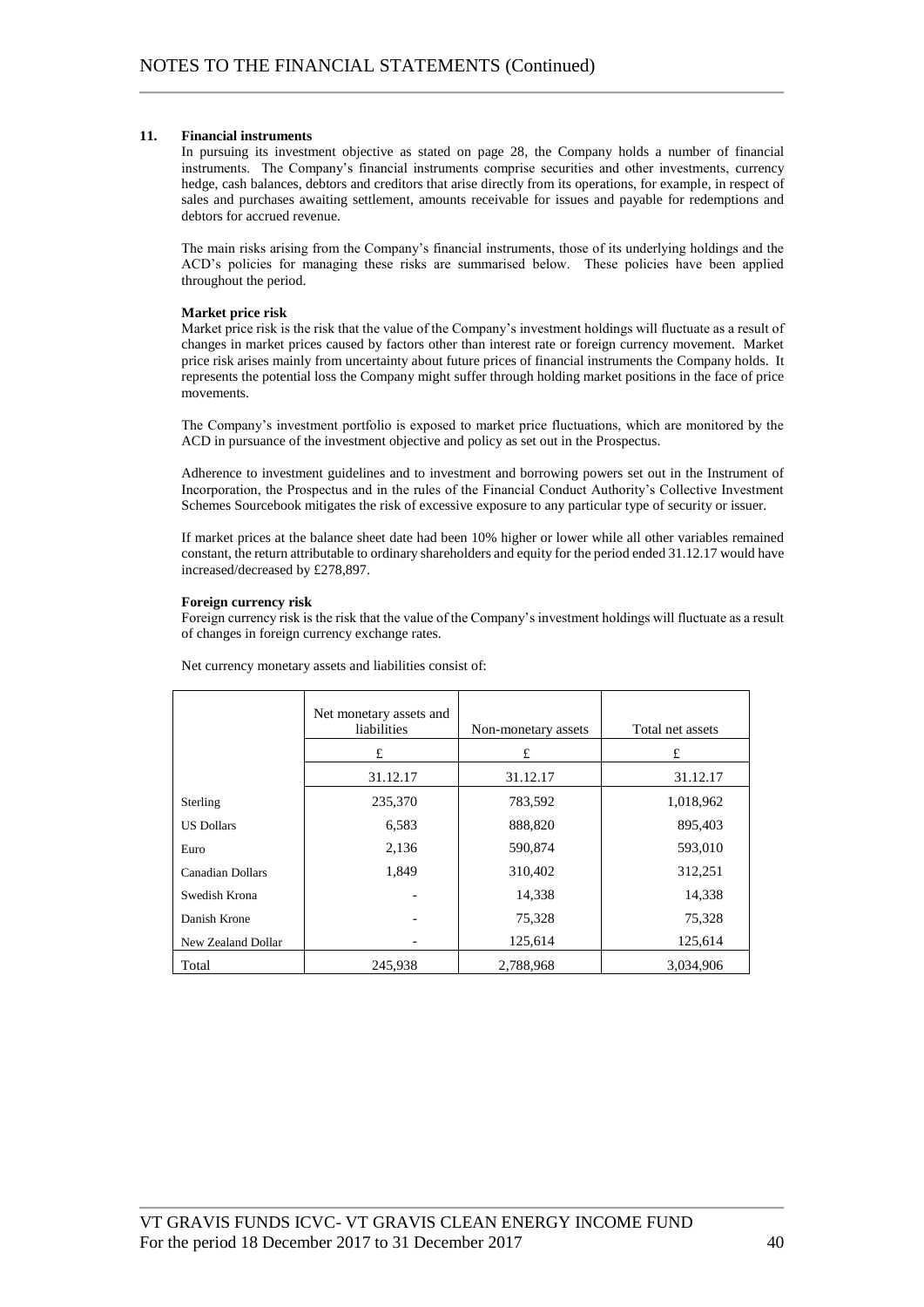### **Interest rate risk**

The table below details the interest rate risk profile at the balance sheet date.

| 31.12.17                |                                          |                                                  |              |
|-------------------------|------------------------------------------|--------------------------------------------------|--------------|
| <b>Currency</b>         | <b>Floating rate</b><br>financial assets | <b>Financial assets not</b><br>carrying interest | <b>Total</b> |
|                         | £                                        | £                                                | £            |
| Sterling                | 196,180                                  | 835,990                                          | 1,032,170    |
| <b>US Dollars</b>       |                                          | 895,403                                          | 895,403      |
| Euro                    |                                          | 593,010                                          | 593,010      |
| <b>Canadian Dollars</b> |                                          | 312,251                                          | 312,251      |
| Swedish Krona           |                                          | 14,338                                           | 14,338       |
| Danish Krone            |                                          | 75,328                                           | 75,328       |
| New Zealand Dollar      |                                          | 125,614                                          | 125,614      |
| Total                   | 196,180                                  | 2,851,934                                        | 3,048,114    |
|                         | <b>Floating rate</b>                     | <b>Financial liabilities</b>                     |              |
|                         | financial liabilities                    | not carrying interest                            | <b>Total</b> |
|                         | £                                        | £                                                | £            |
| Sterling                | (1,257)                                  | (11, 951)                                        | (13,208)     |
| Total                   | (1,257)                                  | (11, 951)                                        | (13,208)     |

Interest rate risk is the risk that the value of the Company's investment holdings will fluctuate as a result of changes in interest rates.

### **Maturity of financial liabilities**

The financial liabilities of the company as at 31 December 2017 are payable either within one year or on demand.

### **Liquidity risk**

The Company's assets comprise mainly of readily realisable securities. The main liability of the Company is the redemption of any shares that the investors wish to sell. Assets of the Company may need to be sold if insufficient cash is available to finance such redemptions.

### **Credit risk**

Certain transactions in securities that the Company enters into expose it to the risk that the counterparty will not deliver the investment for a purchase, or cash for a sale after the Company has fulfilled its responsibilities. The Company only buys and sells investments through brokers which have been approved by the ACD as acceptable counterparties and fund management companies. In addition, limits are set to the exposure to any individual broker that may exist at any time and changes in brokers' financial ratings are reviewed.

#### **Fair value disclosure**

The fair value hierarchy is intended to prioritise the inputs that are used to measure the fair value of assets and liabilities. The highest priority is given to quoted prices and the lowest priority to un-observable inputs. The criteria applied to the fair values levels in these financial statements are as follows:

A Fair value based on a quoted price for an identical instrument in an active market.

B Fair value based on the price of a recent transaction for an identical instrument.

C1 Fair value based on a valuation technique using observable market data.

C2 Fair value based on a valuation technique that relies significantly on non-observable market data.

| <b>Valuation Technique</b>                                  | Assets<br>(£'000) | Liabilities<br>(f'000) |
|-------------------------------------------------------------|-------------------|------------------------|
| A Quoted prices for identical instruments in active markets | 2.789             |                        |
| Total                                                       | 2.789             |                        |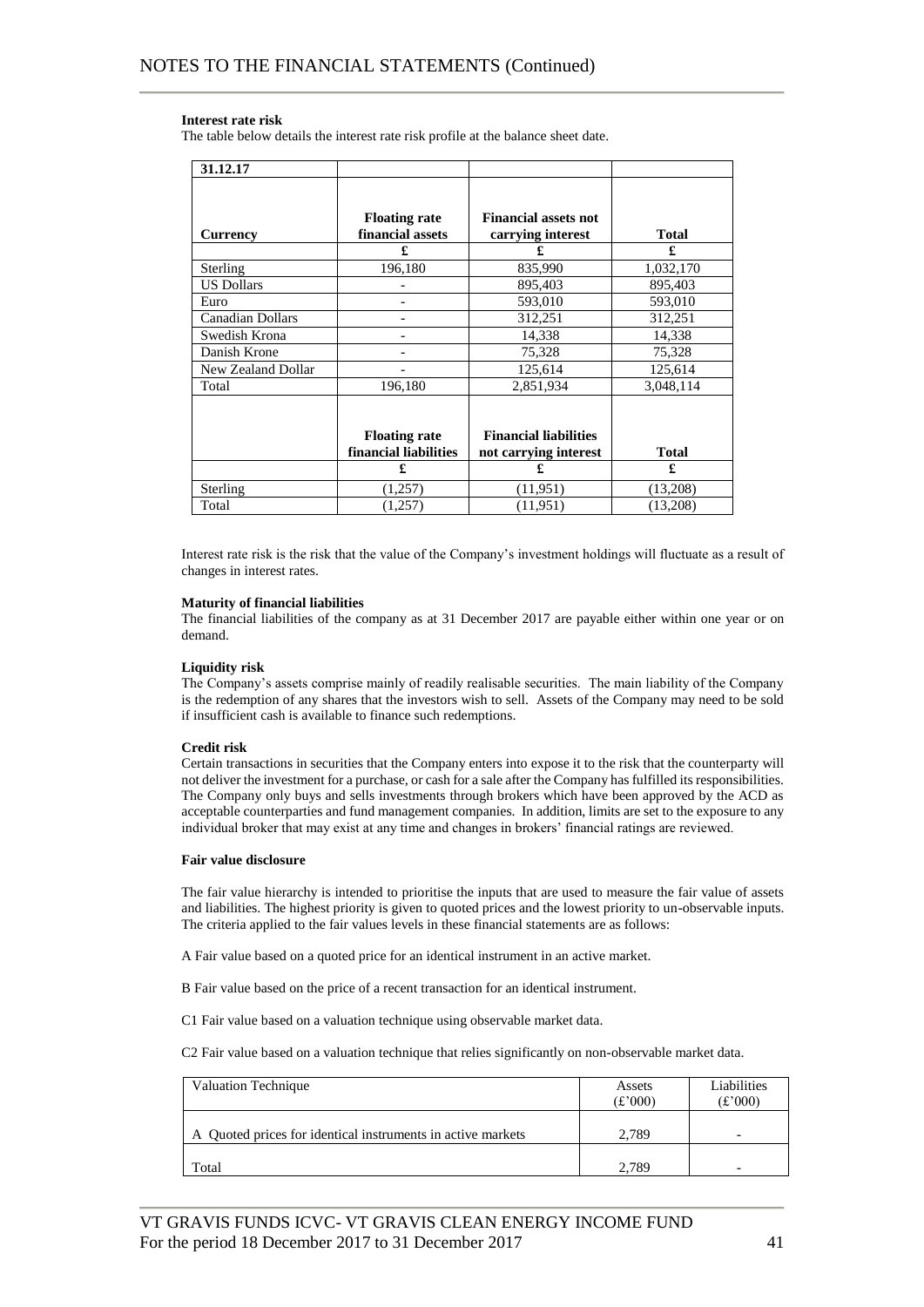### **12. Contingent assets and liabilities**

At 31 December 2017, the Fund had no contingent liabilities or commitments.

### **13. Post balance sheet events**

As indicated in the accounting policies in Note 1, the investments have been valued at the closing valuation point on 29 December 2017. Since that date, the Fund's quoted mid price has moved as follows for each share class:

|     | <b>Share</b> class                           | Price (GBp) at 29 December<br>2017 |                     | Price (GBp) at 10 April 2018 |
|-----|----------------------------------------------|------------------------------------|---------------------|------------------------------|
|     | Class C Net Income GBP                       | 99.6377                            |                     | 92.5919                      |
|     | Class I Net Income GBP                       | 99.6379                            |                     | 92.6057                      |
|     | Class C Net Accumulation GBP                 | 99.9600                            |                     | 93.6621                      |
| 14. | <b>Portfolio transaction costs</b>           |                                    |                     |                              |
|     |                                              | 31.12.17                           |                     |                              |
|     |                                              |                                    | % of total          |                              |
|     | Analysis of total purchase costs             | £                                  | purchases           |                              |
|     | Purchases in the period before transaction   |                                    |                     |                              |
|     | costs                                        | 2,797,395                          |                     |                              |
|     | Commissions                                  | 1,824                              | 0.06%               |                              |
|     |                                              |                                    |                     |                              |
|     | Taxes                                        | 972                                | 0.03%               |                              |
|     | Levies                                       | $\,$ 8 $\,$                        | $0.00\%$            |                              |
|     | Total purchase costs                         | 2,804                              | 0.09%               |                              |
|     | Total purchases including transaction costs  | 2,800,199                          |                     |                              |
|     | Analysis of total sale costs                 | £                                  | % of total<br>sales |                              |
|     | Sales in the period before transaction costs |                                    |                     |                              |
|     | Commissions                                  |                                    | 0.00%               |                              |
|     | Levies                                       |                                    | 0.00%               |                              |
|     | Total sale costs                             |                                    | 0.00%               |                              |
|     | Total sales net of transaction costs         |                                    |                     |                              |

The following represents the total of each type of transaction cost, expressed as a percentage of the Fund's average net asset value in the period:

|             | 2017  | % of average net |
|-------------|-------|------------------|
|             | £     | asset value      |
| Commissions | 1,824 | 0.06%            |
| Taxes       | 972   | 0.03%            |
| Levies      |       | 0.00%            |
|             | 2,804 | 0.09%            |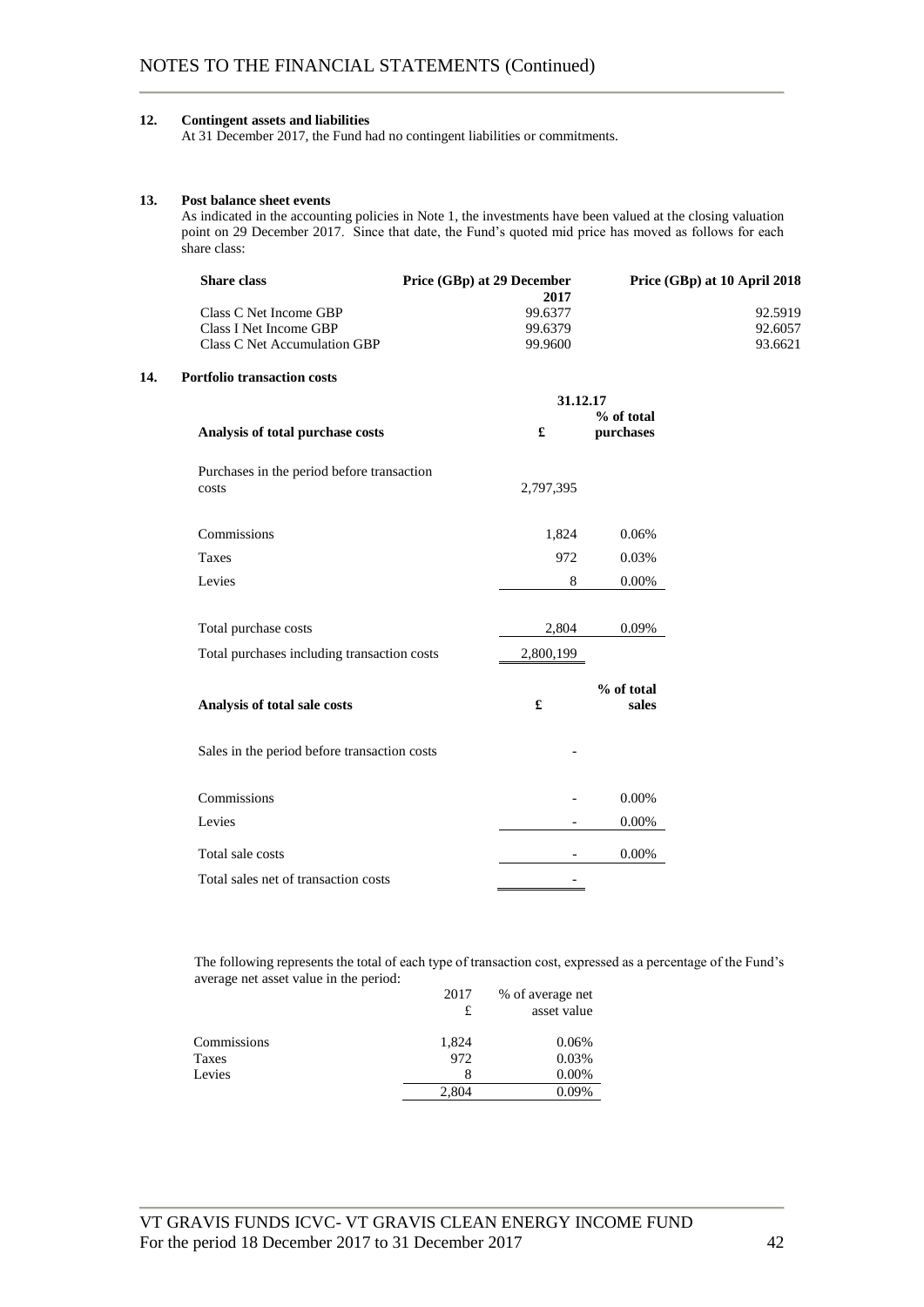### **Final distributions in pence per share**

Group 1: Shares purchased prior to 18 December 2017 Group 2: Shares purchased 18 December to 31 December 2017

| Payment<br>date | Unit<br>type | Share<br>class   | Net<br>revenue | Equalisation | Distribution<br>paid / allocated |
|-----------------|--------------|------------------|----------------|--------------|----------------------------------|
|                 |              |                  | 2017           | 2017         | 2017                             |
| 31.01.18        | group 1      | C Net Income GBP | 0.3239         |              | 0.3239                           |
| 31.01.18        | group 2      | C Net Income GBP | 0.3057         | 0.0182       | 0.3239                           |
|                 |              |                  |                |              |                                  |
| 31.01.18        | group 1      | I Net Income GBP | 0.3280         |              | 0.3280                           |
| 31.01.18        | group 2      | I Net Income GBP | 0.3280         |              | 0.3280                           |
|                 |              |                  |                |              |                                  |
| 31.01.18        | group 1      | C Net Acc GBP    | 0.3220         | -            | 0.3220                           |
| 31.01.18        | group 2      | C Net Acc GBP    | 0.3112         | 0.0108       | 0.3220                           |
|                 |              |                  |                |              |                                  |

### **EQUALISATION**

Equalisation applies only to shares purchased during the distribution period (Group 2 shares). It represents the accrued revenue included in the purchase price of the shares. It is returned with the distribution as a capital repayment. It is not liable to Income Tax but must be deducted from the cost of the shares for Capital Gains Tax purposes.

### **Information for corporate shareholders**

A corporate shareholder receives the distribution shown on the voucher enclosed with this report as follows:

- iii) 100.00% of the total dividend allocation together with the tax credit is received as franked investment income.
- iv) 0.00% of the dividend allocation is received as an annual payment received after deduction of income tax at the lower rate and is liable to corporation tax. It is not franked investment income.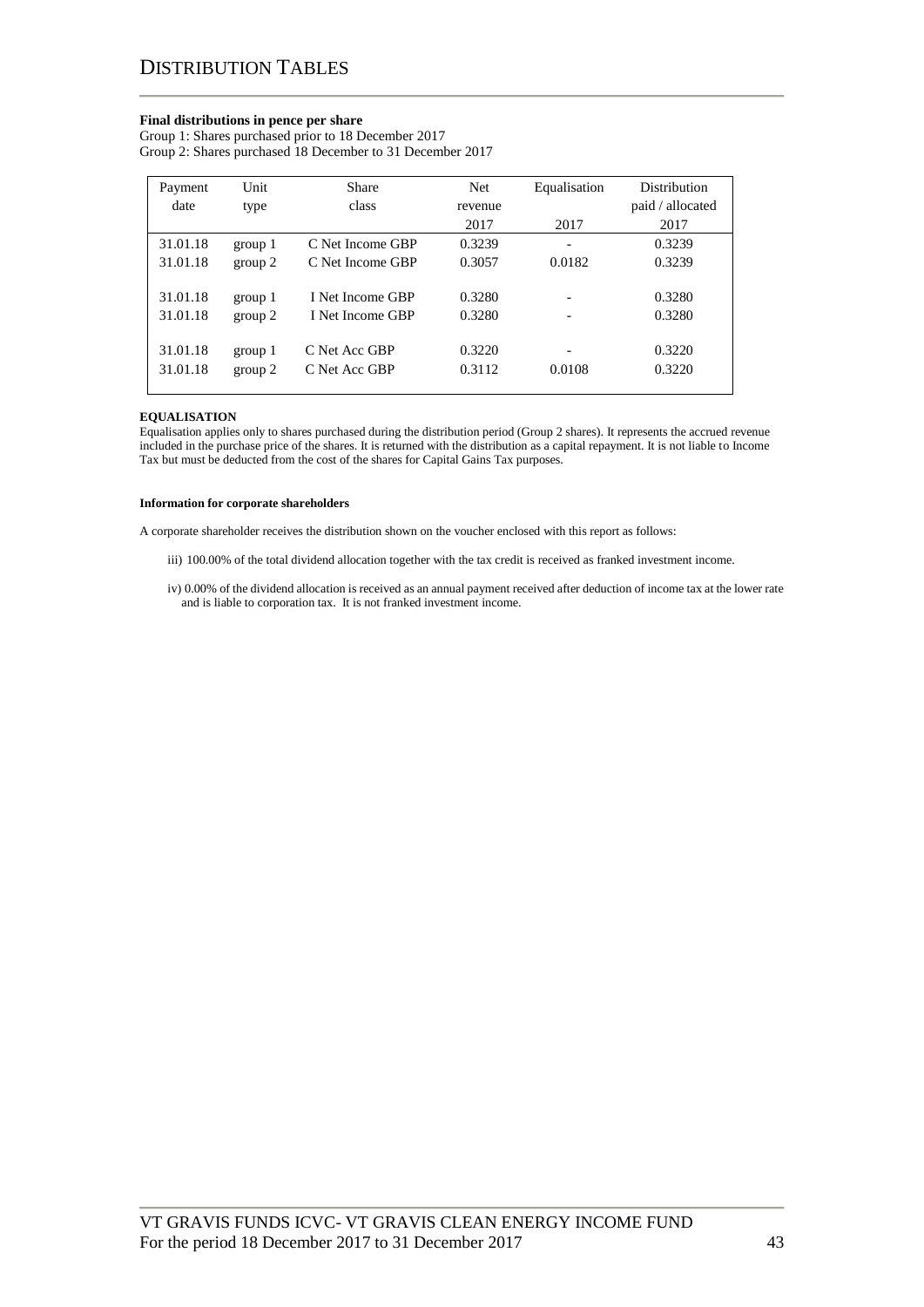### **Distribution**

Distributions of the revenue of the Company will be made to shareholders on or before 31 January each year and interim allocations of revenue on or before 30 April, 31 July and 31 October.

### **Individual shareholders**

HM Revenue and Customs changed the taxation of dividends on 6 April 2016. Dividend tax credits were abolished and replaced by a tax-free annual dividend allowance currently standing at £2,000.UK resident shareholders are now subject to new higher rates of tax on dividend income in excess of the annual allowance. The actual rate depends on the individual's tax rate band.

Capital gains tax: Individual shareholders resident in the UK for tax purposes may be liable to capital gains tax on realisation of their shares as with other chargeable assets. However, the first £11,300 of gains each year are presently tax free for individuals. Gains in excess of that amount are charged at the rate of tax applicable to the individual tax payer.

### **Taxation**

The company will pay no corporation tax on its profits for the period to 31 December 2017 and capital gains within the Company will not be taxed.

#### **Corporate shareholders**

Companies resident for tax purposes in the UK which hold shares should note that OEIC distributions are streamed into both franked and unfranked income. The unfranked income element will be treated as an annual payment which has been subject to income tax at prevailing rates and will be liable to tax accordingly. On realisation of their shares, UK resident companies may be liable to pay corporation tax on any capital gains.

The above information on taxation is only a general summary, and shareholders should consult their own tax advisors in relation to their own circumstances. Shareholders should also note that the position as outlined may change to reflect future changes in tax legislation.

#### **Issue and redemption of shares**

Valu-Trac Investment Management Limited is the ACD and Registrar. Valu-Trac Investment Management Limited will receive requests for the purchase or sale of shares at any time during normal business hours between 8.30am and 5.30pm. Instructions may be given by email to the below email addresses or by sending an application form to the Registrar. Application forms are available from the Registrar.

For VT Gravis UK Infrastructure Income Fund: UKinfrastructure@valu-trac.com For VT Gravis Clean Energy Income Fund: cleanenergy@valu-trac.com

The price of shares will be determined by reference to a valuation of the Company's net assets at 10:00am on each dealing day.

The ACD has the right to reject, on reasonable grounds relating to the circumstances of the applicant, any application for shares in whole or part, and in this event the ACD will return any money sent, or the balance of such monies, at the risk of the applicant. In addition the ACD may reject any application previously accepted in circumstances where the applicant has paid by cheque and that cheque subsequently fails to be cleared.

Any subscription monies remaining after a whole number of shares has been issued will not be returned to the applicant. Instead, smaller denomination shares will be issued in such circumstances.

A contract note giving details of the shares purchased and the price used will be issued by the Registrar by the end of the business day following the valuation point by reference to which the purchase price is determined. Settlement is due on receipt by the purchaser of the contract note and should be made to the Authorised Corporate Director's dealing account.

Ownership of shares will be evidenced by an entry on the Company's Register of Shareholders. Certificates will not be issued. Statements in respect of periodic distributions of revenue will show the number of shares held by the recipient in respect of which the distribution is made. Individual statements of a shareholder's shares will also be issued at any time on request by the registered holder.

Where shares are redeemed, payment will be made not later than the close of business on the fourth business day following the next valuation point after receipt by the ACD of a request for redemption.

The most recent issue and redemption prices are available from the ACD.